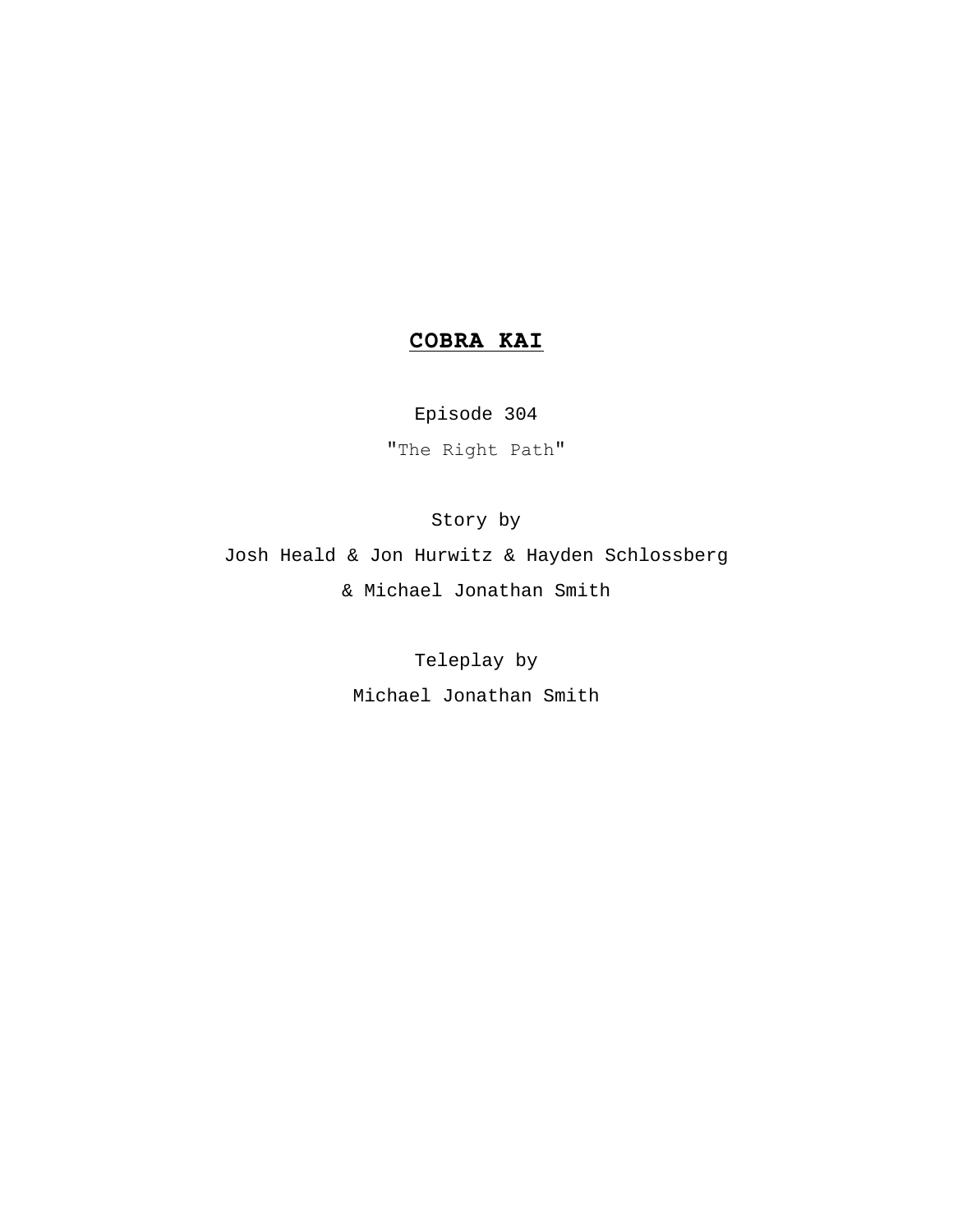## 1 INT. BIJINESU HOTEL - BAR - LATE AFTERNOON 1

It's happy hour at the hotel bar. Two excited BUSINESSMEN happily clink sake cups at a table, celebrating good news.

### BUSINESSMEN

BANZAI!!

They chug their sake and as one of the businessmen excitedly pours a second round, we find Daniel LaRusso. He sits dejected at the bar, tie loose, in a much different mood...

> DANIEL (V.O.) At our core, we're a family run business...

> > FLASHBACK TO:

# 2 INT. TOYOTA CONFERENCE ROOM - EARLIER 2

It's moments after the end of 303. Daniel stands before a group of TOYOTA EXECUTIVES, including head of international sales, JIROU TANAKA. Charts are presented on a screen as Daniel finishes his big pitch to save LaRusso Auto.

#### DANIEL

That's why we've sold more cars over the past ten years than any other dealer in the San Fernando Valley. And with our new incentive program, LaRusso Auto's partnership with your company can only get stronger.

Daniel reads the room. Dead silence. Jirou clears his throat.

JIROU TANAKA This is very impressive... but...

BACK TO:

3 INT. BIJINESU HOTEL - BAR - LATE AFTERNOON 3

Daniel takes a deep sip of Japanese whiskey, trying to drink away the pain...

> JIROU TANAKA (V.O.) ...Unfortunately we have already made our decision.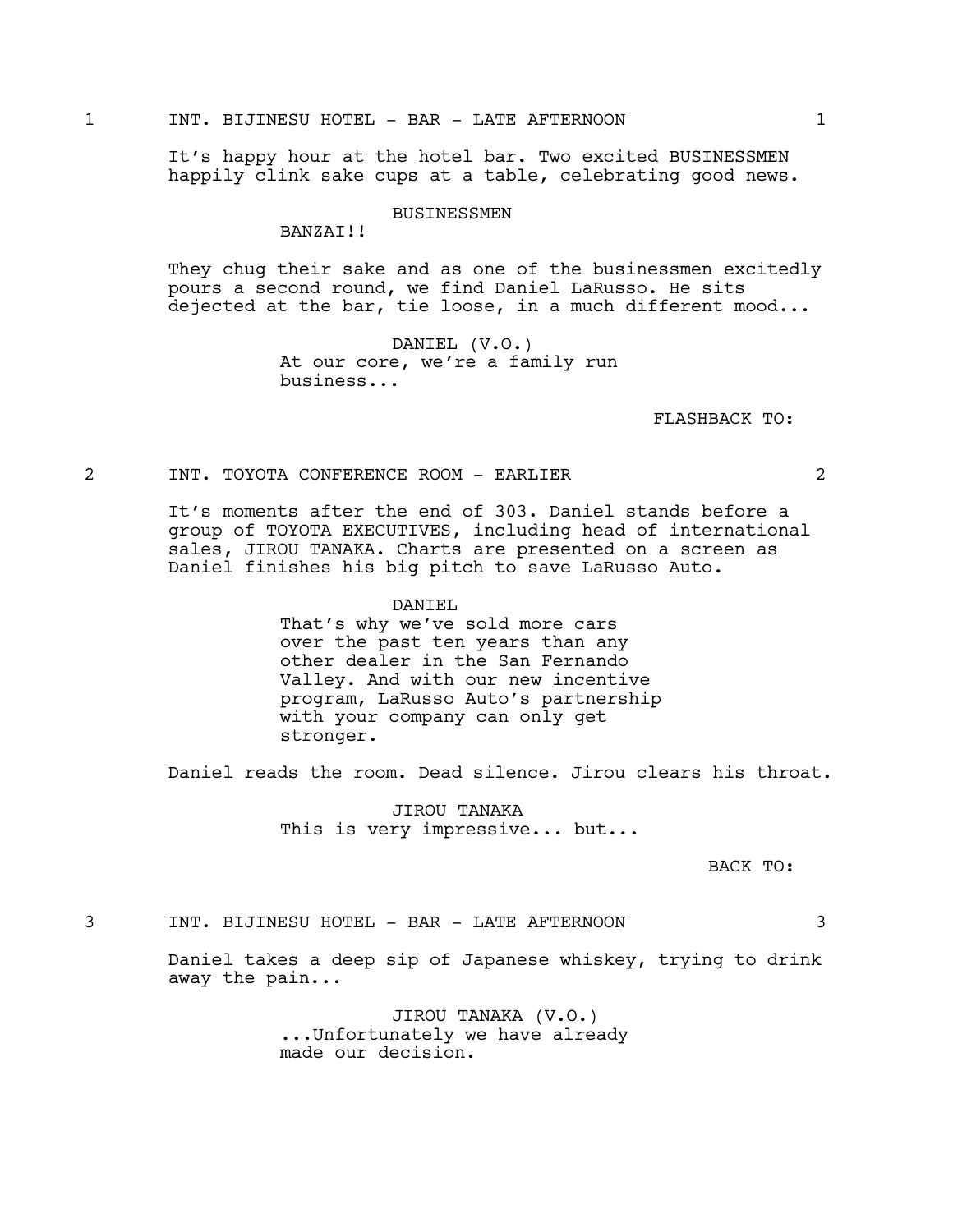# 4 INT. TOYOTA CONFERENCE ROOM - EARLIER 4

Daniel now sits at the conference table. His face falls as the news gets worse and worse. We only hear snippets of what Tanaka says, including:

> (MORE) JIROU TANAKA It's not just about sales.... We are trying to avoid negative PR...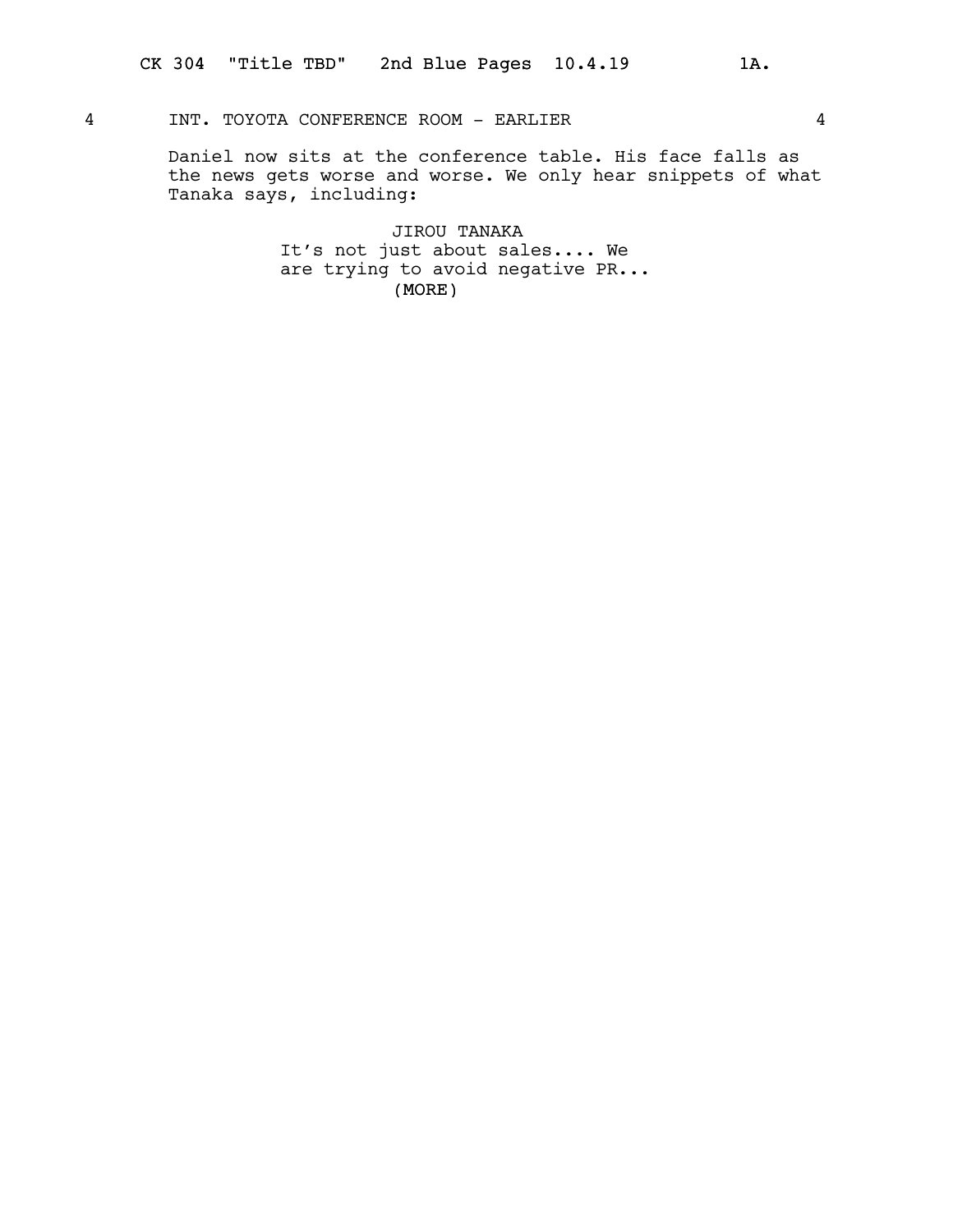JIROU TANAKA (CONT'D) I'm sorry to say the wheels are already in motion. Thank you for coming all this way...

Daniel slumps in his chair--

MATCH CUT TO:

5 INT. BIJINESU HOTEL - BAR - LATE AFTERNOON 5

Daniel slumps at the bar. He gulps his drink and checks his phone: the background is a picture of himself and Amanda. He stares at the picture, sad, taking another long sip...

> AMANDA (V.O.) (PRE-LAP) How did the meeting go?

> > FLASHBACK TO:

6 EXT. TOYOTA TOKYO HEADQUARTERS - A FEW HOURS EARLIER 6

We find Daniel outside, businessmen and women walking past. Daniel FaceTimes with Amanda (at home), spinning the bad news like any good salesman.

DANIEL

I'm... still working on it. (off Amanda's reaction) I know there's an answer, and I'm gonna find it.

AMANDA (ON SCREEN) Daniel, if it can't be done...

DANIEL It can be. I'm coming home with a "yes." Don't worry.

AMANDA (ON SCREEN) I know you are. Work your magic. We miss you. Have a good night.

DANIEL Have a good morning. (playing it up) Sayonara!

Amanda hangs up, and Daniel's brave face immediately drops.

DANIEL (sigh, to himself) What the hell am I gonna do?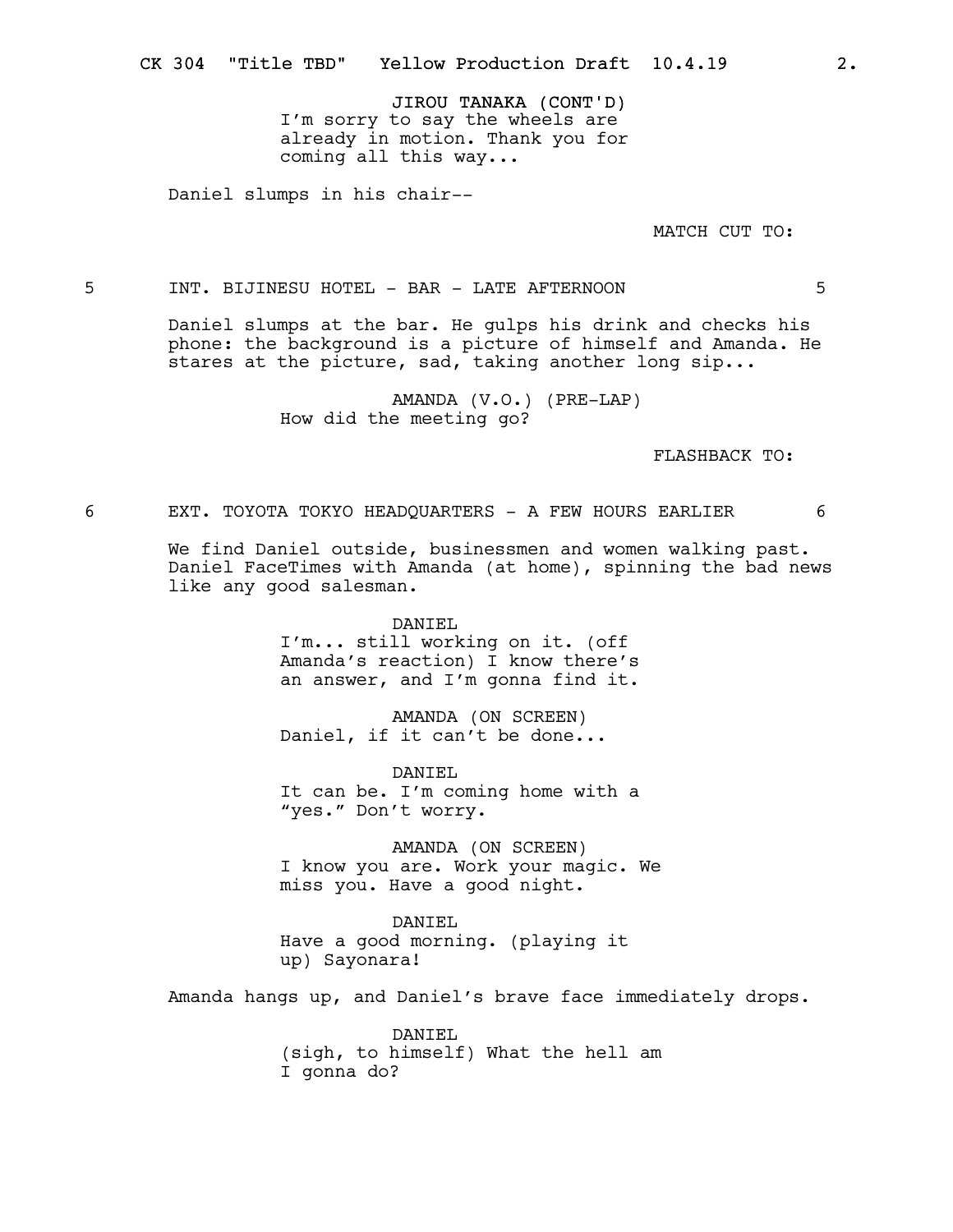# 7 INT. BIJINESU HOTEL - BAR - EVENING 7

CLOSE ON: Ice dropped into a highball of Japanese whiskey. The glass is handed to Daniel, who sips it, a bit unsteady. (NOTE: In the background, the TV is playing a travel channel for tourists).

Daniel is flipping through older pictures on his phone, going back in time, smiling wistfully at each one-- 1) A family photo of Daniel, Amanda, Samantha, and Anthony 2) Amanda hugging a newborn baby Anthony 3) Daniel and Amanda's wedding photo... 4) Finally, he lands on one of him and Mr. Miyagi. They're both smiling. The bartender (KENJI) takes Daniel's empty glass, but pauses.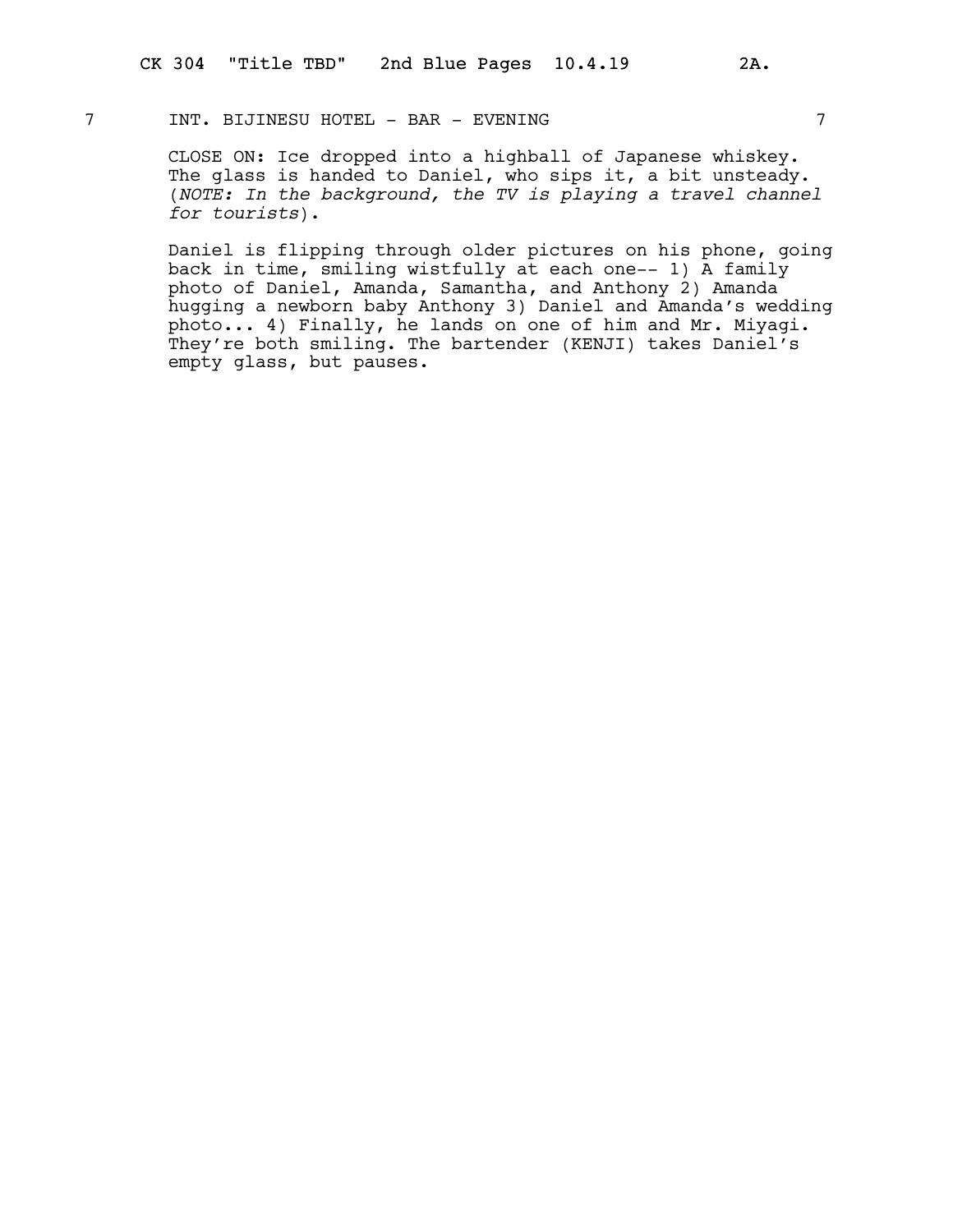KENJI (re: photo) You look happy there.

DANIEL (nods) Happier times.

KENJI That a friend of yours?

DANIEL Best friend I ever had. He grew up out here... well, on this side of the world.

KENJI Are you visiting him while you're in town?

DANIEL I wish. I'm afraid he's no longer with us.

Kenji smiles and shakes his head a bit.

KENJI Very American way of thinking. In Japan, you can always visit someone. They speak to us, even when they're gone.

This lands on Daniel. As Kenji goes to the other side of the bar, Daniel's attention is drawn up to the TV playing a traditional, soothing Japanese song.

It's a travel commercial featuring images of beautiful vistas and ancient shrines.

> COMMERICAL NARRATOR (V.O.) (ON TV) (British accent) The nature. The tradition. Spend your four seasons... in Okinawa.

He smiles, hearing the universe loud and clear.

CLOSE ON: The TV, showing the beautiful scenery of Okinawa...

SUPER: COBRA KAI

8 OMITTED 8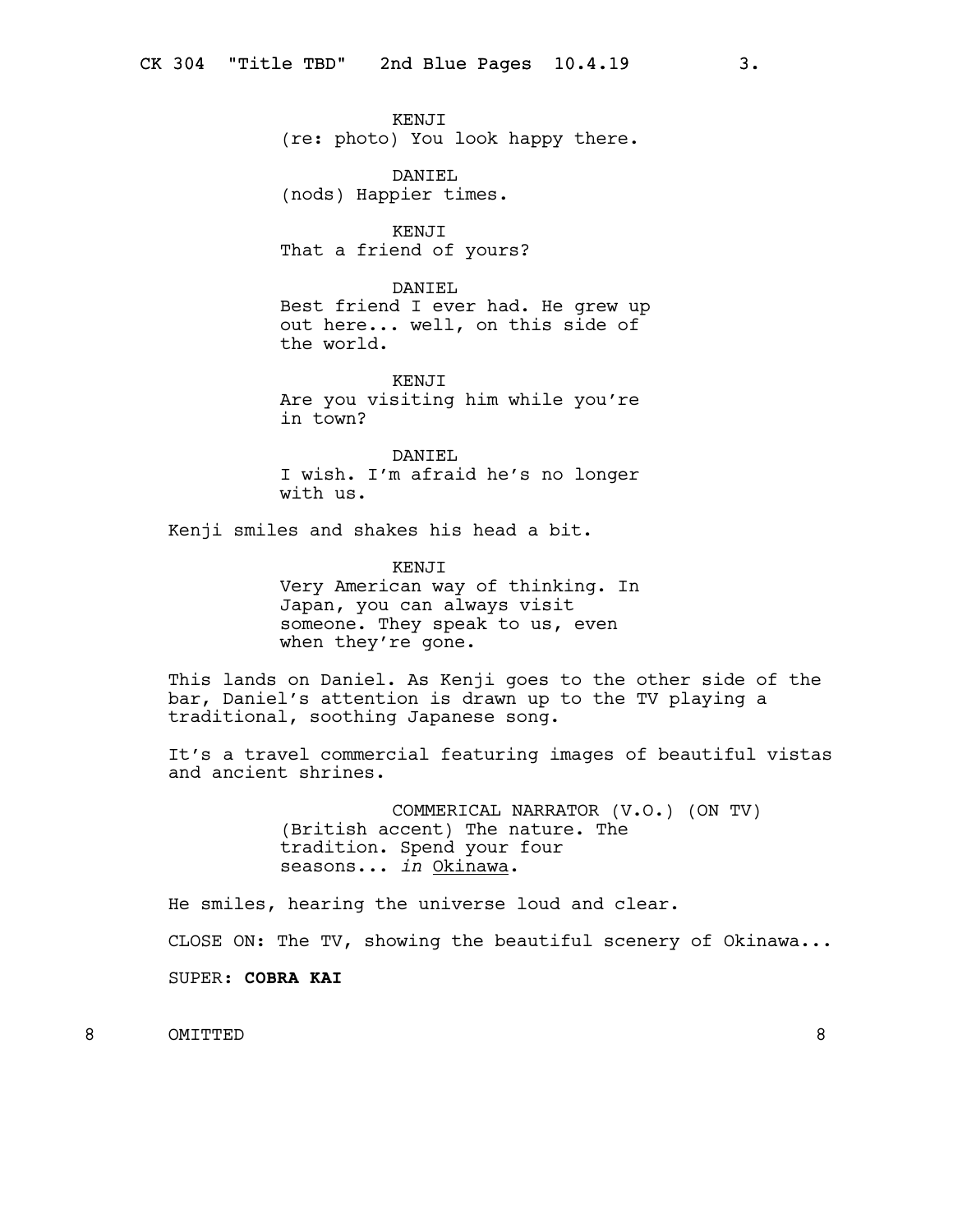9 EXT. MR. MIYAGI'S HOUSE - BACKYARD - DAY 9

Demetri approaches the punching bag.

# DEMETRI You see, it's all about the form...

With that, Demetri kicks the bag hard, sending it swinging.

DEMETRI Ooh, that was a good one. Let's see how it came out...

REVEAL: the other Miyagi-Do students gathered nearby him. Jaden has been using Demetri's phone to record him. Demetri grabs the phone and takes a look.

> DEMETRI Oh yeah, that's a keeper.

Just then, the dojo doors slide open and Sam emerges with her game face on.

> SAMANTHA Okay guys, let's get lined up.

Demetri keeps typing on his phone, not looking up.

## DEMETRI

I'm gonna need a minute. Just gotta find the right treatment for this 'gram... Boomerang. Nice. Now I just gotta apply the filter...

As Demetri keeps admiring his photo--

Sam SWEEPS HIM to the ground.

DEMETRI Hey! What the heck!

The other Miyagi-Dos straighten up, realizing that Sam means business.

## SAMANTHA

After the car wash, Cobra Kai thinks they can walk all over us. But we're gonna prove them wrong. (helps Demetri up, to Miyagi-Dos) So stop messing around and get into position. (badass) Summer's over.

Demetri brushes himself off and turns to one of the Miyagi-Dos, wary of Sam.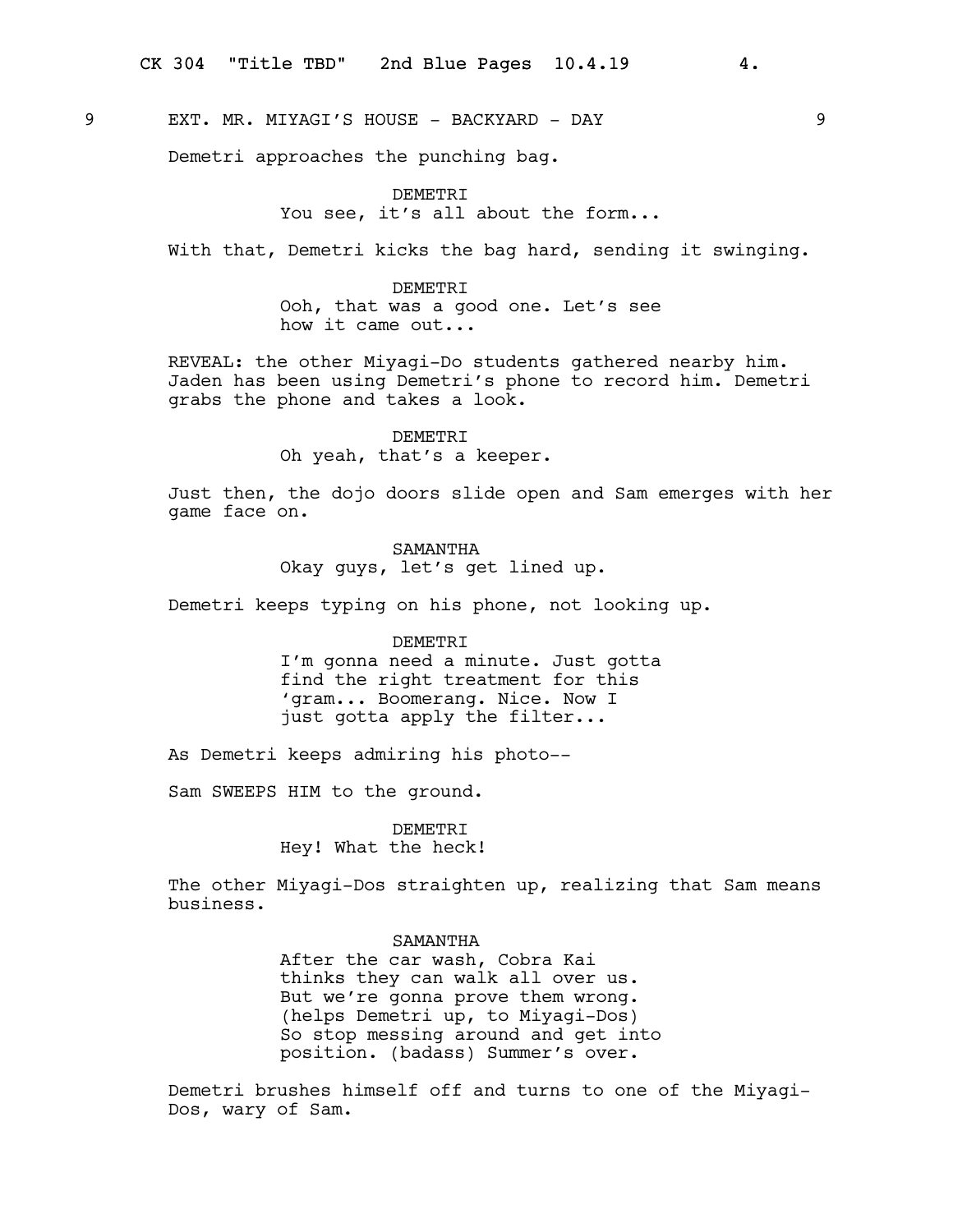DEMETRI Guess there's a new sensei in town.

KREESE (PRE-LAP) Never underestimate your enemy...

10 INT. COBRA KAI DOJO - DAY 10

Kreese stands before his students, all in tight formation.

KREESE Even if you think they're weaker than you-- you always have to be one step ahead of them... that's the only way to guarantee victory. Is that understood?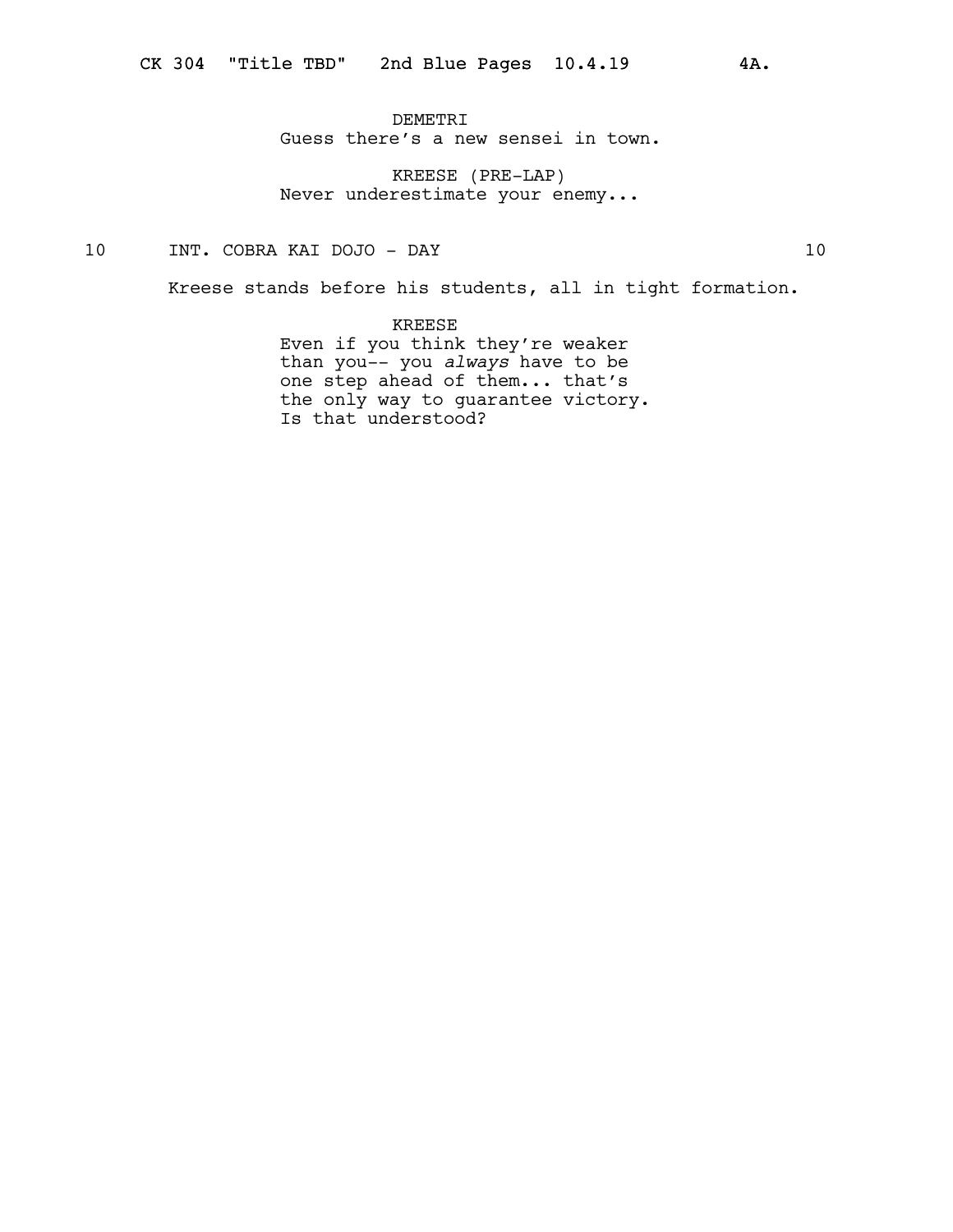## COBRA KAI YES SENSEI!

KREESE Good. Now... let's see if you truly understand the lesson...

Kreese leads them to a tall wooden column (the thickness of a telephone pole). At the top of the column is a potted bonsai tree.

> KREESE I want you to kick the tree off the top. Red! Go first.

Big Red nods to his sensei. He does a high kick, but misses. Kreese shakes his head, unimpressed.

> KREESE Pathetic. Rickenberger!

RICKENBERGER (John Cihangir) takes a bigger running start. He whiffs and takes a hard fall to the ground in extreme pain.

> KREESE Oh stop your sniveling.

Hawk looks at the column and has a realization.

HAWK I can do it, Sensei.

KREESE Then what are you waiting for?

Instead of taking a running start, Hawk approaches the column, standing practically next to it.

> KREESE Don't you want a running start?

> > HAWK

Don't need one.

With that, Hawk KICKS the base of the column with the side of his foot, causing the column to topple and the potted bonsai tree to SHATTER on the ground! Kreese looks impressed.

> KREESE Not bad. Not bad at all.

RICKENBERGER (still in pain) Hey, he cheated!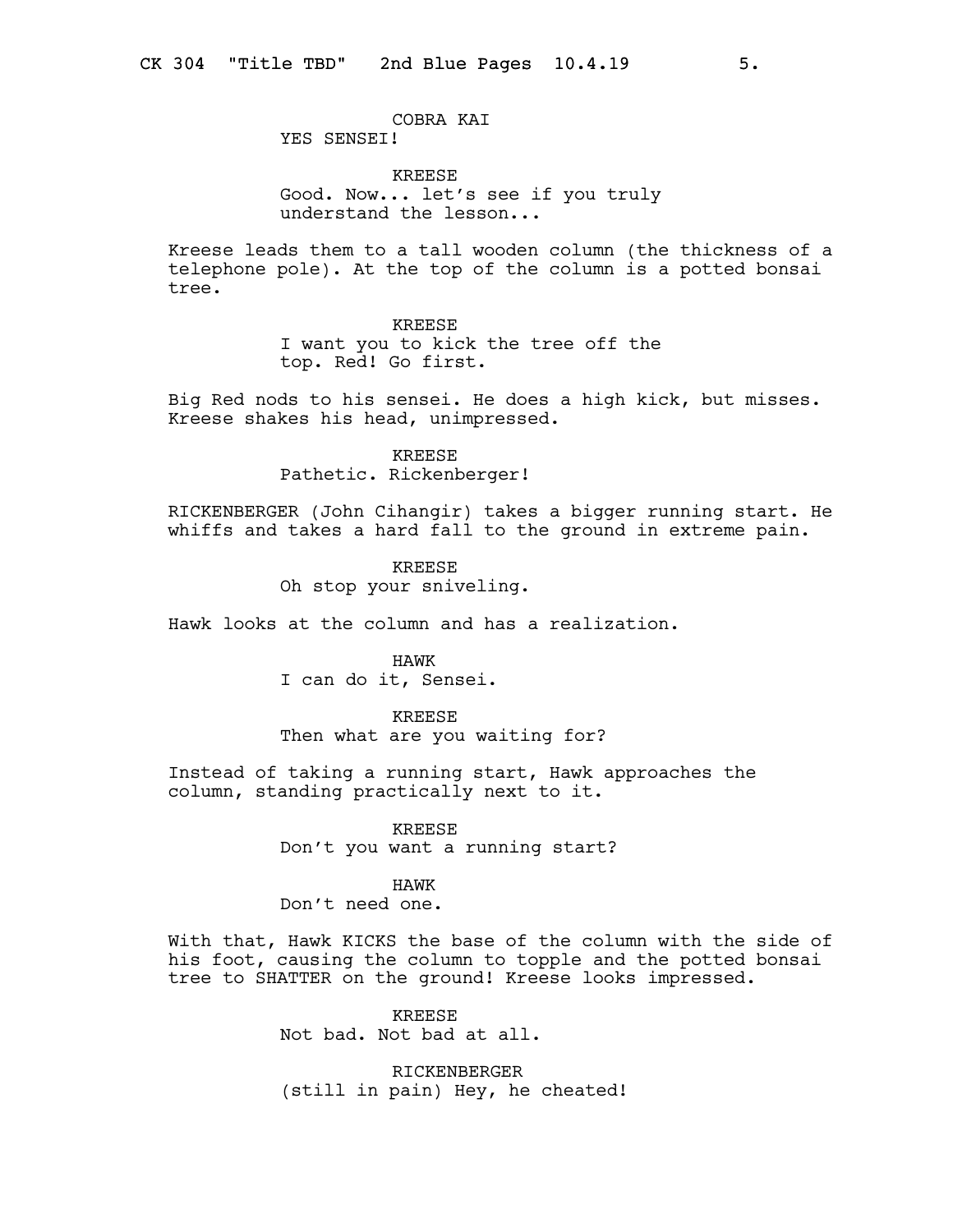# KREESE

No he didn't. Unlike you, he did exactly what I asked him to do. If your mind is agile, so are you. That's how you beat your enemy. Not just with brute strength. You have to fight smart. Do that-- and you'll always come out on top.

Hawk and the other Cobras nod, taking this in.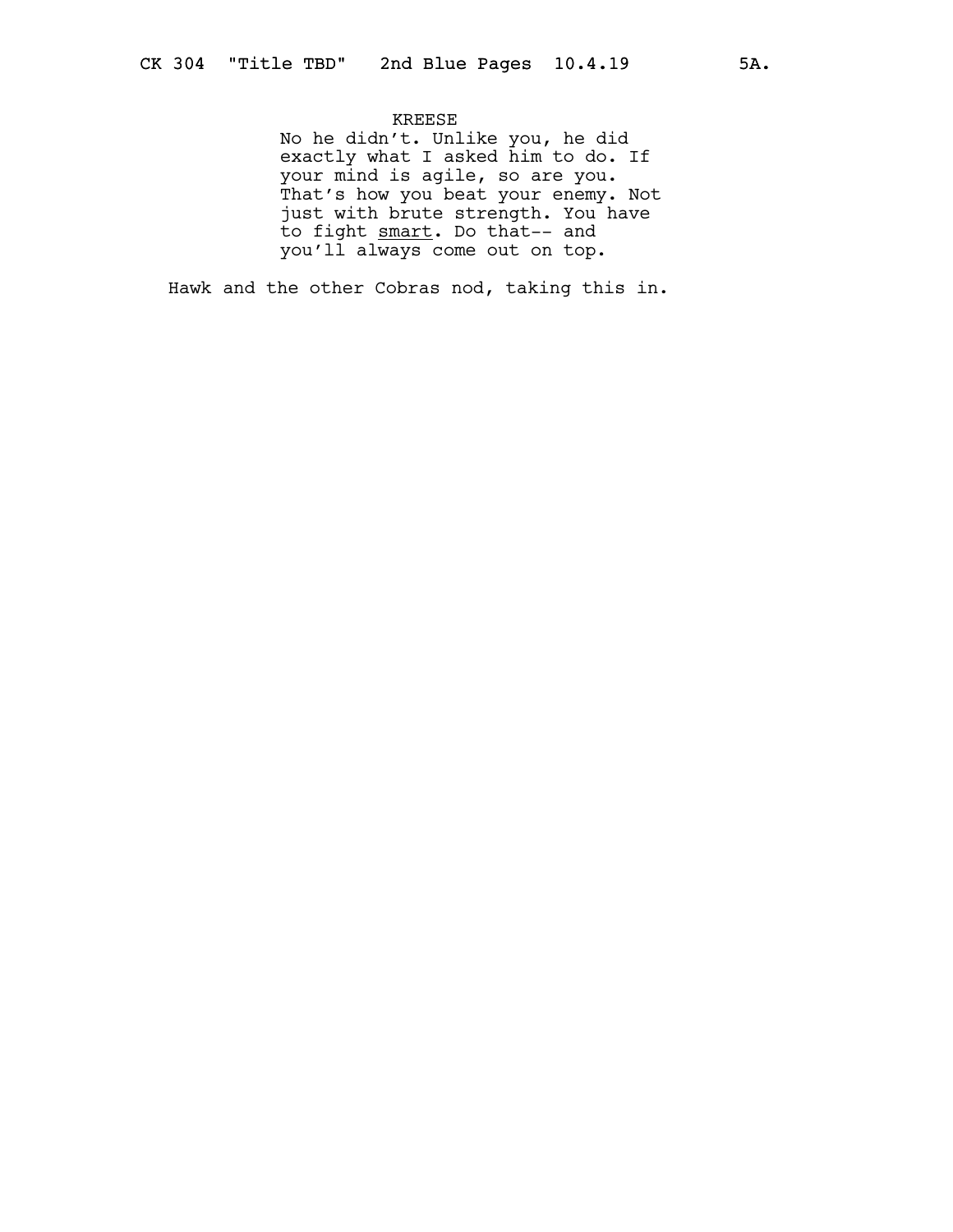# 11 INT. WEST VALLEY GENERAL HOSPITAL - DAY 11

Johnny is on the phone at the Nurse's station, talking apologetically with Bobby. He keeps one eye on Miguel's door, waiting for news about his surgery.

> JOHNNY (ON PHONE) I'm sorry Bobby, I know I messed up... Just tell Robby I'll make things right-- (listening, frowns) Okay, fine, I'll tell him myself.

Ellen exits Miguel's room: There's news about Miguel.

JOHNNY (ON PHONE) I gotta go, Bob. Bye.

Johnny hangs up and cautiously walks up to Ellen.

JOHNNY Hey, how did the surgery go? Is Miguel okay?

ELLEN He's awake - A little out of it, but healing.

JOHNNY So he can walk?

#### ELLEN.

It doesn't work like that. Time will tell how successful it was. You can go in, if you'd like. I'm sure he'd like to see you...

Johnny smiles, relieved, but hesitates. He stares at Miguel's door, thinking about how upset Miguel was with Johnny (at the end of 302). Johnny can't bring himself to open that door. He can't face Miguel.

> JOHNNY No. He should be with his family.

Johnny backs away and walks towards the elevator.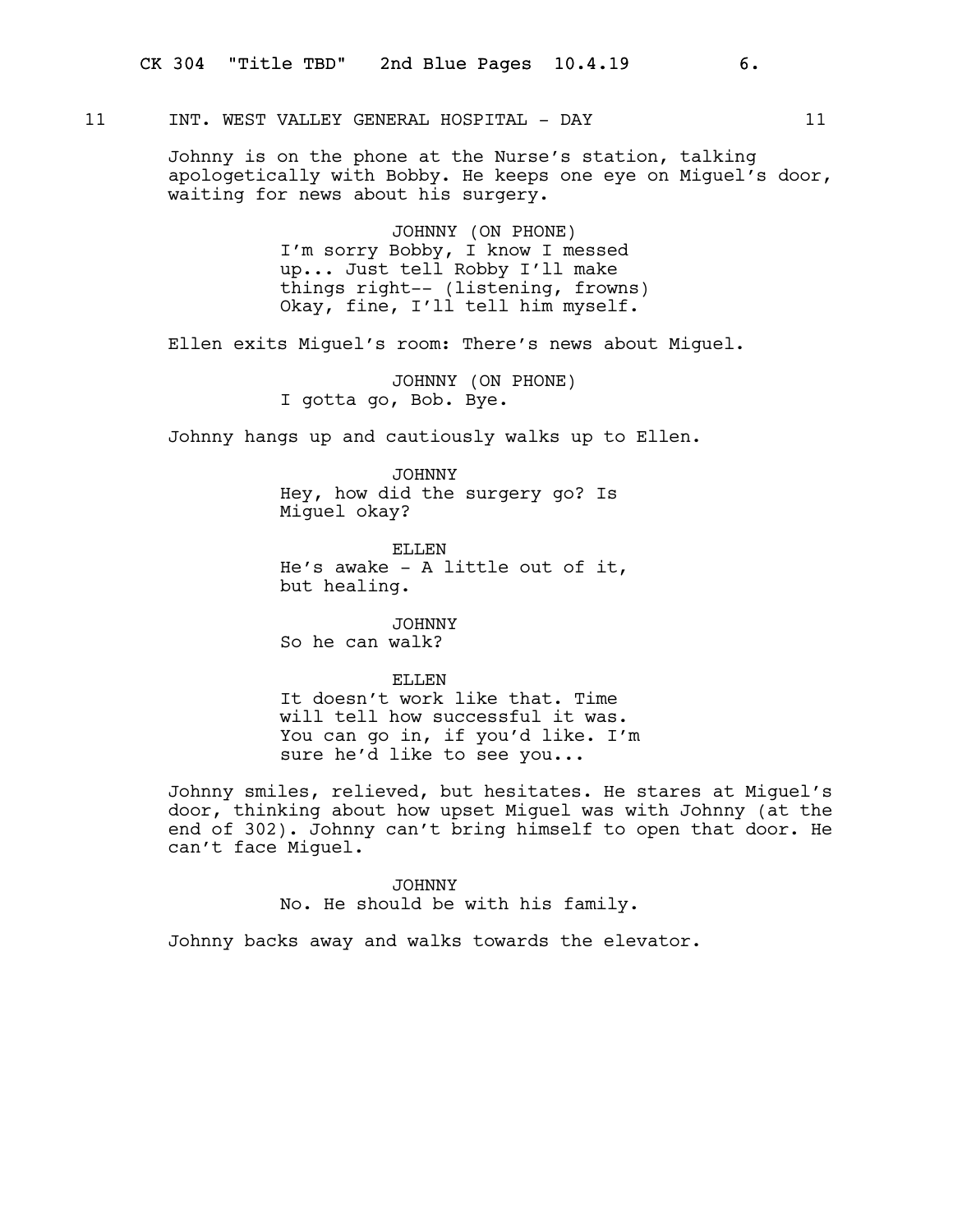Just before the elevator doors open--

MATCH CUT TO:

12 EXT. OKINAWA - NAHA AIRPORT - DAY 12

Daniel exits the double doors of the Naha Airport. He stands before a "Welcome to Okinawa" sign (in both Japanese and English) and inhales deeply, genuinely grinning ear-to-ear.

Daniel hails a cab, which pulls up and pops the trunk. Daniel tosses his carry-on into the back and climbs into the taxi.

13 INT. YELLOW TAXI - CONTINUOUS 13

As Daniel slides into the seat--

# DANIEL Konnichi wa. Tomi Village.

MAKO, the taxi driver, nods and drives off. As Bill Conti's classic music from KARATE KID PART TWO begins to play...

14 EXT. OKINAWA / INT. YELLOW TAXI - DAY 14

The yellow cab drives through the beautiful vistas of Okinawa. Lush hills, beautiful beaches, it's untouched paradise. Daniel looks out the window, taking it all in.

> MAKO Lots of Americans here. Soldiers. When last time you see Tomi Village?

## DANTEL. It's been awhile...

Off Daniel's nostalgic smile, Bill Conti's music swells...

15 EXT. OKINAWA - CONTINUOUS 15

As the yellow cab drives the winding streets of Okinawa...

MATCH CUT TO: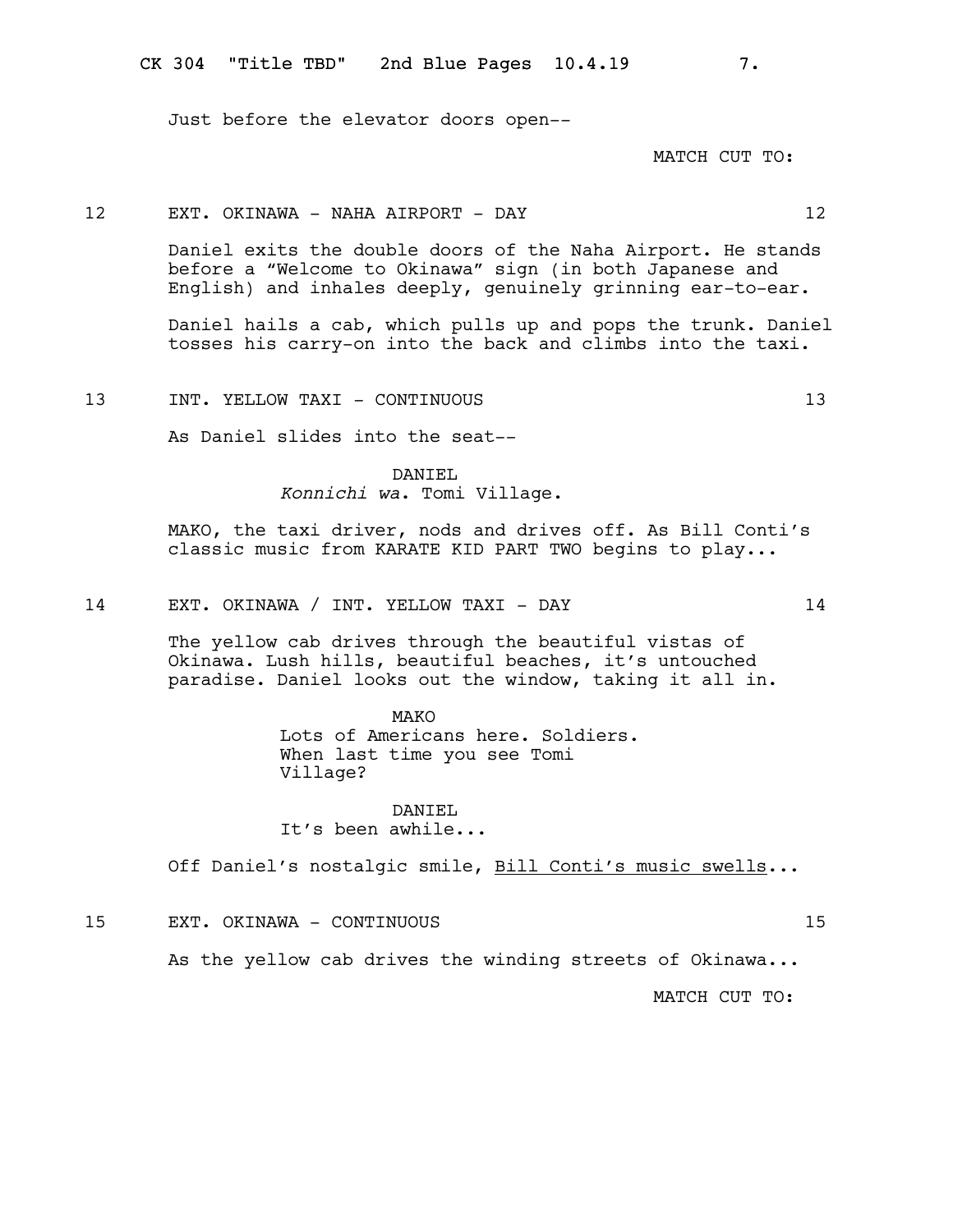# 16 EXT. TOMI VILLAGE - MONTAGE - FOOTAGE FROM KARATE KID PART 13

An older model taxi drives young Daniel LaRusso and Mr. Miyagi along the Okinawan coast and through the center of Tomi Village, a traditional Japanese town.

This takes us into a MONTAGE of Daniel's time in Okinawa; It's like a Tomi Village "Best of".

#### 17 EXT. TOMI VILLAGE - STREET - FOOTAGE FROM KARATE KID PART 27

Young Daniel and Mr. Miyagi exit Mr. Miyagi's house and walk through the unpaved streets of Tomi Village.

> YOUNG DANTEL This looks like a town that time forgot.

They pass the Shinto Shrine, where ICHIRO plays for a group of kids. Miyagi leads Daniel past KUMIKO, a cute local girl who teaches the "O-bon dance" to a group of children. Young Daniel smiles, smitten. She waves to him, and he waves back.

# 18 INT. ORIGINAL MIYAGI-DO DOJO - FOOTAGE FROM KARATE KID PART 82

In the original Miyagi-Do Dojo, Daniel bows to Mr. Miyagi, both in silhouette with the Pacific Ocean in full view behind them. It's pure Okinawa magic...

> MAKO (PRE-LAP) We're here.

19 INT. YELLOW TAXI - DAY 19

Daniel snaps out of his memories and quickly pays Mako.

DANIEL Great. Thanks-- Domo arigato.

# 20 EXT. TOMI VILLAGE GREEN - MOMENTS LATER 20

But when Daniel steps out of the taxi, his glowing smile (and the romantic Bill Conti score) fades.

REVEAL: Present Day Tomi Village has now become an outdoor mall (think an Okinawan version of The Grove). A large sign welcomes Daniel to "Tomi Village Green."

> DANTEL. "Tomi Village Green"? A mall?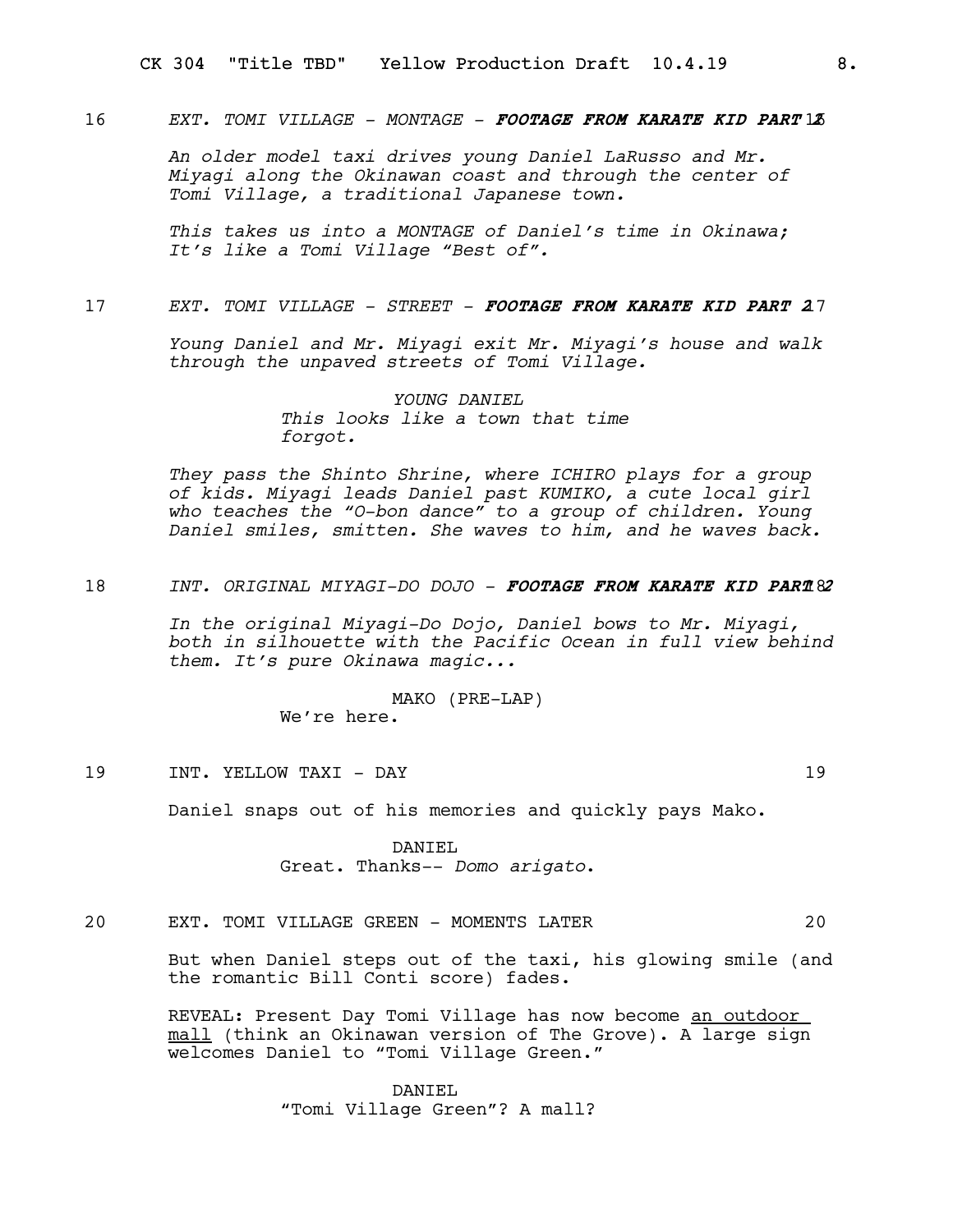Daniel is clearly crestfallen.

# 21 OMITTED 21

A22 INT. SOUP KITCHEN - AFTERNOON A22

Robby, feeling just as joyless but in a hairnet, works in a soup kitchen with other JUVIE KIDS. Robby robotically pours soup into the bowls of the HOMELESS. Then--

JOHNNY (O.S.)

Hey Robby.

Robby looks up, surprised. Johnny stands in line, keeping a low profile.

> ROBBY You're not supposed to be here.

> > JOHNNY

It's the only way I could see you. Found out you were doing community service to try and get out earlier. I respect that...

Robby scoffs. He doesn't care. As Robby continues to work, Johnny notices Robby's black eye.

> JOHNNY Is that a black eye? Are you fighting in there? After everything that's happened...

ROBBY Are you seriously going to lecture me about starting fights?

JOHNNY

(calms down) You're right. I'm sorry. (deep breath, begins speech) Look, I just wanted to say... I know how you feel right now and--

ROBBY

Save it.

JOHNNY Robby, I'm just trying to say--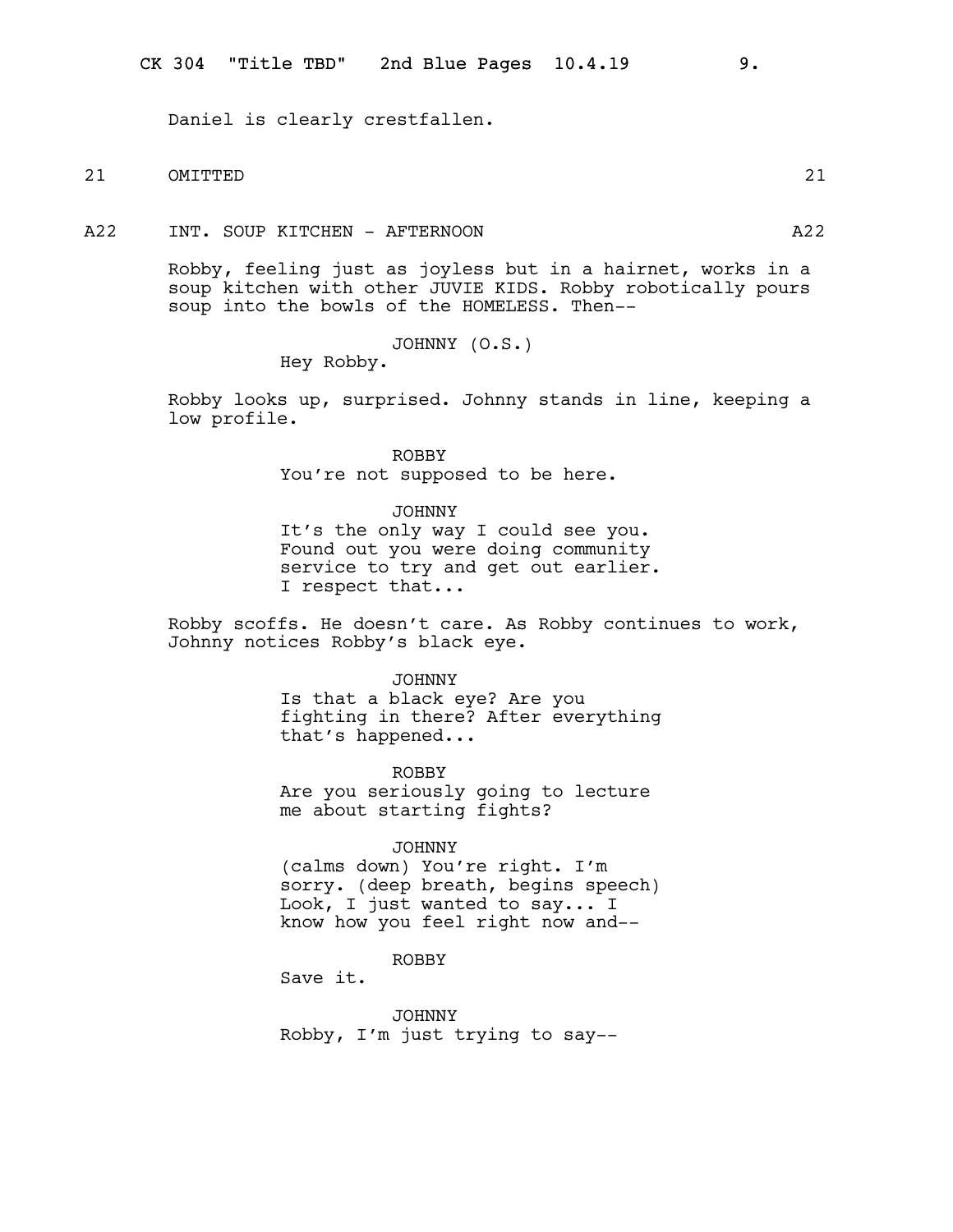#### ROBBY

Let me guess. "You're in my corner." "You've got my back." Let's be honest: that means jack shit. Mr. LaRusso said the same thing and look where I am...

JOHNNY

Hey, forget about LaRusso, okay? I--

Suddenly, LYNN calls out from a bit further down the line.

# LYNN

Hey! Quit holdin' up the line! Don't make me throw a shoe atcha! (recognizes Johnny) Well lookie what we have here. You stalkin' me, pretty boy?

# JOHNNY

Of course not.

LYNN You better not be eating my soup, Goldilocks. I called dibs on them beans.

# JOHNNY Jesus Christ-- (shoves a full bowl on her tray) Here. Take your slop

and get the hell out of here.

## LYNN

Tou-chy.

Lynn takes her food and the line continues.

JOHNNY Look, I'm not leaving until we talk.

# ROBBY

That's gonna be awhile. Don't know if you noticed but I'm a little busy.

Johnny takes a bowl and holds it out for Robby to fill.

JOHNNY Then it's a good thing I'm hungry.

A beat, then Robby fills his bowl. Robby watches curiously as Johnny goes to find a seat. Johnny sits, sniffs the spoon, tastes it, and nods - it's better than he thought.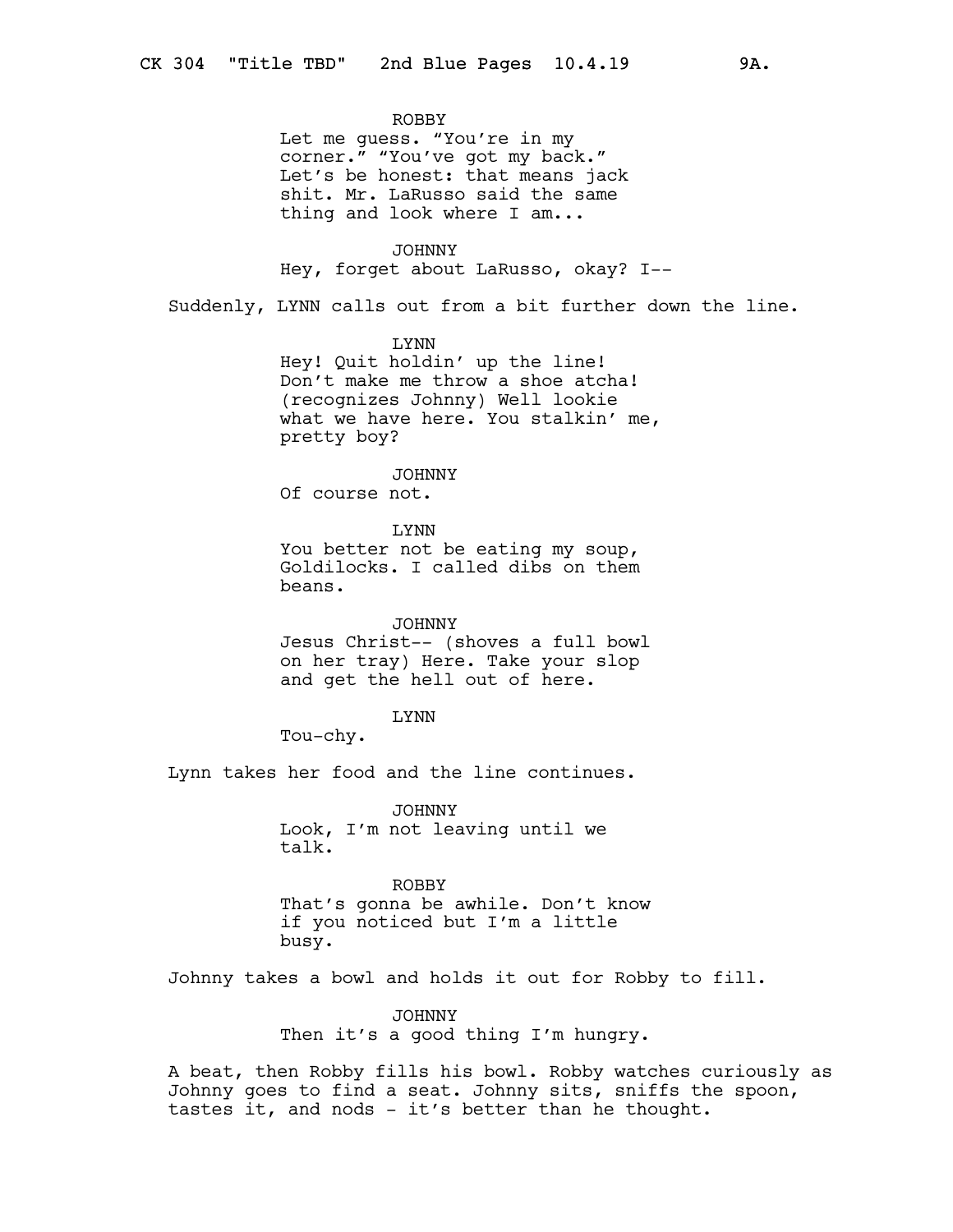Robby shakes his head, but has Johnny changed? As Robby fills another bowl--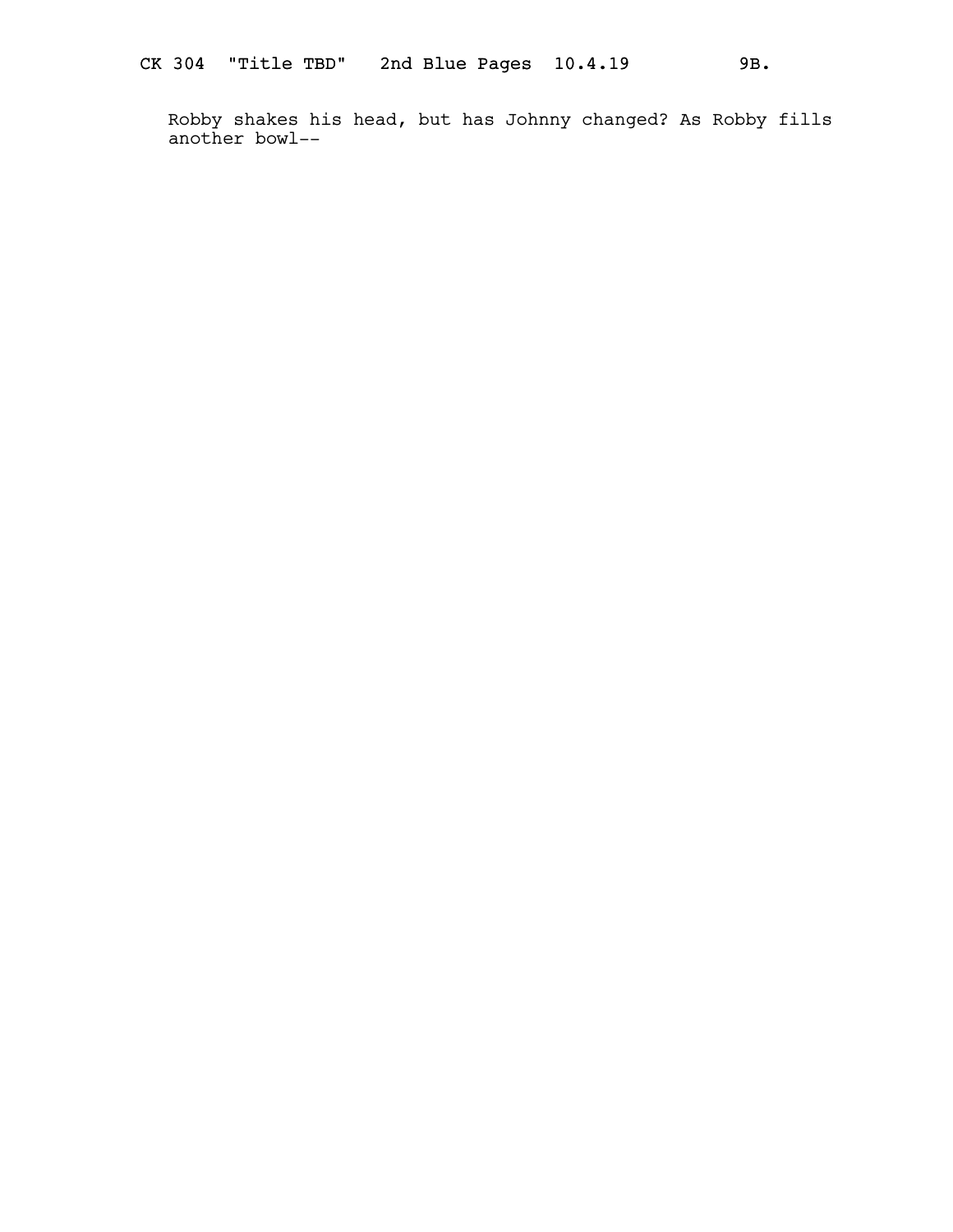# 22 INT. WEST VALLEY HIGH - CAFETERIA - DAY 22

CLOSE ON: A bowl of yogurt. REVEAL: Yasmine and Moon at the "cool table". Demetri takes a seat next to Yasmine, setting down a diorama covered in a bed sheet.

#### DEMETRI

(to Yasmine, re: diorama) Are you ready to ROCK... our Earth Science presentation?

## YASMINE

I'm ready to go back to a world where we don't have to talk to each other on a regular basis.

#### DEMETRI

Hey, my popularity is on the rise, while yours is steadily declining. But we could meet in the middle, like a sexual Venn Diagram.

Yasmine looks disgusted as Moon chuckles.

MOON So what's under the sheet?

#### DEMETRI

I'm glad you asked...

Demetri rips off the sheet, unveiling a Lego model for their school project.

## DEMETRI

Behold! What scientists believed to be the Valley... "when dinosaurs roamed the Earth." (to Yasmine) Go on, press the hadrosaur egg. (off her look) The speckled rock -- Wow, did you do any of the reading?

Yasmine rolls her eyes and taps the egg. The volcano comes alive! Moon "oohs" and claps, impressed.

## YASMINE

Not bad. (sotto, to Moon) My parents may not have to pay for my "A" this time.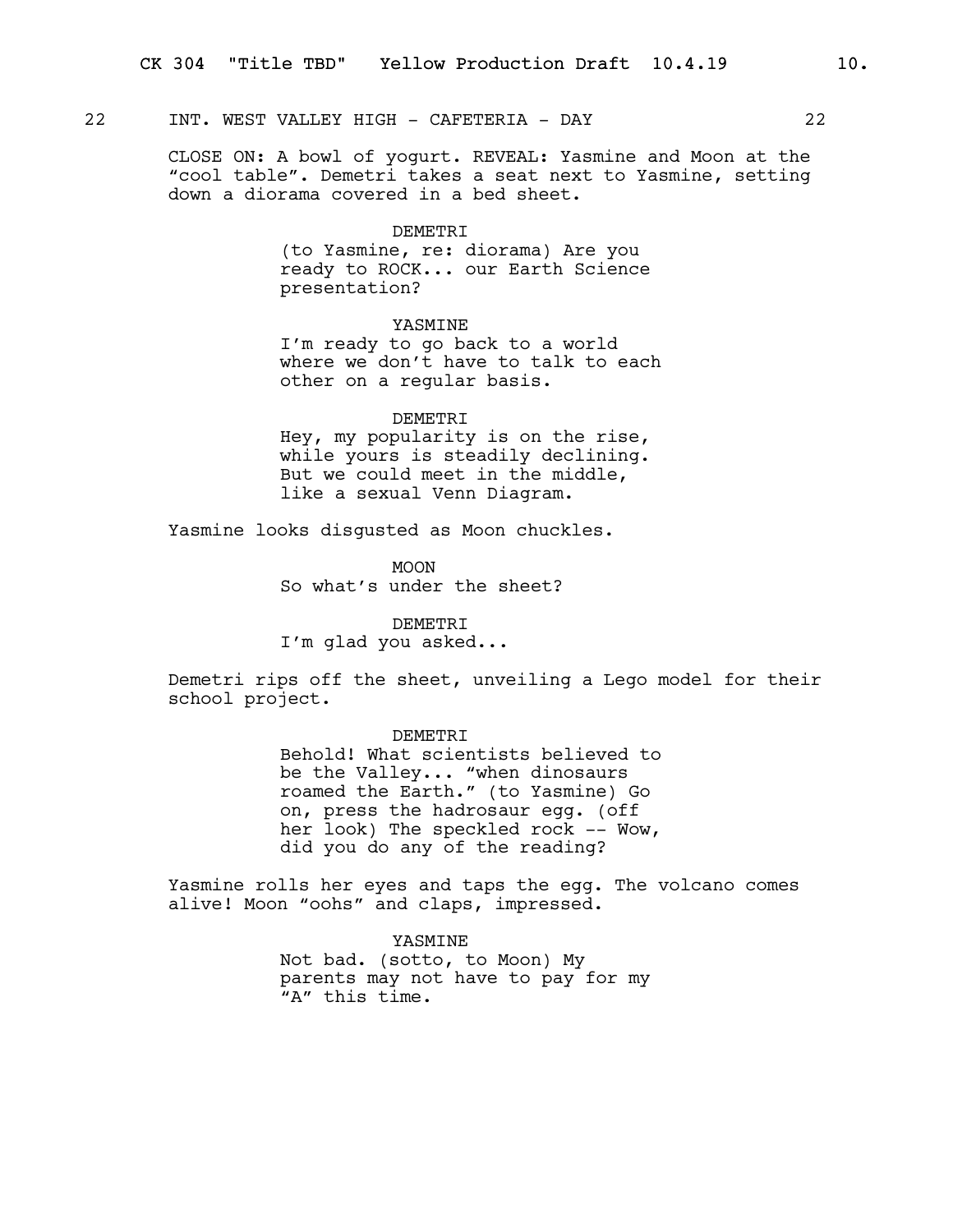Behind her, Big Red passes, holding up his phone recording a video. He brings us to the Cobra Kai table, where Rickenberger and the other Cobras watch Hawk juggle a soccer ball like a badass. Hawk catches the ball and turns Big Red's phone --

## HAWK

That's twenty-two in a row. New record.

Hawk feels good, until he hears the ELECTRONIC ROAR of a dinosaur. Hawk looks over to see Demetri still showing off his project to Moon and Yasmine. Hawk focuses on Moon laughing, and his smile drops--

23 OMITTED 23

# 24 INT. WEST VALLEY HIGH - CAFETERIA - CONTINUOUS 24 BACK AT DEMETRI'S TABLE: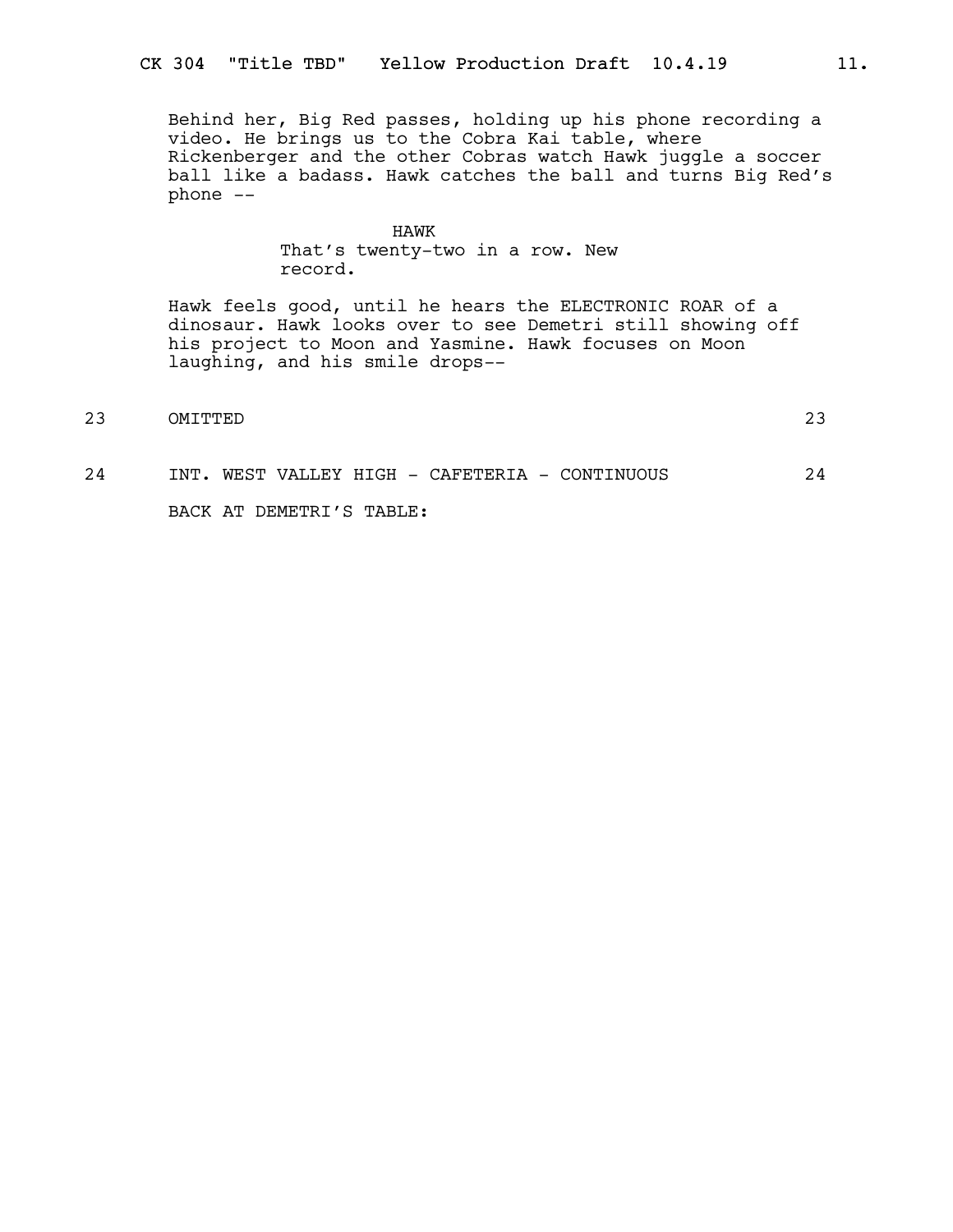DEMETRI

And at 8,251 individual pieces, this meticulously assembled model shows the exact moment before the asteroid hit the--

SMASH!! A soccer ball flies in and utterly destroys the Lego diorama. Pieces go everywhere; the girls scream. Demetri is heartbroken. Hawk jogs to retrieve his ball, grinning.

> HAWK My bad, the ball got away from me.

DEMETRI That took me three weeks to build!!

HAWK And it took my ball three seconds to destroy. Sorry bro.

Hawk, Big Red and Rickenberger snicker and walk back to their table. Yasmine looks pitifully at Demetri.

YASMINE

Do you have another one?

Inspired by Sam's speech at the dojo, Demetri gets up from the table, storms past Sam holding a lunch tray, and up to Hawk.

DEMETRI

Another week, another pissing contest. I shouldn't be surprised, since you love pissing so much.

Hawk steps up to Demetri.

HAWK You made ONE kick. You were lucky.

Just then, Sam approaches, putting down her tray.

SAMANTHA You better back off, or you won't be lucky.

Just then, out of the corner of Hawk's eye-- he sees Counselor Blatt enter the cafeteria. He turns to Sam.

> HAWK Yeah right. Like you're gonna start anything. Why don't you go sleep around with someone new, then break his heart.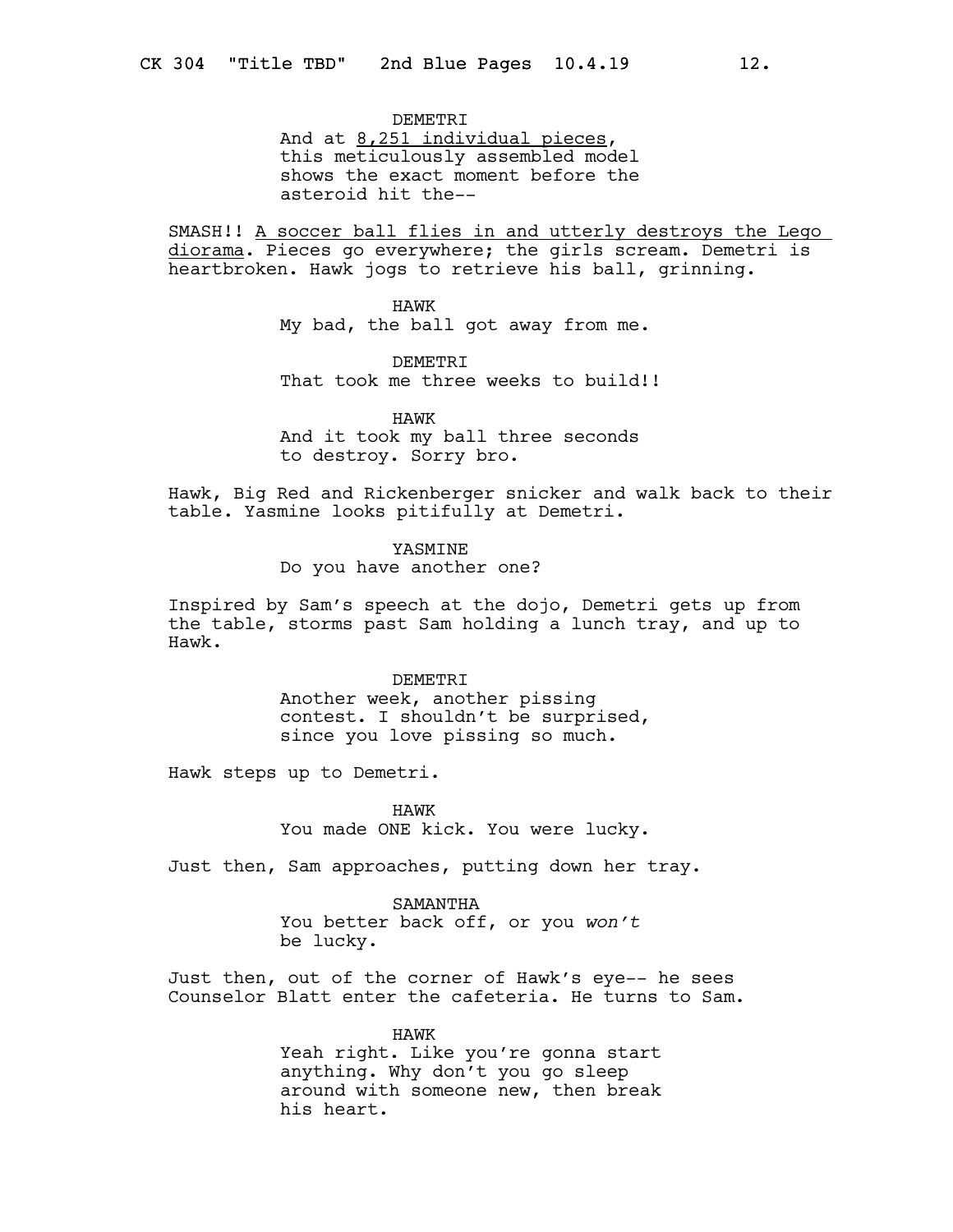Pissed off, Sam PUSHES Hawk. Hawk purposely falls back on the table, causing a scene-- Counselor Blatt approaches.

> COUNSELOR BLATT What's going on here, Ms. LaRusso?! You know our new guidelines on physical contact. (to Hawk) Did she enter your personal bubble without your verbal consent?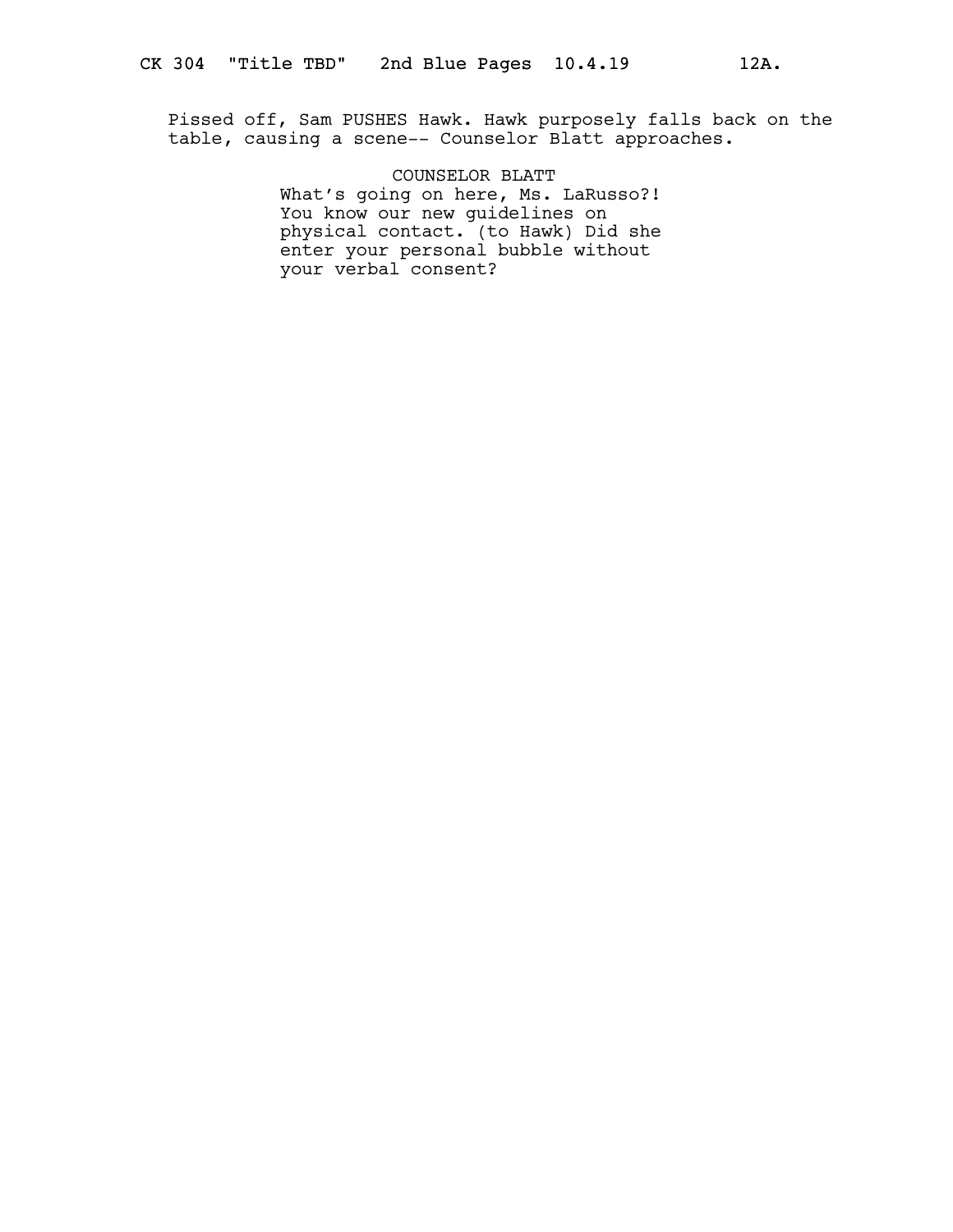Hawk looks solemn as he manipulates Blatt like a pro.

HAWK She definitely triggered me in my safe space, Counselor Blatt.

DEMETRI He started it by destroying my science project!

#### HAWK

It was an accident. He shouldn't bring his toys to school.

COUNSELOR BLATT I don't want excuses. I just want you all to respect each other.

HAWK

She's right, guys. We gotta stop the aggression-- macro and micro.

Counselor Blatt smiles, buying Hawk's bullshit.

SAMANTHA Oh, gimme a break.

# COUNSELOR BLATT Hey! Consider this a warning, Ms. LaRusso! (to Demetri, re: Legos) And get those Legos off the ground. Someone could get hurt.

Counselor Blatt walks away as Hawk, Rickenberger and Big Red return to their table. Demetri starts picking up his Lego pieces as Sam kneels down to help.

> DEMETRI How the hell are we supposed to defend ourselves now?

Sam focuses on Hawk, fuming, wheels turning...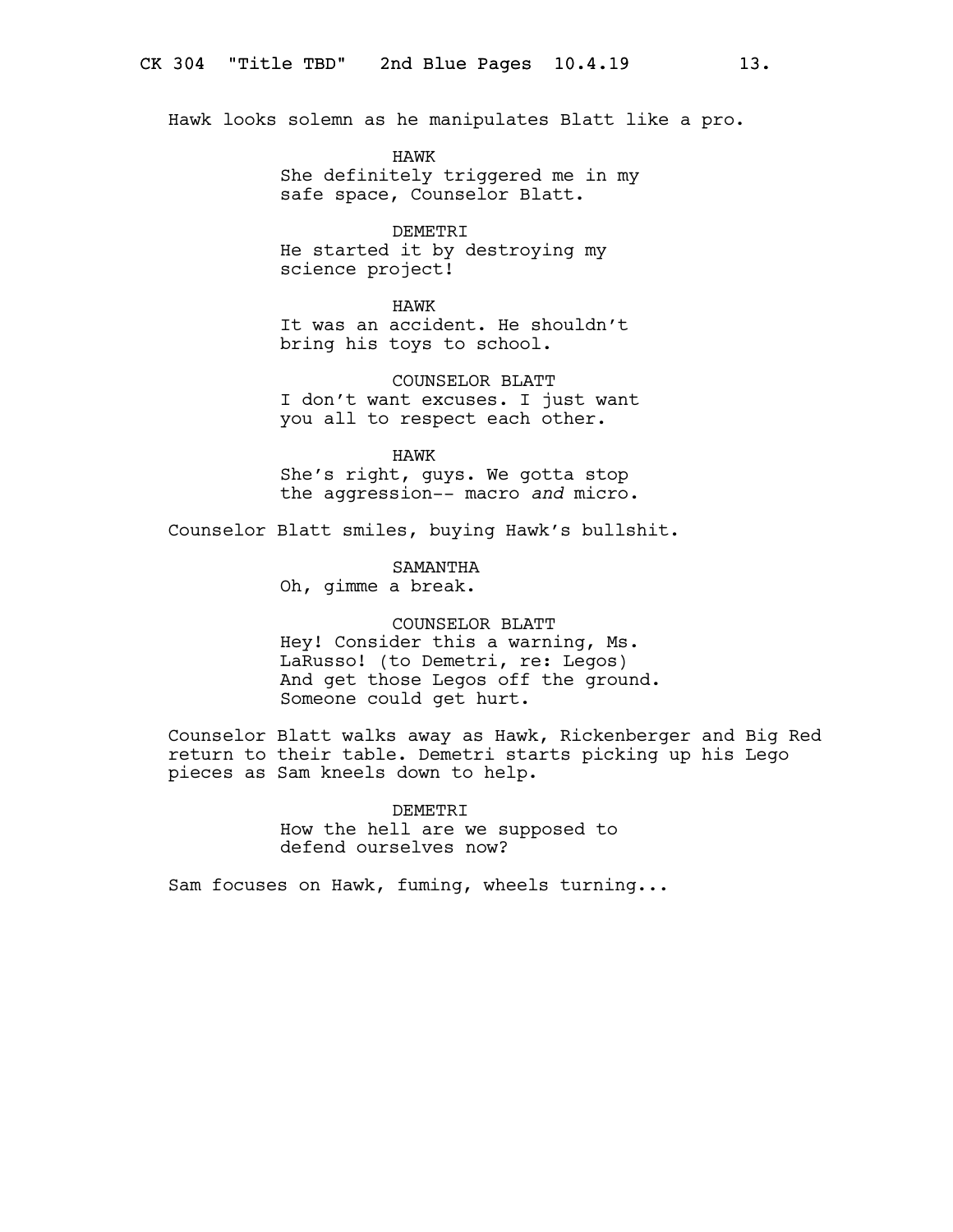$CK$  304 "Title TBD" 2nd Blue Pages  $10.4.19$  14.

25 OMITTED 25

26 EXT. TOMI VILLAGE GREEN - AFTERNOON 26

Daniel walks through the mall, strolling his carry-on, gazing at the storefronts. Among some unfamiliar Japanese outlets are more familiar American brands: California Pizza Kitchen. The Gap. Baskin Robbins. Daniel shakes his head, dismayed.

> DANIEL (PRE-LAP) Tomi Village was sold?

A27 EXT. TOMI VILLAGE GREEN - CONCIERGE DESK - AFTERNOON A27

Daniel stands at a large concierge desk (no carry-on suitcase - it has been checked), speaking with REN, a helpful mall employee.

> REN When villagers' crops started to die out, village almost died as well. So Mr. Sato turned to a whole new economy: retail. Now Tomi Village Green is premiere destination for shopping, entertainment, and--

## DANIEL

But what happened to the villagers? Aren't they upset about what happened to their home?

REN No. It brought them jobs. Modern homes. It saved the village.

DANIEL (looks around sadly) But this is nothing like what I remember.

#### REN

Yes, there are a lot of changes. We used to have a Sbarro, now it's a California Pizza Kitchen. I have a menu, if you'd like to see it...?

DANIEL

No, that's okay. Thank you for your time. Arrigato.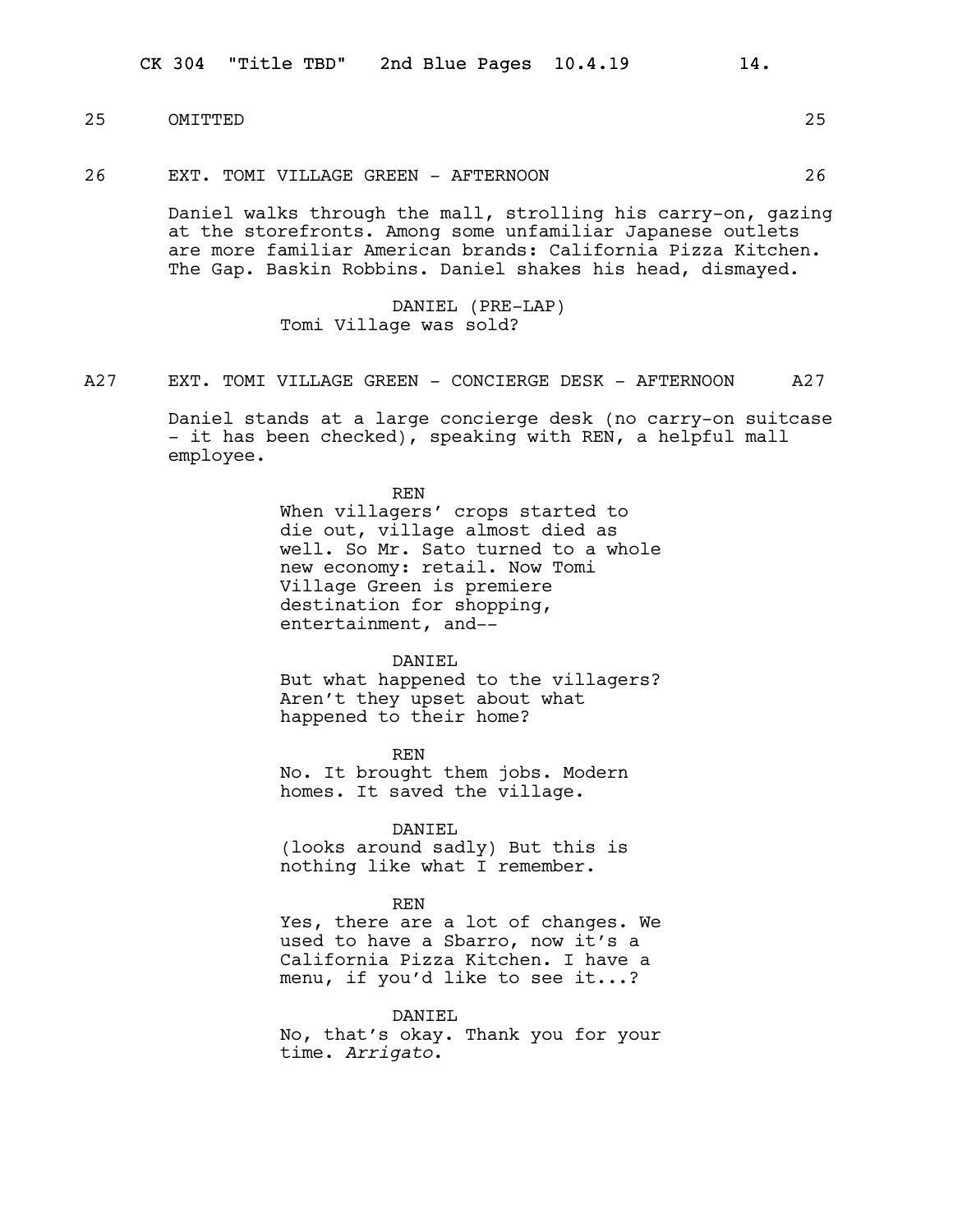REN (bows) Enjoy the rest of your time at Tomi Village Green.

Daniel walks away. Just then, he hears a TRADITIONAL DRUM BEAT, masking the mild mall music. He smiles at the recognition, and walks toward the sound.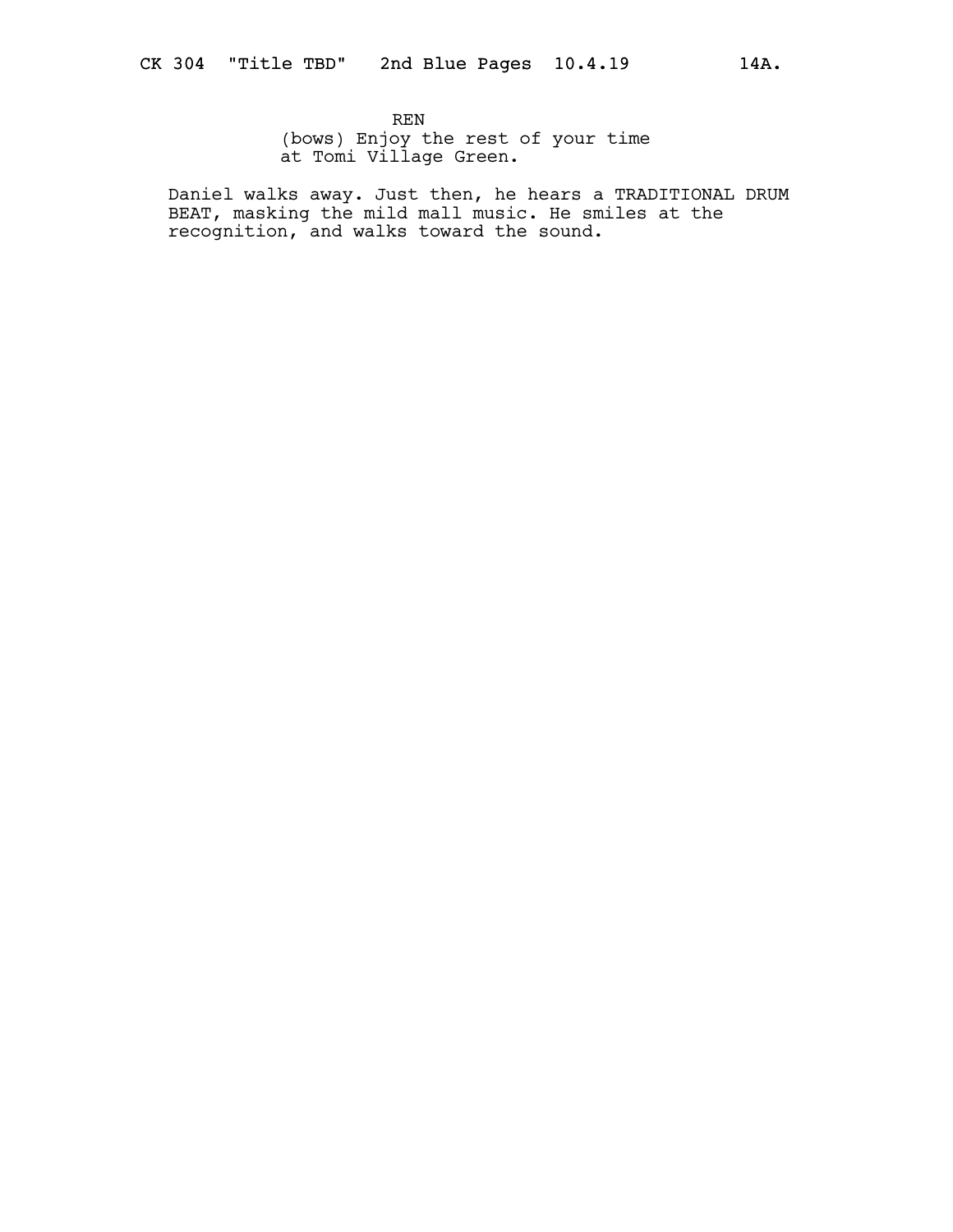# 27 EXT. TOMI VILLAGE GREEN - AMPHITHEATER - MOMENTS LATER 27

A crowd has formed around the multileveled grassy stage. As Daniel passes a sign, "SHOHASHI DANCE STUDIO - REHEARSAL TODAY" (both in English and Japanese), he pushes through the watching crowd to get a better look. He witnesses a group of DANCERS performing and smiles at the traditional performance.

Just then, the dancers break formation to reveal: KUMIKO, Daniel's long lost love, dancing with her students. Daniel's breath catches as he sees her dance, which starts out traditional but then evolves into something more contemporary and upbeat. Daniel is entranced by Kumiko's dance--

INTERCUT WITH:

## 28 INT./EXT. MONTAGE - FOOTAGE FROM KARATE KID PART II 28

We see Daniel's memories of young Kumiko throughout Daniel's time in Okinawa.

- Kumiko dance the traditional O-bon dance with grace.
- Kumiko shows Daniel the Castle of King Shohashi.
- Daniel and Kumiko dance at the 50's dance club.

- CLOSE ON: Kumiko, smiling warmly at Daniel during their tea ceremony. WIDE: Daniel and Kumiko lean in and share a kiss. They loved each other, once upon a time.

# 29 EXT. TOMI VILLAGE GREEN - AMPHITHEATER - MOMENTS LATER 29

The crowd applauds as Present Day Kumiko finishes her dance. Daniel snaps back to reality, clapping loudest of all. Kumiko nods politely to the crowd, until she meets eyes with Daniel. She's surprised, then gives him a heartwarming smile.

# KUMIKO Akisamiyo! Daniel-san?

As Daniel smiles back...

30 OMITTED 30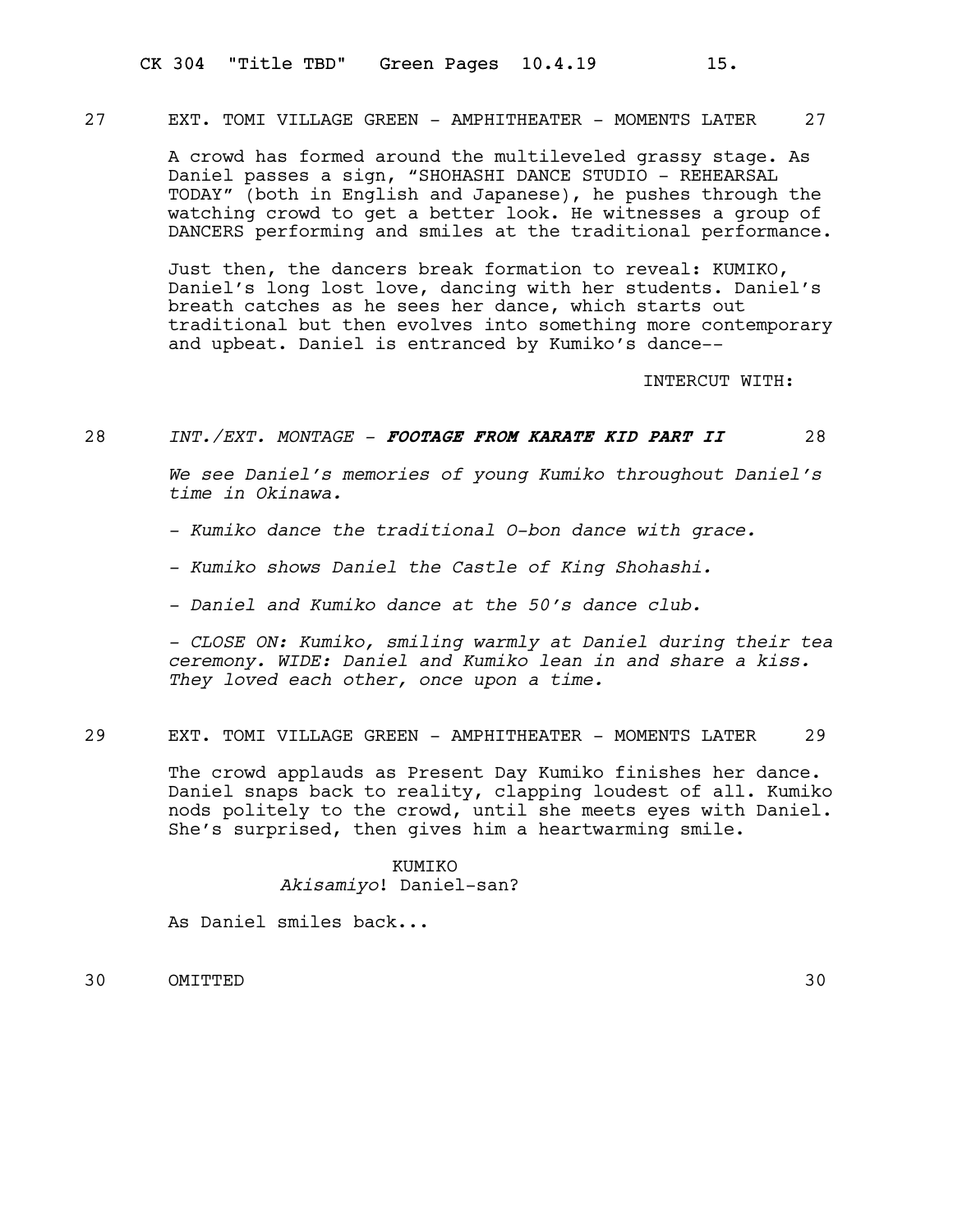30 OMITTED 30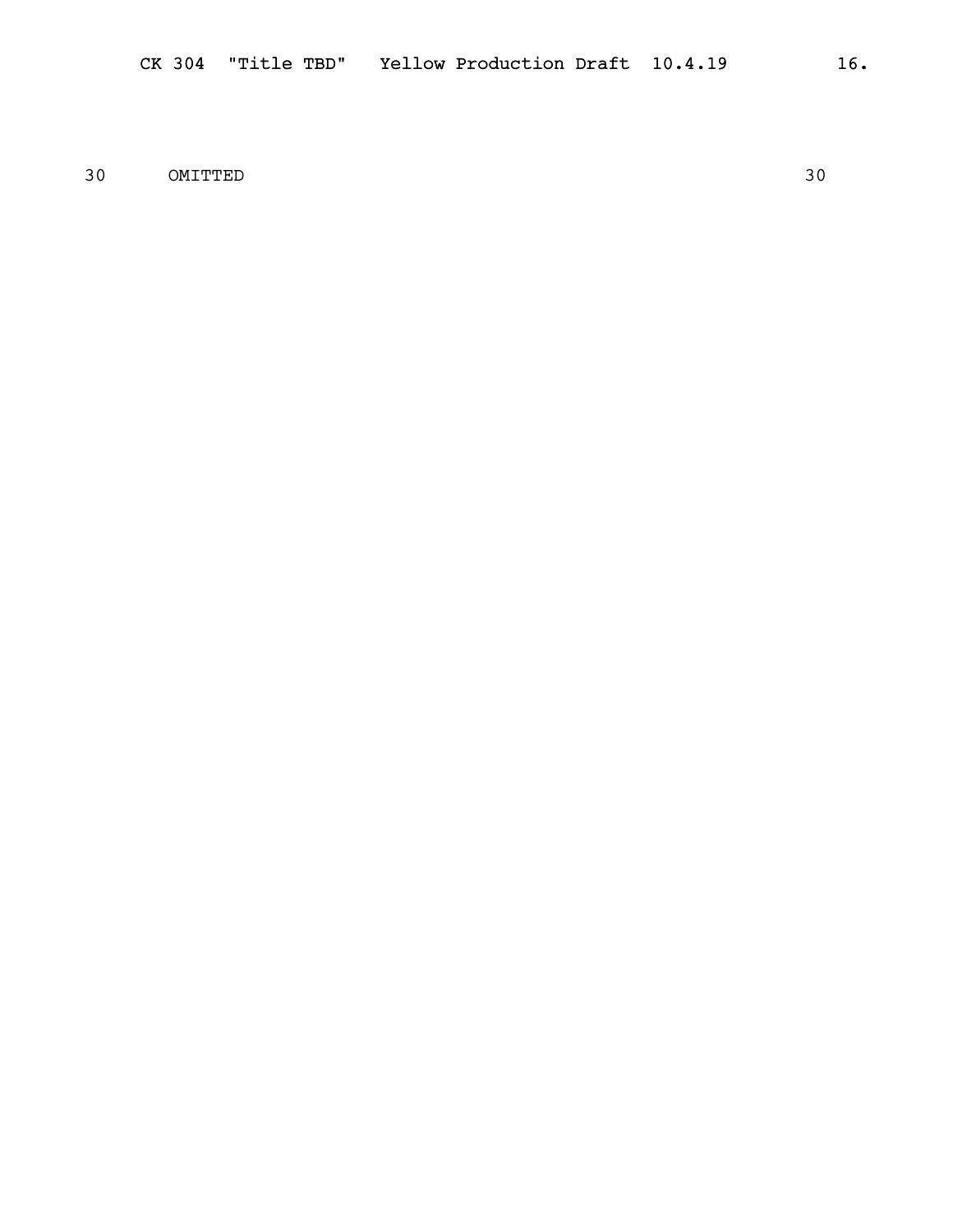# 31 INT. WEST VALLEY GENERAL HOSPITAL - MIGUEL'S ROOM - AFTERNOON 31

CLOSE ON: A cup of glistening ice water. A straw floats lackadaisically. REVEAL: Miguel reaching for the cup, but it's just out of reach. Just then, Ellen enters.

## ELLEN

Oh! Don't strain yourself, let me get that for you.

Ellen bring the cup to Miguel's mouth, holding the straw out for Miguel to sip from, like a child. Miguel, feeling babied, leans forward and sips. He hates this. Once he's had his fill...

## MTGUEL.

Thanks.

Ellen picks up the call button and puts it on his lap, and even places his finger atop of it.

ELLEN

Anything you need, just hit that little button and we'll take care of it for you.

Ellen picks up Miguel's chart, but clocks that he's still upset.

> ELLEN What's wrong? Can I turn the TV on for you? Get you a new pillow?

> > MIGUEL

What if the surgery didn't work? What if I never walk again?

ELLEN. Don't think like that, sweetie. (beat, then smiles) I know what'll make you feel better: A big piece of chocolate cake. Huh? How's that sound?

Miguel gives her the slightest smile.

MIGUEL

Sure.

Ellen, oblivious, leaves the room.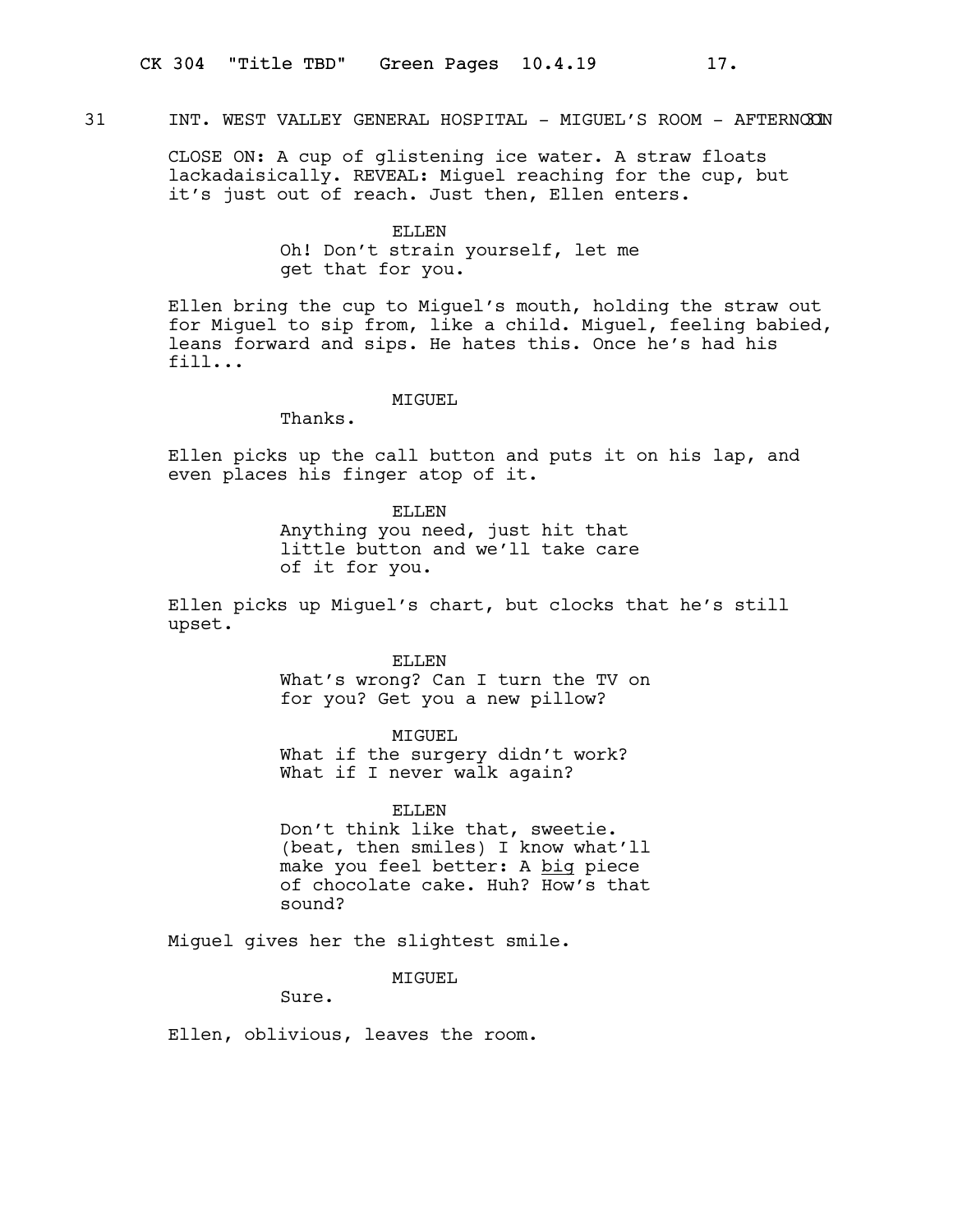Miguel grabs his phone and scrolls through Instagram. He stops at a video of Hawk juggling a soccer ball at school. Miguel clicks on Big Red's profile and is flooded with pictures of his friends at school, at the dojo...

Miguel grows more melancholy as he sees his friends out in the world, living their day to day lives while he's stuck in here. He throws his phone down on the rolling tray.

He focuses back on his toes, trying to will them to move. Off Miguel, frustrated and resigned...

# 32 INT. SOUP KITCHEN - AFTERNOON 32

A homeless man enters the soup kitchen. He passes Johnny, still sitting at the table, waiting for the right opportunity to speak with Robby. Just then, Robby comes out from the back with a fresh vat of NAVY BEAN SOUP, struggling with the heavy pot. Johnny notices Lynn eyeing his unfinished bowl.

> JOHNNY Here, take it, you vulture.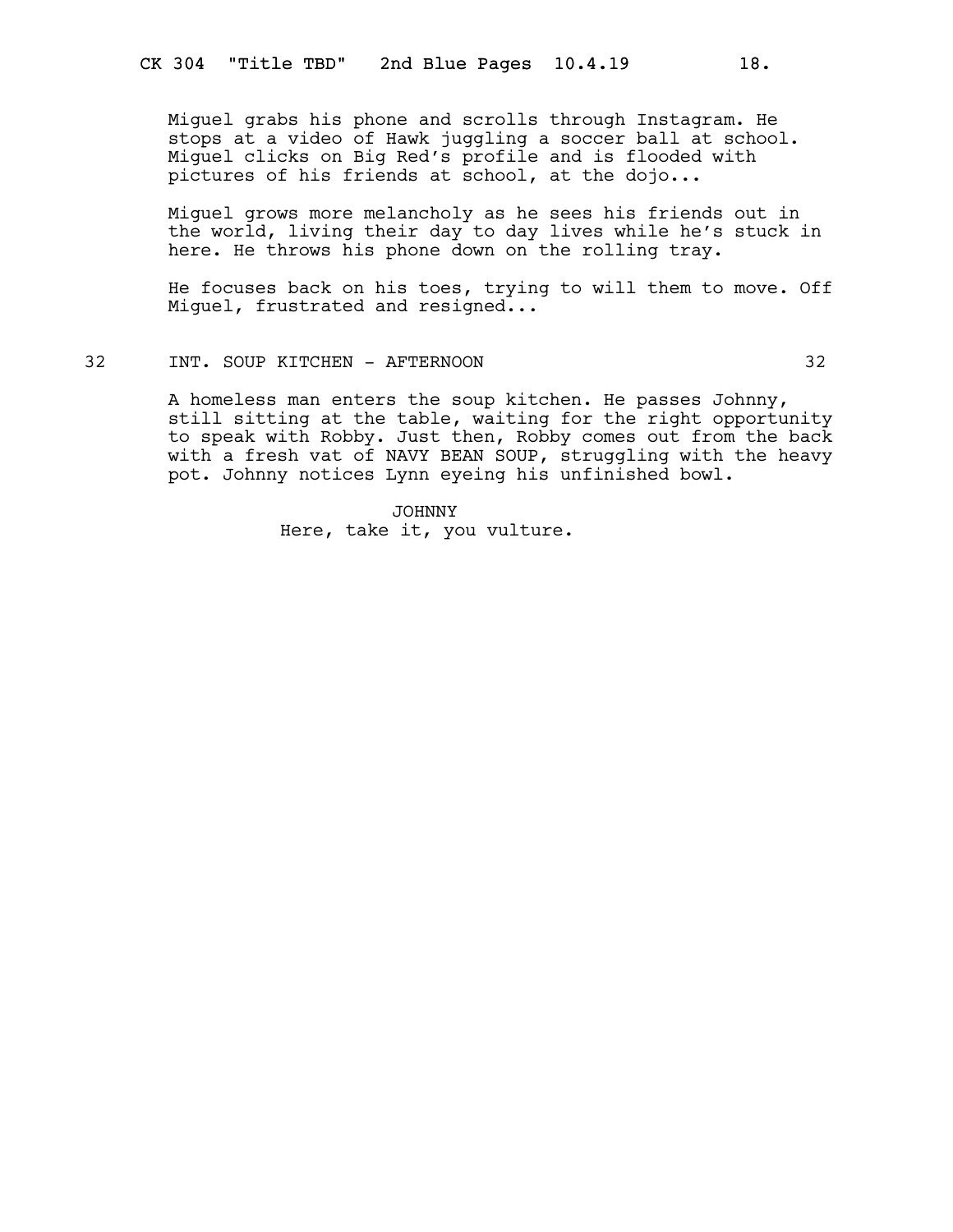Johnny pushes the bowl to Lynn and gets up. He goes over to Robby and grabs the other side of the pot.

> JOHNNY Lemme give you a hand.

ROBBY I don't need your help.

JOHNNY You're right. You don't. But you're my kid, Robby. And I'm your dad. So let me give you a hand.

Robby considers this as he struggles with the pot. He nods and Johnny, hiding a smile, takes the other handhold.

#### JOHNNY

I know we've had problems, but before that fight at the school you and I were going in the right direction--

ROBBY We had one good day, over a month ago. Where have you been since then? (trying to keep it together) Where have you been, Dad? Why didn't you show up?

For a brief moment, Robby looks like a scared kid - a kid who needs his father.

JOHNNY

I'm really sorry, Robby. I wanted to come see you, but something happened at the hospital and--

Robby hardens at the truth: Johnny was with Miguel.

ROBBY (cold) No. I get it.

JOHNNY

Robby...

ROBBY It's fine. I shouldn't be surprised you chose Miguel over me. Again.

JOHNNY I didn't-- Goddamn it, I'm just trying to make things right.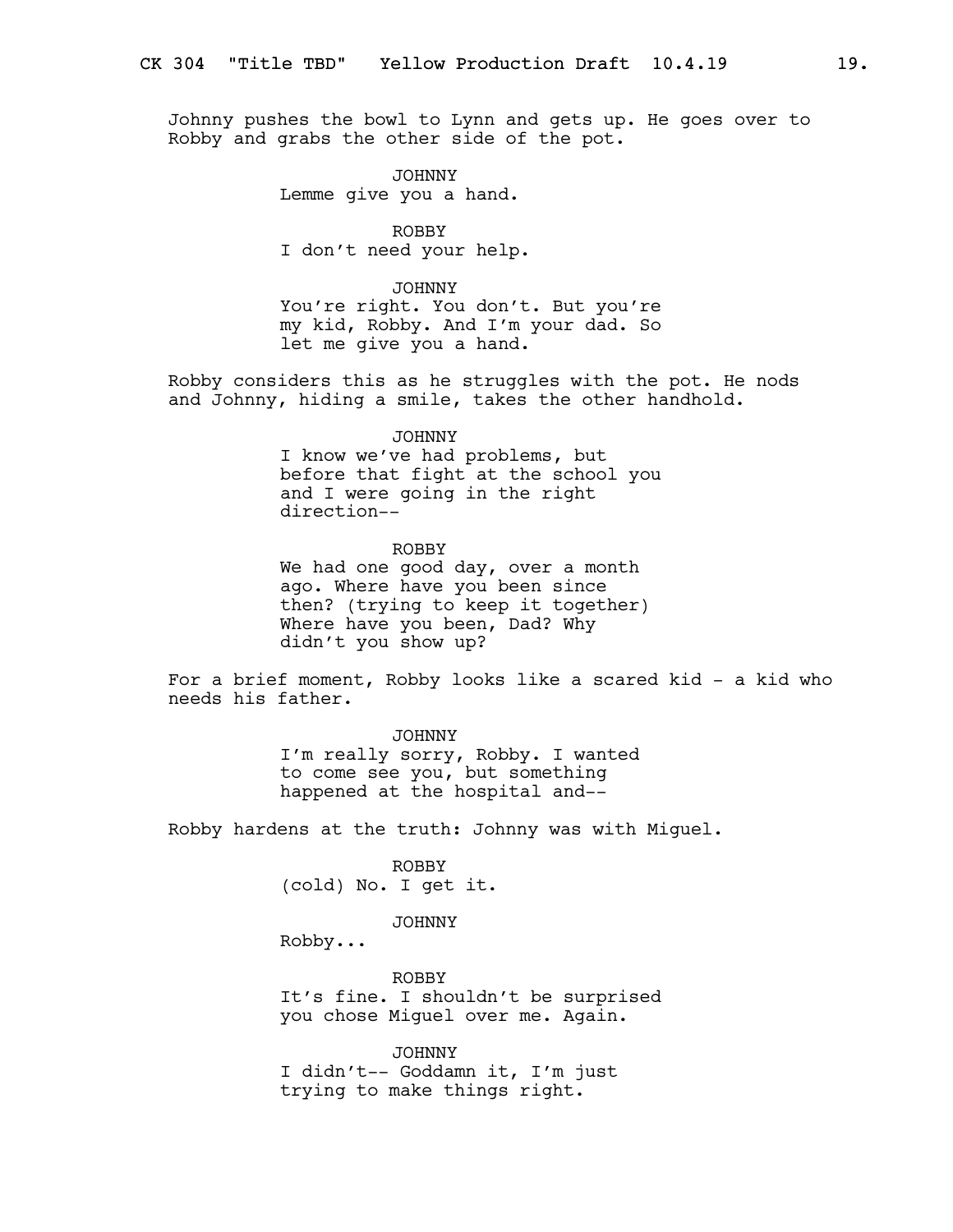ROBBY I'm sure Miguel appreciates that!

JOHNNY (defensive, angry) Hey I'm not the one who put him in the hospital--!!

Robby looks slapped in the face, and Johnny immediately regrets his outburst. Johnny reaches out to Robby.

JOHNNY

Robby... c'mon--

ROBBY Don't touch me, asshole!

Robby shoves Johnny, sending the vat of soup to the ground, spilling everywhere. Lynn scrambles to the ground, excited...

# LYNN

Woo-hoo!

She scoops beans off the floor and shovels them in her mouth like Augustus Gloop.

#### ROBBY

I don't need you anymore.

This hits Johnny like a pile of bricks. Other juvie kids, including Shawn, snicker and whisper to each other as a SECURITY GUARD grabs Johnny by the arm. Johnny shrugs him off and exits the soup kitchen on his own, leaving his son behind.

33 EXT. WEST VALLEY HIGH - SOCCER FIELD - AFTERNOON 33

Sam, Demetri and the Miyagis get ready for gym class by the bleachers; It's PE at West Valley High. They watch as a crowd of students make a path for Hawk and the Cobras Kais (including Rickenberger, Mikey, Ajay and Big Red). One STUDENT is too busy playing on his phone to move out of the way. Hawk and Rickenberger exchange a look and lift him up, SHOVING HIM IN A TRASHCAN. The rest of the kids immediately make a path. As they cackle--

> DEMETRI I wish we could do something about those cretins.

SAMANTHA (looks around, then smiles) We can.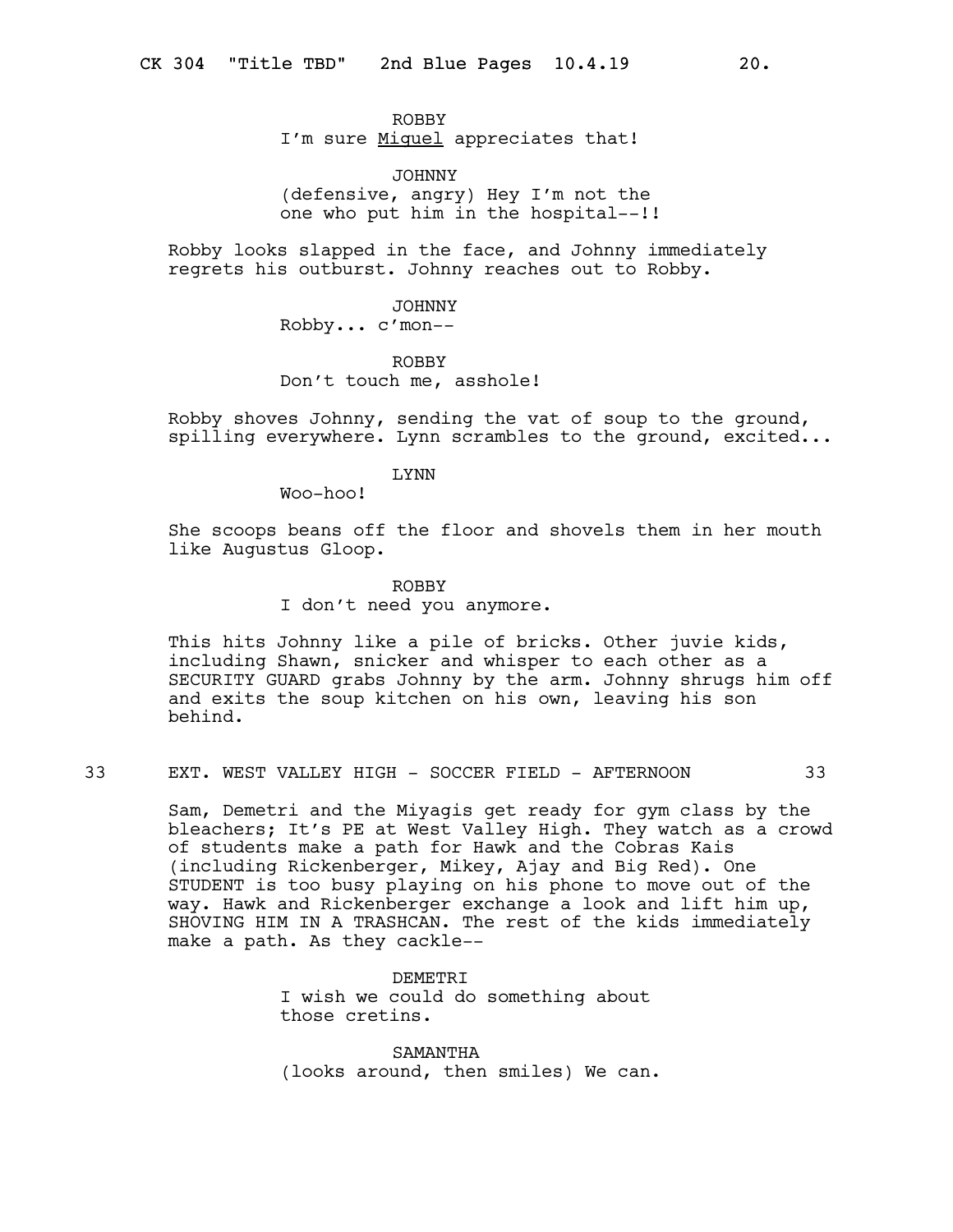DEMETRI How? Counselor Blatt will give us detention just for breathing near them.

#### SAMANTHA

I don't see her out here, do you? Besides, what's a game of soccer without a little physical contact? (to Demetri and Miyagi-Dos) They think we're door mats. Let's prove them wrong.

Sam, Demetri, and the others share conspiratorial smiles.

TIME CUT TO:

CLOSE ON: Gym shoes dribbling a soccer ball down the field. Hawk sends the ball through the goal and celebrates like Cristiano Ronaldo. He winks at Moon, cheerleading with the freshman girls on the sidelines. She rolls her eyes and talks to a male cheerleader. Hawk's jealousy boils over and he shoves a passing student out of the way to get the ball. Demetri, sensing an opportunity, runs alongside Hawk.

> DEMETRI She loved you, you know.

HAWK What did you say?

DEMETRI She told me. Man, you had a good thing going with the hottest girl in school, and you ruined it. (leans in) By becoming a loser.

Demetri SWEEPS Hawk (just like how Sam swept Demetri), sending him into the mud face first. Everyone "OOOHS" at the kick. As Demetri dribbles the ball away --

> DEMETRI I guess that's why the Europeans call it "football".

TWEEE! The gym teacher, MRS. BENADRETTI, sets down a whistle.

MRS. BENADRETTI Hey, let's take it easy with the physical contact!

Ajay helps Hawk up. Hawk shoves Ajay away, enraged. Rickenberger is about to go after Demetri, but Hawk grabs him, holding him back.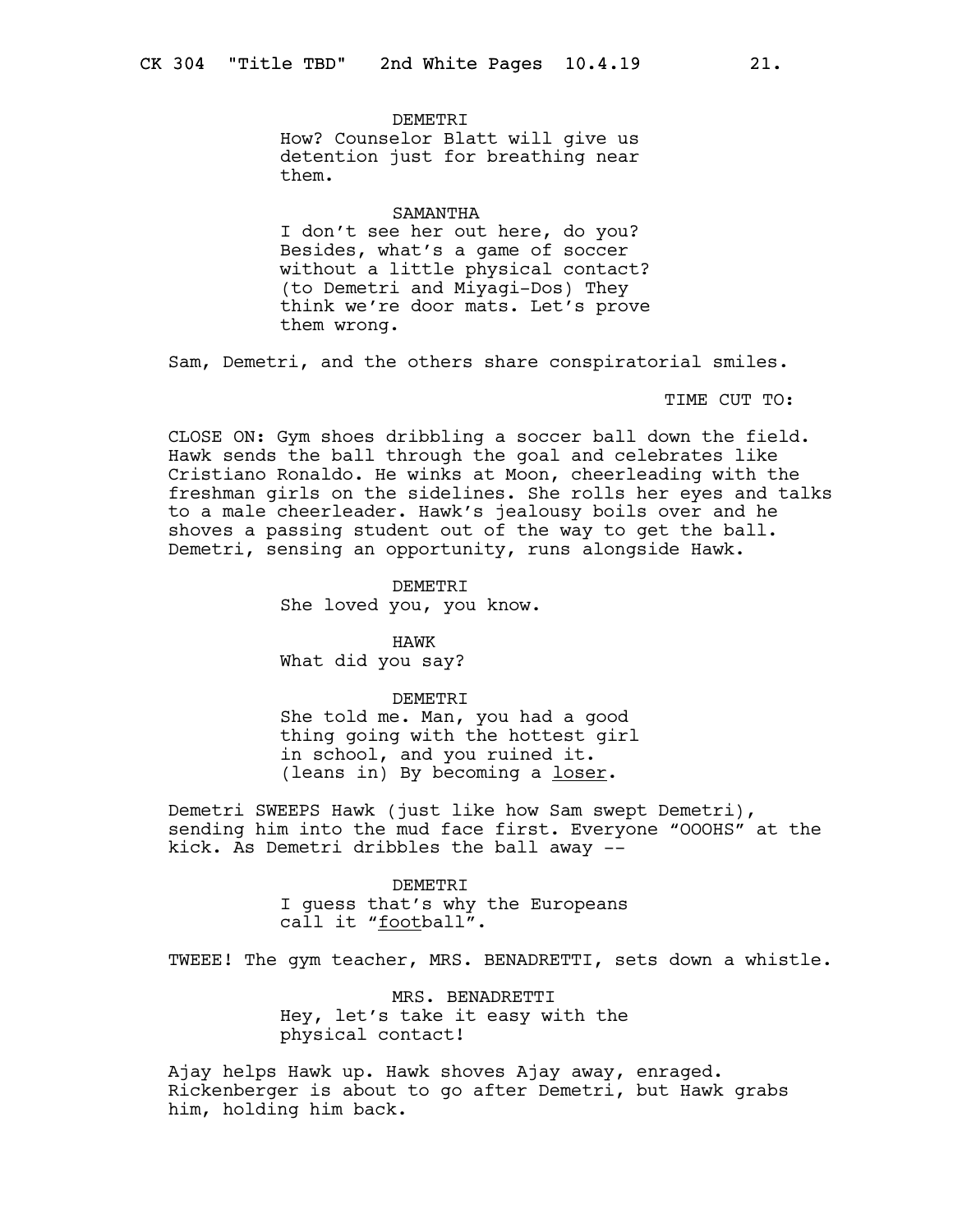# HAWK Remember. Be smart.

As a fun energetic rock song crescendos...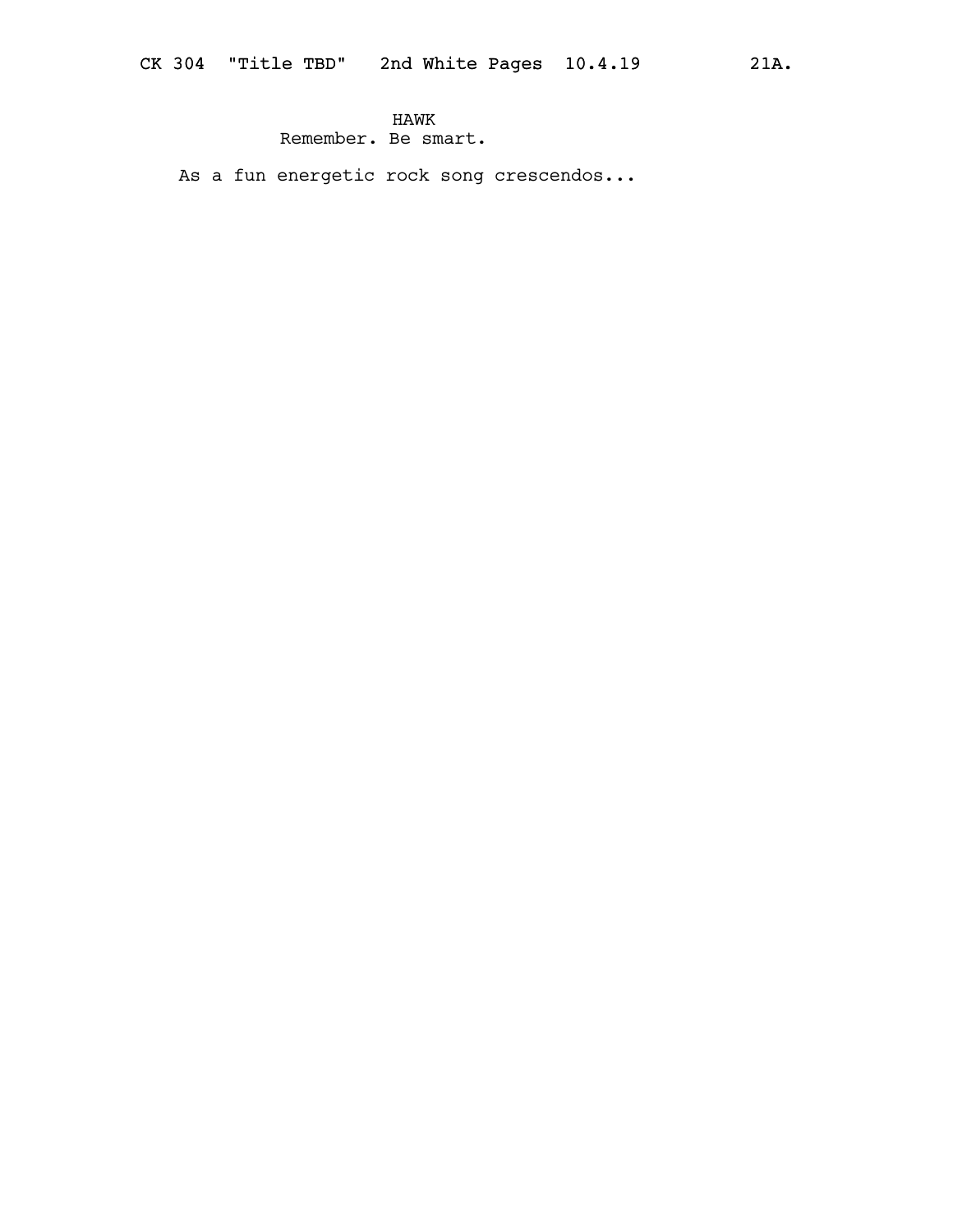In a QUICK MONTAGE, the Miyagi-Dos and Cobra Kais use the physicality of the soccer game to disguise their fighting. Thanks to Sam, the Miyagis are more aggressive than ever. Amidst the ongoing soccer action are QUICK PUNCHES:

- Sam slide tackles Mikey, taking him out.

- Hawk pops the ball into the air. He's about to head the ball... but head butts Demetri instead.

- Fighting for the ball, Rickenberger trips Sam and she falls to the ground.

- Demetri kicks a ball hard into Hawk's face.

- Finally, Sam dribbles the ball. Rickenberger and Mikey run at her. Sam pops the ball into the air and instead of kicking the ball, bicycle kicks the Cobras in their faces.

It's absolute chaos until-- TWEEEE! !!

# MRS. BENADRETTI

Stop stop stop! That's it! All of you to the Principal's office! NOW!

As the Miyagi-Dos and Cobra Kais walk off the field, glaring at each other, Hawk glances over his shoulder at Moon. They briefly make eye contact, but Moon looks away, upset. Hawk hardens as the whistle is blown one more time: TWEEEEEE--

MATCH CUT TO:

#### 34 EXT. COFFEE SHOP - DAY 34

TWEEE!!! A hand-painted Tsuboya teapot blows steam. As the steaming pot is poured, we RACK FOCUS to a waiter carrying a tray with a beautiful Tsuboya teapot and a set of cups to an outdoor cafe, passing where Daniel and Kumiko sit (already with their own tray). As Kumiko pours Daniel a cup and hands it to him...

> KUMIKO After graduation, I joined the Hijikata Tatsumi dance company. We traveled all over the world... Sydney, Paris, Singapore...

DANIEL You got your dream. That's terrific. Did you have a favorite place?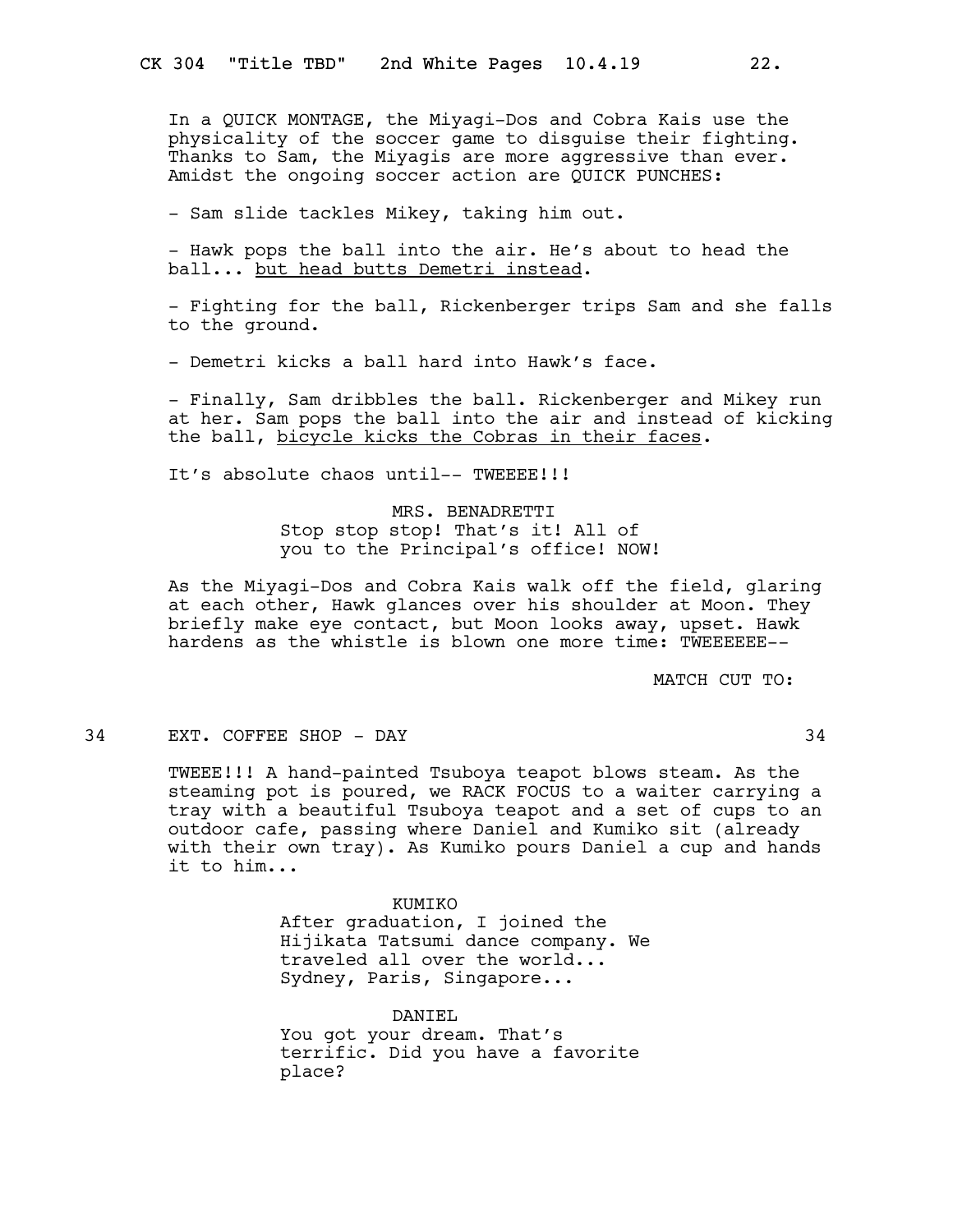KUMIKO

London.

DANIEL Let me guess, the tea?

KUMIKO No, I saw the Cranberries open for Radiohead in 1995. They played Linger, Zombie, <u>and</u> Dreams!

Daniel and Kumiko laugh. As Daniel pours a cup for Kumiko, he chuckles, shaking his head: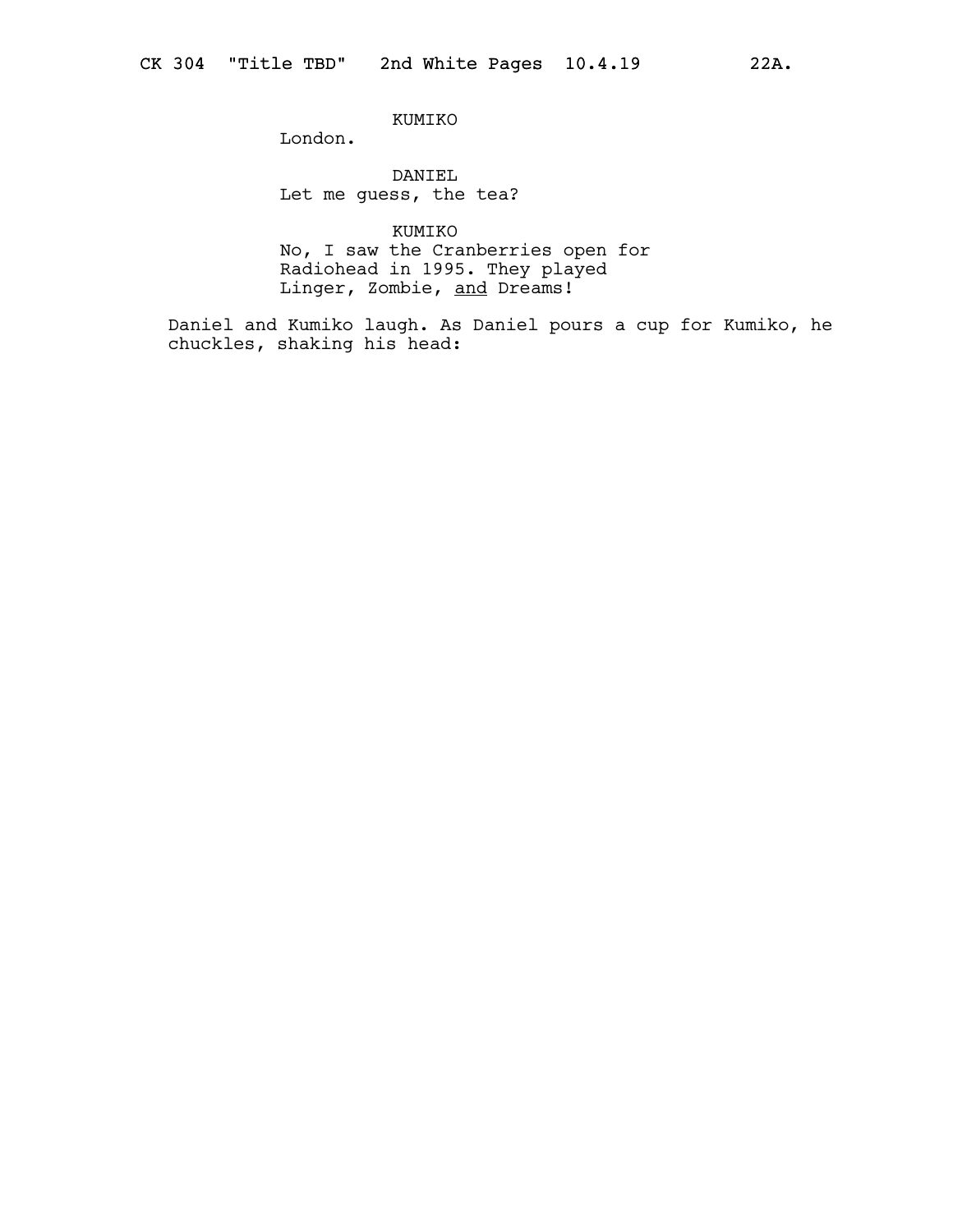## DANIEL

I'm sorry, this is absolutely surreal. It feels like I haven't seen you for five minutes, but it's been thirty years. Thirty years!

#### KUMIKO

Maybe if we had Facebook, or Instagram, we would have never lost touch.

## DANIEL

(nods, smiles) So when did you start teaching?

## **KUMTKO**

When I moved back to Okinawa. Auntie Yukie got sick... and this was always my home.

#### DANIEL

I was sorry to hear she passed. I know she was very proud of you.

#### KUMIKO

She was. Although deep down she wished I had gotten married. I stayed a... what was your word for it? "Free agent."

## DANIEL

(laughs, then) C'mon, I'm supposed to believe a guy never got a ring on that finger?

#### KUMIKO

Oh many have tried. But not one of them ever fought to the death for me.

DANIEL Hey that's a hard act to follow.

They chuckle at the memory. But then Kumiko studies Daniel, sensing something is off.

> KUMIKO Why did you come to Okinawa, Danielsan?

DANIEL I told you, my business--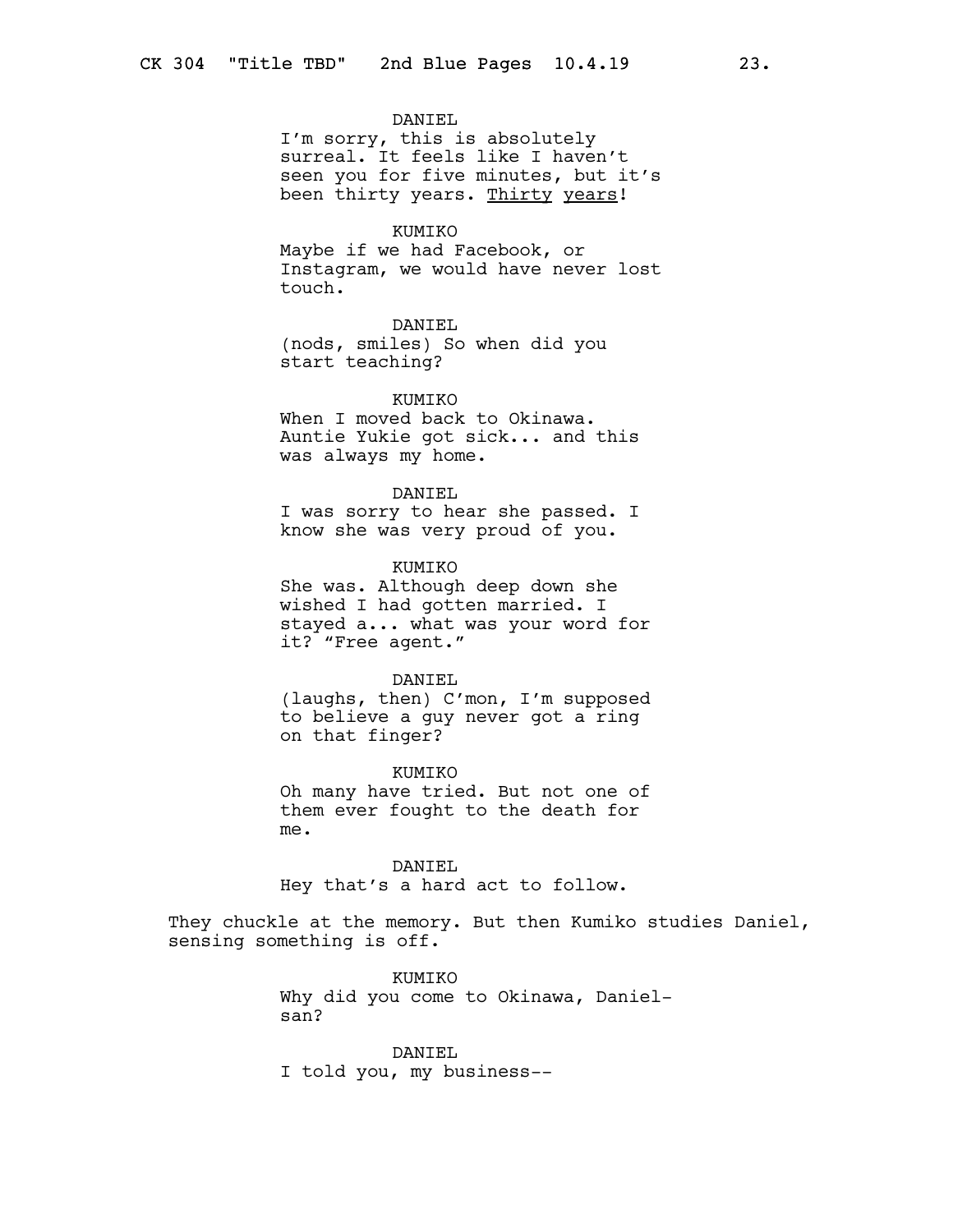## KUMIKO

# No. Why are you really here?

Daniel pauses, considering the question, then opens up...

### DANIEL

I got my dream too, you know. I've got an incredible family and my own business. I should be counting my blessings... But so many things have been going sideways lately. Everyone looks to me for answers, but I'm spinning around so much I can't tell which way is up.

## **KUMTKO**

That is an unsettling feeling. I used to have this nightmare that I was about to go on stage, but I didn't know the choreography. I felt so out of control.

## DANIEL

Exactly. Usually, I'd go to Mr. Miyagi for help. But... (chuckles sadly) You know, I'm the same age Mr. Miyagi was when he met me. He had everything figured out and I... feel so lost. I just wish he could be here to help guide me.

#### KUMIKO

I think I can make that happen.

Kumiko smiles - maybe there's still some Okinawa magic left to discover. Off Daniel's curious, confused look...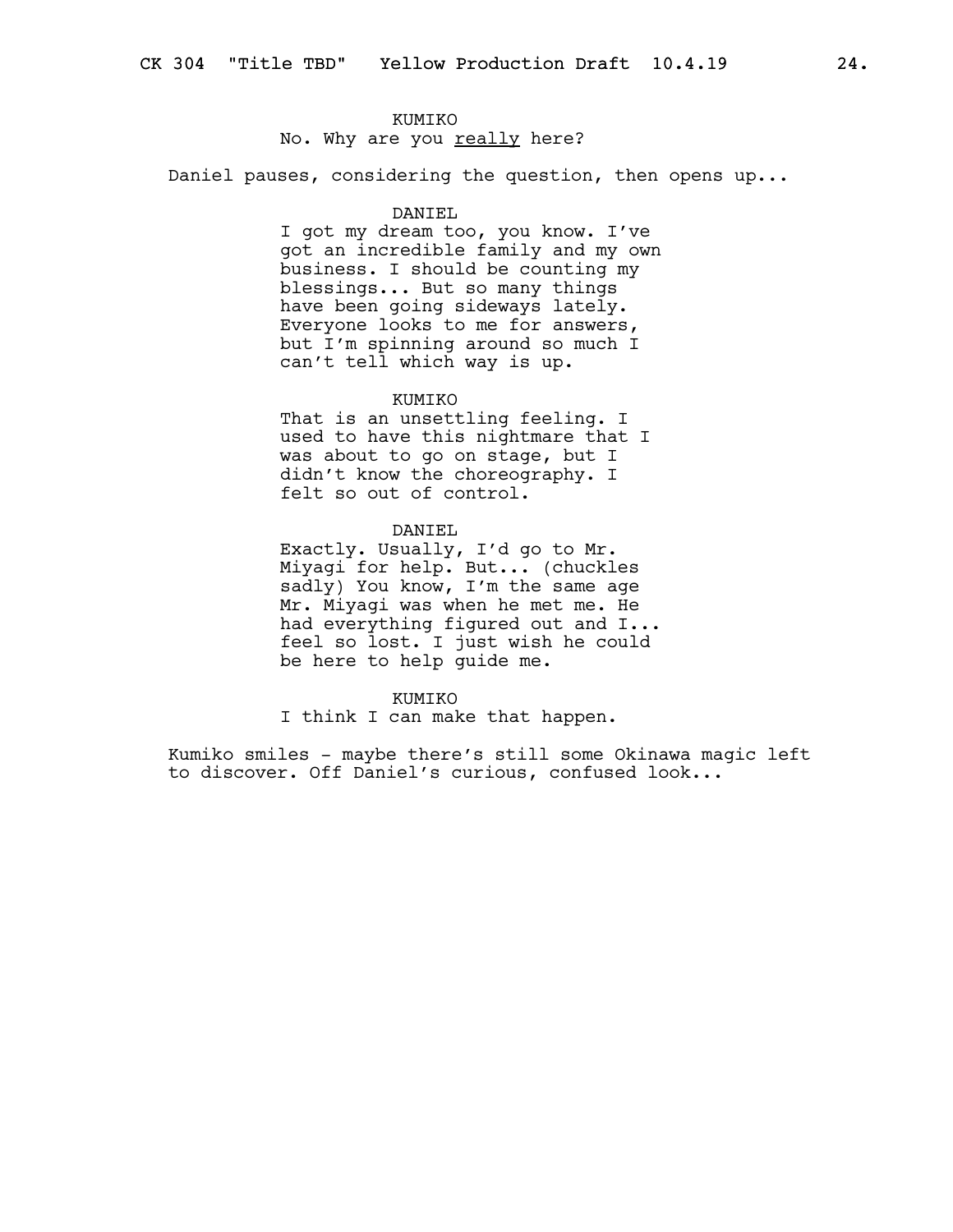## 35 INT. DIVE BAR - AFTERNOON 35

Johnny sits at the bar, equally lost. He finishes a Banquet, gulping heavily, drinking his sorrows away. He shakes the stubby bottle at the bartender (DAVE).

> JOHNNY Another one of these.

DAVE Sure. Everything good, boss?

JOHNNY Not in a talking mood.

Dave shrugs and cracks open another Banquet, setting it in front of Johnny. Johnny gulps it down, drinking his sorrows away. Behind him, a TALL MAN enters the bar and approaches Johnny.

> KREESE (O.S.) Barkeep! A cutty and water!

Johnny knows that voice. He turns and sees Kreese approaching.

> KREESE I thought I'd find you here. Figured your little temper tantrum is over by now and we could talk like adults.

The bartender gives Kreese his drink. Furious, Johnny stands and grips the bottle, ready to smash it over Kreese's head... and murder him. It's like a western - the tension could be cut with a knife. But before Johnny can take a step, OFFICER DAWSON, an off-duty cop exits the bathroom behind Kreese. Johnny and Kreese freeze, staring at each other.

> OFFICER DAWSON (to bartender) Hey Dave, lemme get a chicken sandwich to-go.

# DAVE

Sure thing. Give me three minutes.

The Off-Duty cop leans on the bar as Kreese walks past, approaching Johnny carefully. Johnny returns to his seat, never taking his eyes off Kreese.

> JOHNNY (intense) You've got three minutes.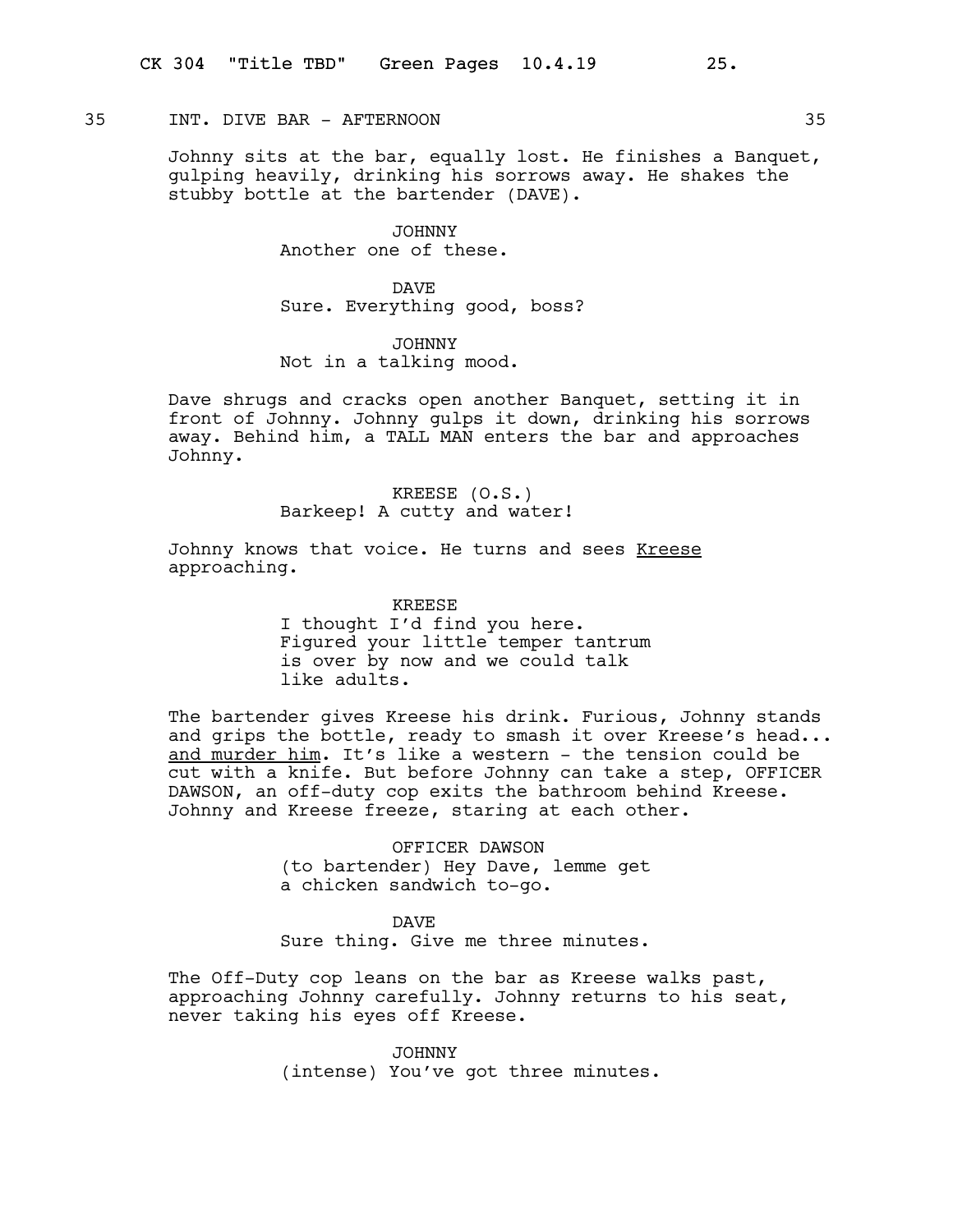Kreese sits down at the corner of the bar opposite Johnny. He takes a sip of his cutty and water.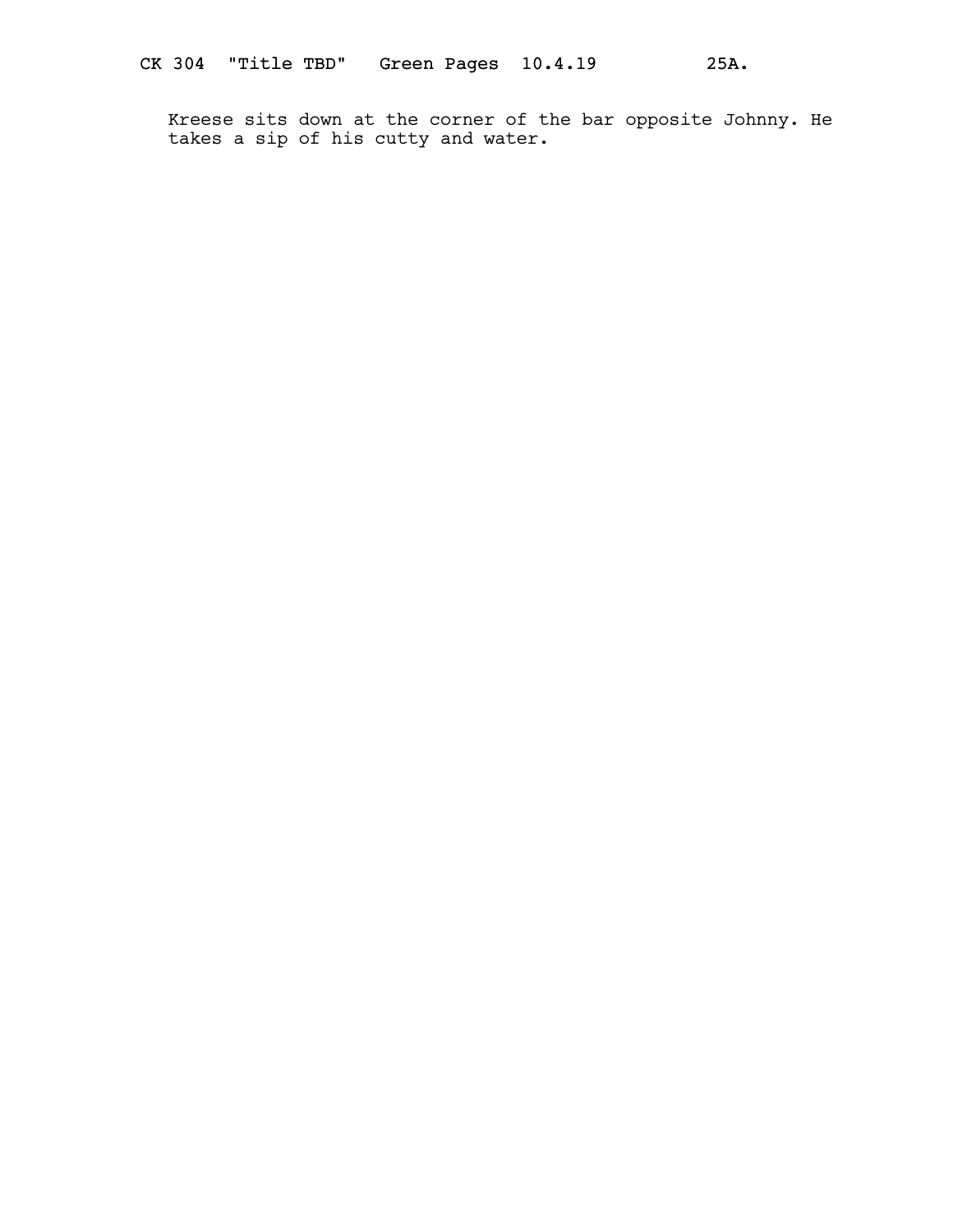## KREESE

You don't look so good, Johnny.

Johnny looks away, still gripping the bottle.

#### KREESE

You're in a bad place. And maybe I put you there. But you gotta believe me, it was for your own good. I don't want to hurt you. I want to help you.

Johnny looks back to Kreese, confused.

#### KREESE

You did the impossible. You brought Cobra Kai back to life. Hell, you brought me back to life. But when you started taking those kids down the wrong path, I had to step in. I kept trying to warn you, but you wouldn't listen. So I had to act. But now it's time for you to come home.

Johnny slowly shakes his head, resisting it.

#### KREESE

You may hate my guts-- but I'll always be your teacher. I know you more than you know yourself. There's only one way to get you out of this funk-- the way of the fist.

Kreese makes a fist. Johnny continues to take this in. Is Kreese getting through to him?

> (MORE) KREESE You can teach that to these kids. You've done it before.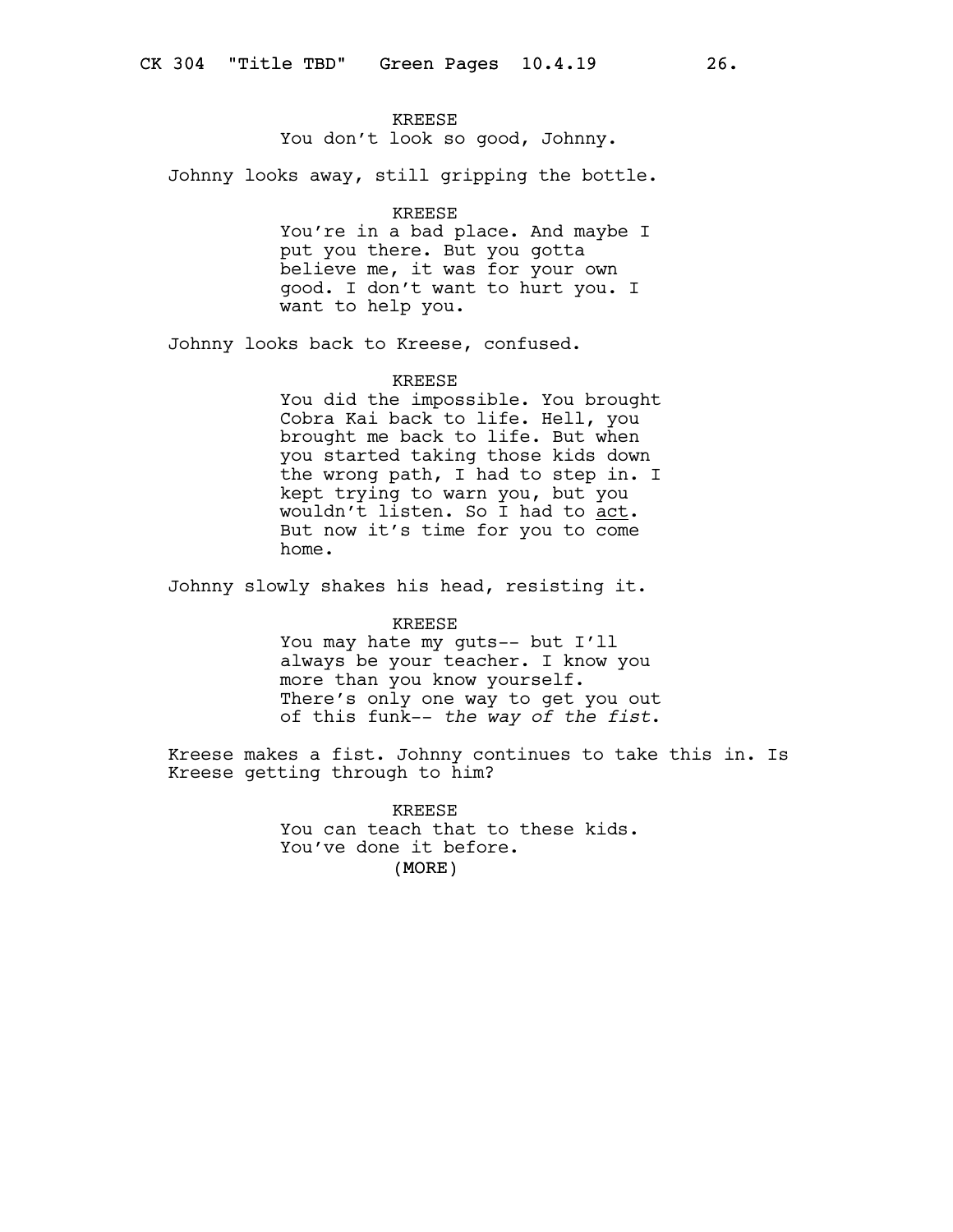KREESE (CONT'D) And when our boy comes back, he's gonna need help getting up on his feet--

Kreese has gone too far. Johnny loses what little cool he's got left. He looks Kreese dead in the eyes.

## JOHNNY

If you come anywhere near Miguel, or his family, I'll kill you.

Kreese watches the bartender hand Officer Dawson a to-go box. As the cop exits, Kreese smiles with that cheshire cat grin.

> KREESE Looks like my time is up. Think about what I said, Johnny.

Kreese finishes his drink, throws down a couple bucks, gets up and exits. Johnny releases his grip on the bottle, his knuckles white.

36 INT. WEST VALLEY HIGH - OUTSIDE BLATT'S OFFICE - AFTERNOON 36

Outside Counselor Blatt's office, the intensity between the bruised and battered Cobra Kais and Miyagi-Dos is boiling. Sam, Demetri, Rickenberger, and Mikey never drop eye contact, waiting for any of them to make the first move. Sam is about to stand, when Counselor Blatt comes out... With Hawk.

> COUNSELOR BLATT Miller, Rickenberger... Eli... you're all free to go.

Hawk, Mikey, and Rickenberger grin ear to ear. They get up, grab their backpacks, and leave. The Miyagis are upset --

SAMANTHA You gotta be kidding me!

DEMETRI Unbelievable!

SAMANTHA What about us?

COUNSELOR BLATT The rest of you will be receiving rehabilitative, not punitive, Saturday detention--

The Miyagi-Dos erupt in protests.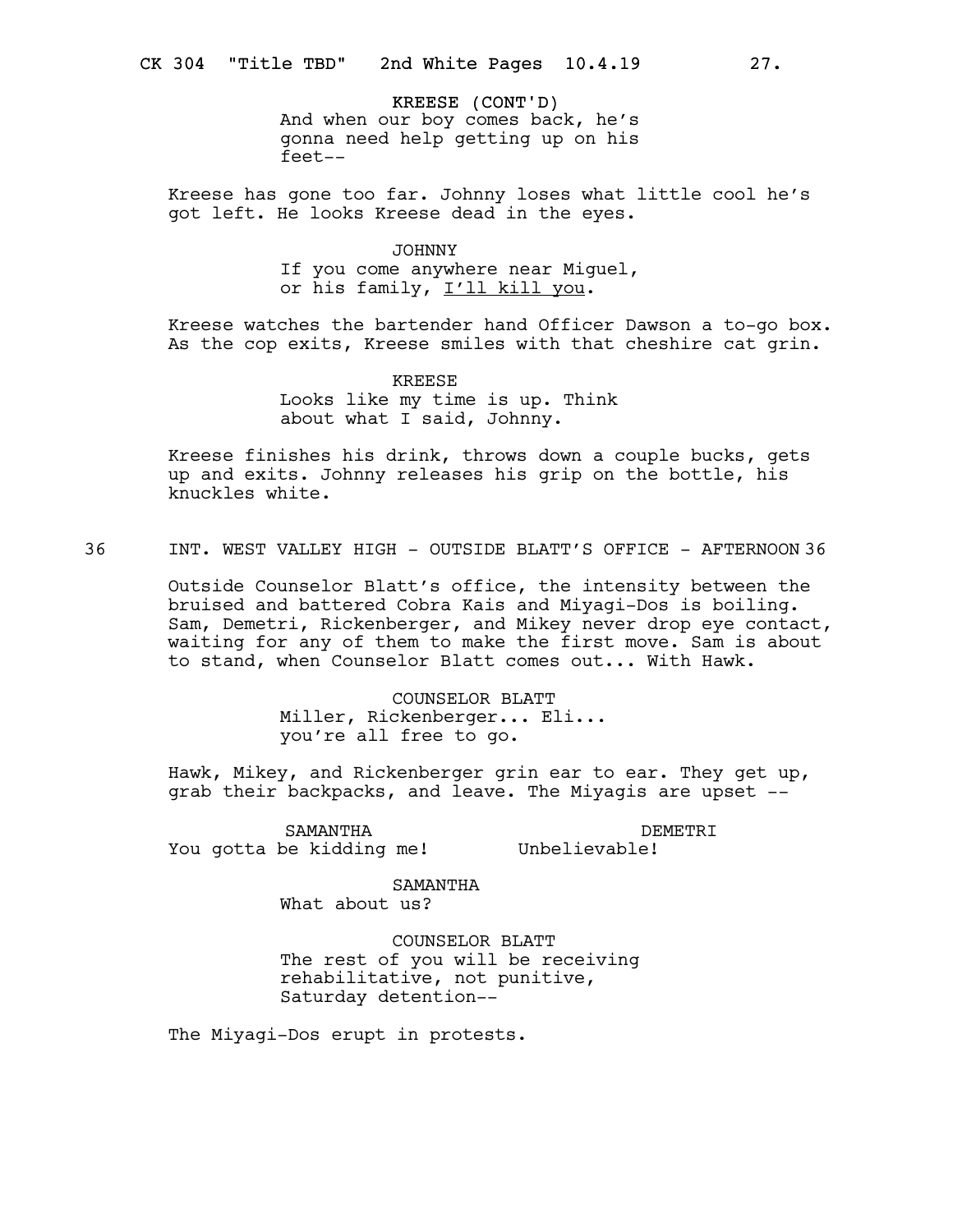DEMETRI Detention!!? Great. Another blemish on my permanent record!!

SAMANTHA This isn't fair! We were just playing soccer!

COUNSELOR BLATT Kicking a ball and kicking a person are quite different. That "soccer" game was an unprovoked, poorly disguised attack on innocent students.

That's the last straw - Sam completely loses her cool.

SAMANTHA This is FUCKING BULLSHIT!!

COUNSELOR BLATT Ms. LaRusso! That is not how we express ourselves here. I think you need two weekends of rehabilitative detention.

SAMANTHA (fuming) This school sucks!

Samantha storms off, banging a locker with her fist.

37 EXT. YUKIE'S HOUSE - NIGHT 37

CLOSE ON: KSSH! A match is struck. A lantern is lit. REVEAL: Daniel sets the lantern down, sitting on a cushion in the courtyard of a traditional Japanese house. As Kumiko sits across from him, setting down a small box...

> DANIEL So this was Yukie's house?

KUMIKO Yes. She left it to me when she passed. I just don't have the heart to sell it.

DANIEL I can relate to that. (re: box) You found what you were looking for?

KUMIKO (smiling warmly) Yes --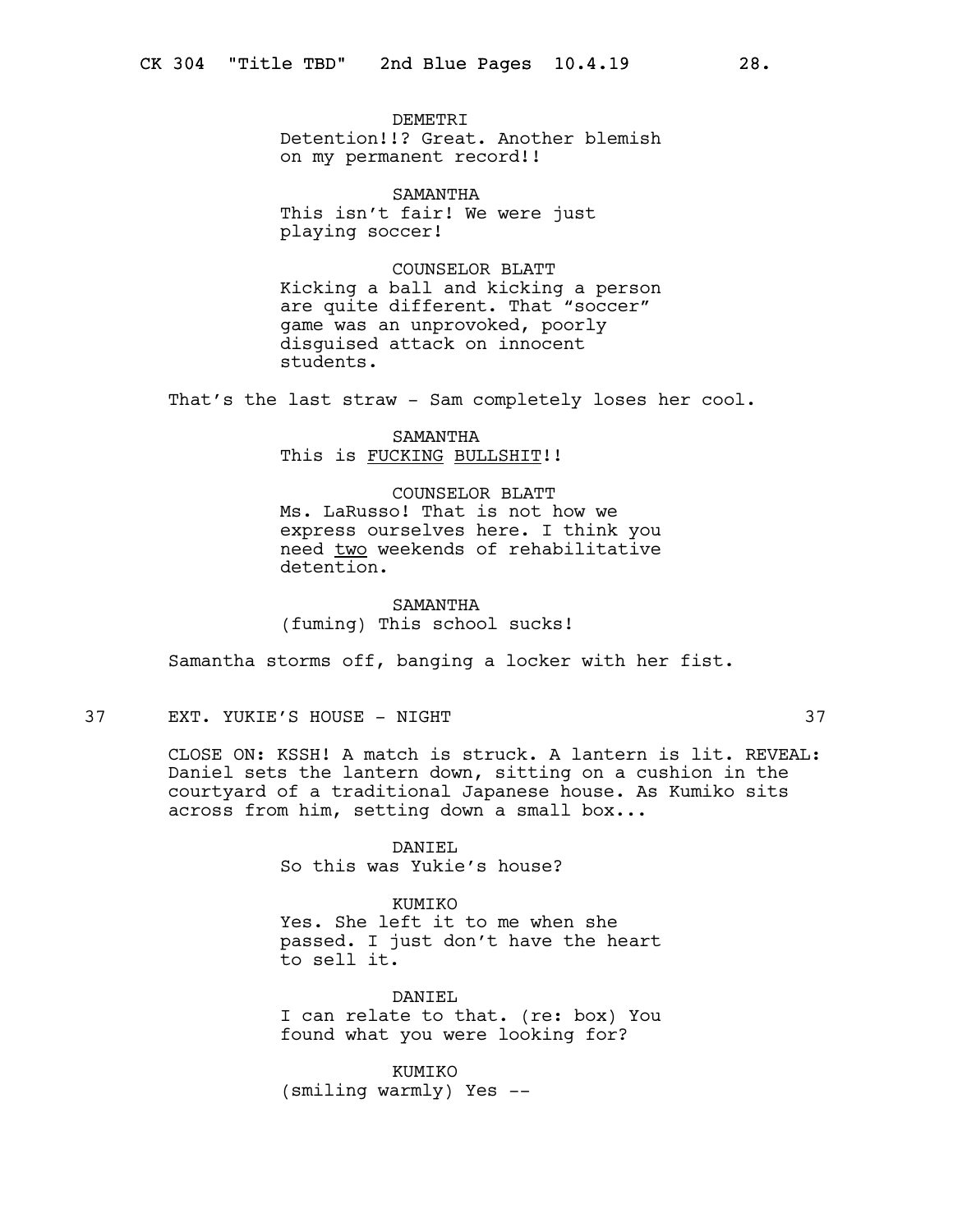Kumiko opens the box for Daniel: It's full of letters, all written in Japanese.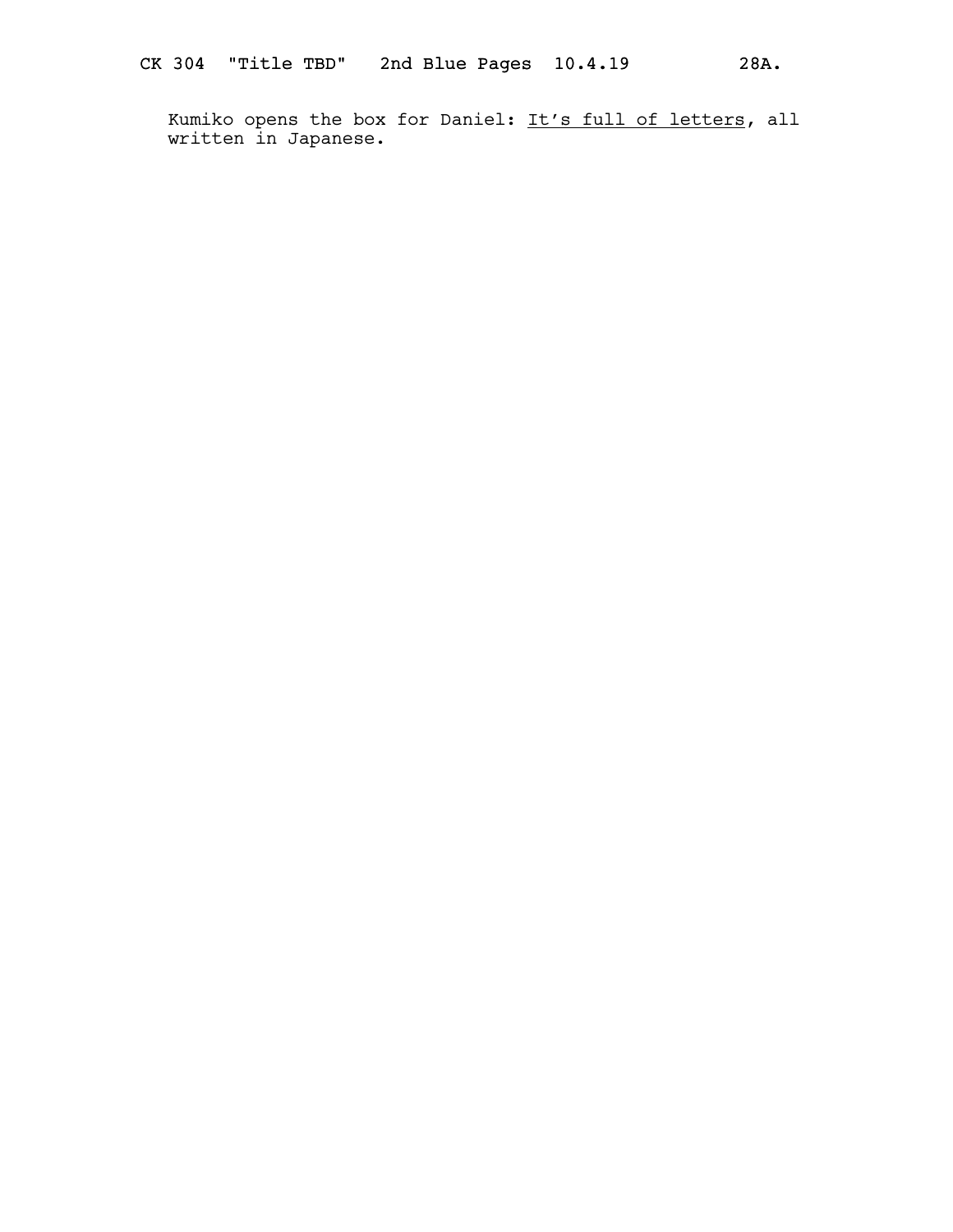KUMIKO These are letters Miyaqi-san wrote  $*$ to Auntie Yukie over the years. They are very sentimental.

DANIEL (taken aback) You're kidding... Mr. Miyagi wrote love letters?

Kumiko smiles and takes a letter out.

KUMIKO

Don't be so surprised. He was very romantic. (reading) "Ever since we were little, and you smiled at me so shy, I have loved you. One good  $*$ thing came out of our time apart -I got to fall in love with you twice in one lifetime."

As Kumiko reads this passage, it's almost as if she's saying her own feelings to Daniel. They share a moment, then they look away. Daniel clears his throat and turns his attention back to the letters, rummaging through the treasures.

> DANIEL Kumiko, this is amazing... Oh.

Daniel's heart stops. He double checks the date of a letter.

**KUMTKO** What? What is it?  $\star$ 

DANIEL This was written the week Mr. Miyagi died.

KUMIKO ...Would you like me to read it?

DANIEL

Please.

Kumiko gingerly takes the letter and begins reading.

KUMIKO "Wan Umuya-qwa... My sweetheart Yukie, I am sorry it has been a long time since my last letter. I am happy to hear Kanhizakura is in  $*$ good health..."

DANTEL. Who's that?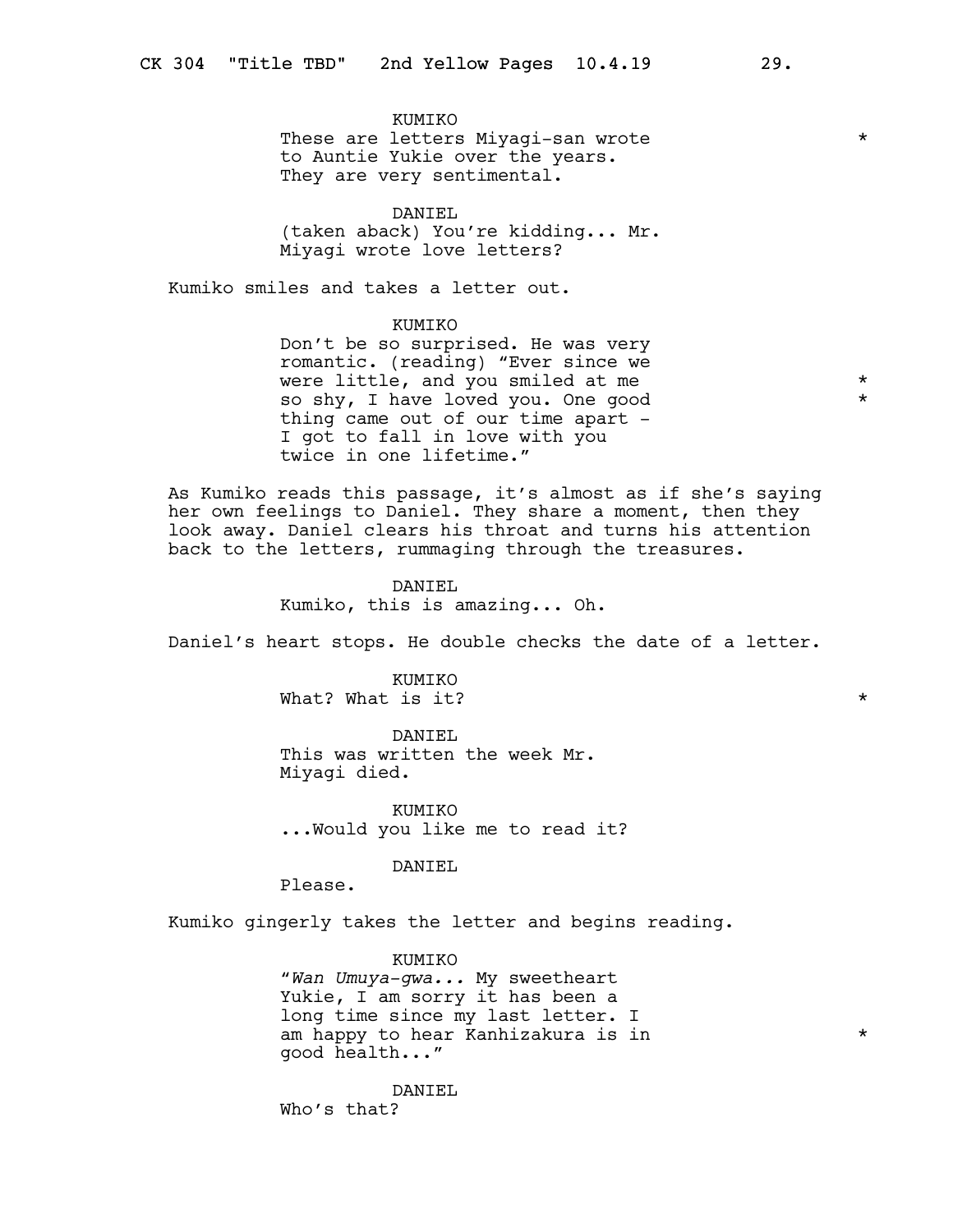# KUMIKO (smiles) Kanhizakura is an Okinawan cherry blossom. (continues reading) "I am sorry to say I am back in the hospital. Please do not worry."

Daniel's smile falls. He looks down at his hands, remembering those days. It was a hard time in Daniel's life.

# KUMIKO "There is nothing to do. Nothing to  $*$ <br>do exact witch tolevision and  $*$ do except watch television and  $\star$ <br>think. Think of us. Think of  $\star$ think. Think of us. Think of  $\star$ <br>family. Think of where I have been.  $\star$ family. Think of where I have been.<br>Think of where I will go, Almost Think of where I will go. Almost \* all of my life I looked for signs<br>
to tell me if I am going the right<br>
\* to tell me if I am going the right<br>way. But I got lost. Until... I met \* \* \* way. But I got lost. Until... I met \* Daniel-San."

Daniel looks up at Kumiko, surprised.

## KUMIKO

| "His kind heart, strong "chi", and  | $\star$ |
|-------------------------------------|---------|
| loyalty and love for those around   | $\star$ |
| him was a quiding light to me. I am |         |
| so proud of the man he has become.  | $\star$ |
| (pauses, smiles) Even though he     | $\star$ |
| still has hard head."               | $\star$ |

Daniel chuckles. Kumiko smiles, then continues.

## KUMIKO

| "I never thought I would have a     | $\star$ |
|-------------------------------------|---------|
| family again. But Daniel-san has    |         |
| welcomed me into his family, and    |         |
| passed on what I teach of Miyaqi-Do | $\star$ |
| to his daughter. Samantha makes me  | $\star$ |
| feel like I am her tanmee."         |         |

## DANIEL

Tanmee?

## KUMIKO

# Grandfather.

Daniel chokes back tears.

### KUMIKO

"In life we always lose our way... but it is people, not signs, who guide us back to the right path."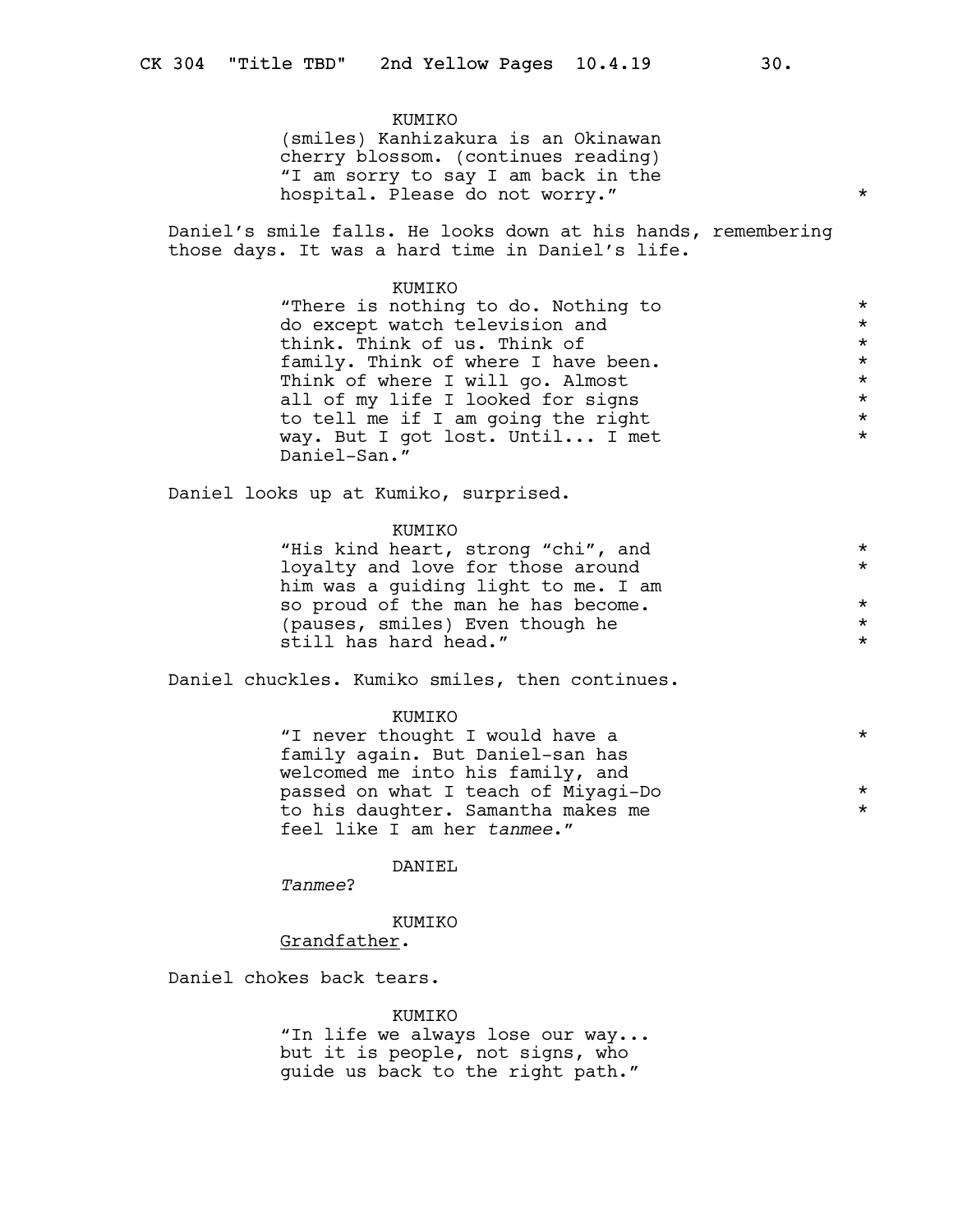Daniel takes this in, Miyagi's words echoing in his head.

KUMIKO "Do you like that Yukie? I heard it on a car commercial."

Daniel laughs through his tears. It's the exact kind of Miyagi-ism Daniel needed to hear. For a small moment, it's like Mr. Miyagi is in the room with him.

> KUMIKO "Kanashii... Love, Nariyoshi Miyagi."

DANIEL (looking up) Thank you, Mr. Miyagi. (to Kumiko) Thank you.

KUMIKO You are welcome, Daniel-san.

Kumiko hands the letter to Daniel, and they sit quietly in the candle-lit room. Off Daniel's face, no longer lost...

38 INT. WEST VALLEY HIGH - MAIN LOBBY - DAY 38

Sam walks with fire in her eyes. Demetri, Little Red, and the other Miyagis walk with her, backpacks slung on their shoulders. They stop and see Hawk and the Cobra Kais, laughing mockingly. Demetri notices Sam tensing up.

DEMETRI

"There's nothing we can do, Sam. It's Chinatown." (off Little Red's blank stare) Try seeing a movie that doesn't have the words "fast" or "furious" in it.

Sam's anger finally boils over.

SAMANTHA That's it. We're not taking their crap anymore.

Sam storms toward the Cobra Kais. Demetri and the Miyagis share a look and follow.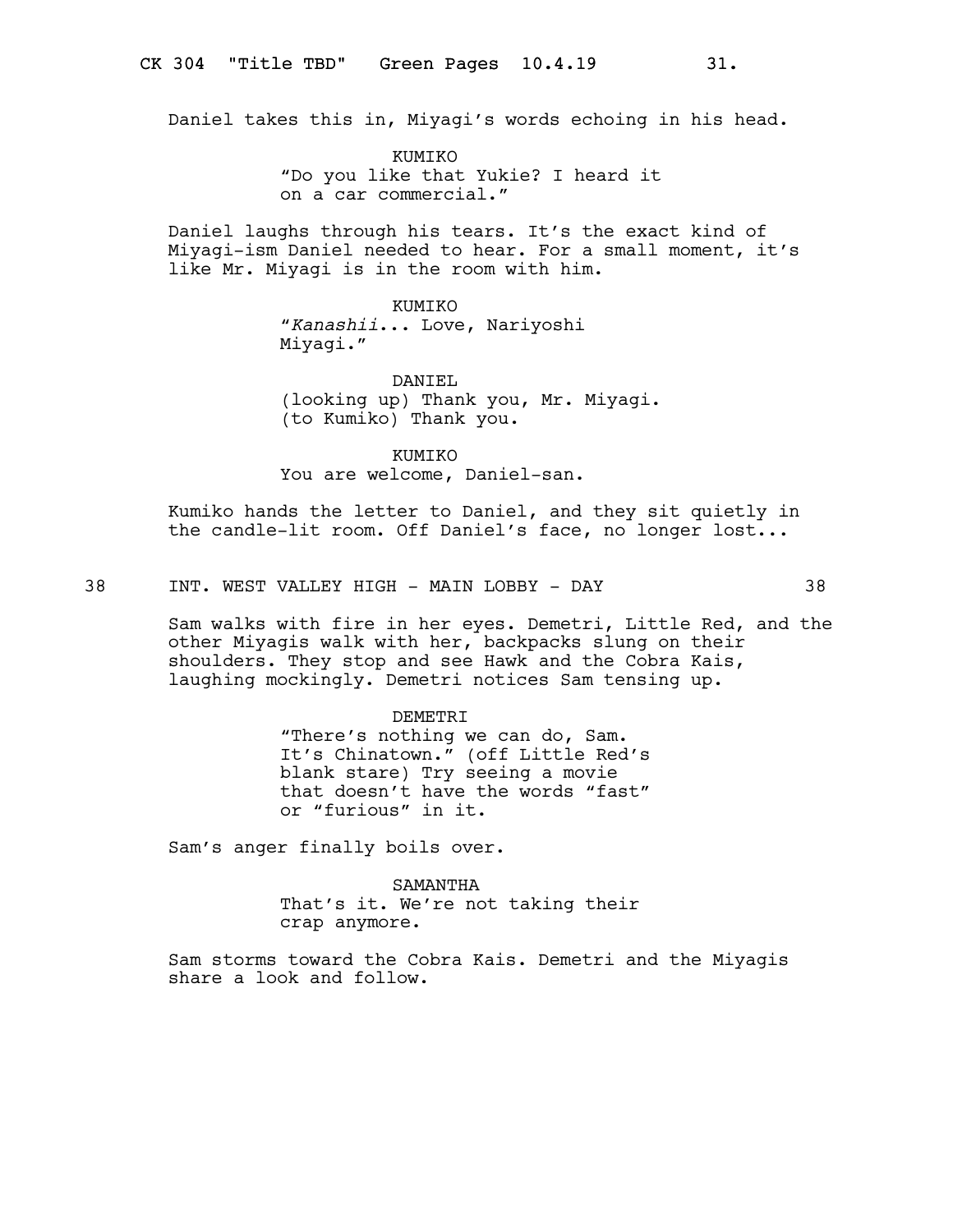Sam gets in Hawk's face.

SAMANTHA You think you're hot shit for getting out of detention?

Sam's outburst has gotten the attention of the other students. Kids stop what they're doing to look over.

> SAMANTHA You're nothing but a bunch of pussies.

HAWK What'd you say to me?

Sam leans in further, almost nose to nose.

SAMANTHA There will come a time when mommy won't be there. But we will be. And we'll be ready.

Feeling strong, Sam leaves with the Miyagis in tow. Hawk glowers as she walks away - it's clear Sam's challenge was received loud and clear.

> HAWK They want a fight? Well... let's give it to them.

Hawk smiles a Kreese-like grin. This isn't over.

39 INT. WEST VALLEY GENERAL HOSPITAL - MIGUEL'S ROOM - DAY 39

Johnny approaches the door and peeks in. He sees Miguel lying in bed, stretching to reach his phone on the rollaway cart just a hair out of reach. When Miguel gives up and lies back in bed, something comes over Johnny. He storms in.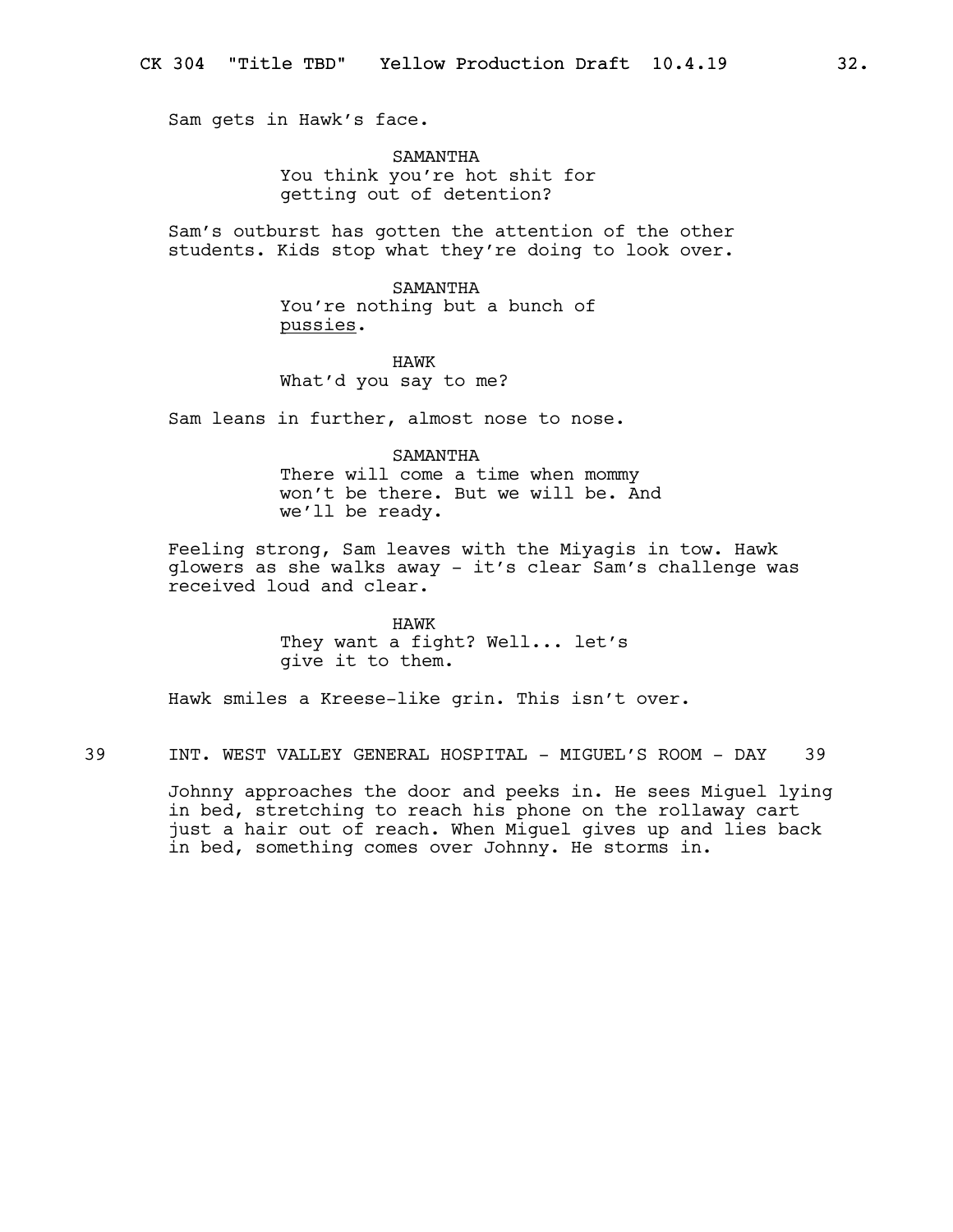MIGUEL

Johnny..?

JOHNNY You want the phone?

Miguel nods. Johnny KICKS the rolling cart away.

JOHNNY

Go get it.

MIGUEL But... I can't walk. Even with the surgery, I might never--

JOHNNY

QUIET!!

Miguel is taken aback.

JOHNNY Never. Can't. Those are just words. They're meaningless. It's time to get out of that bed and do something.

Miguel absorbs this, sitting straighter, a bit less defeated.

## JOHNNY

You're not a kid anymore. The world isn't gonna just hand it to you. You want something? You're gonna have to crawl across the floor. Use your damn teeth if you have to. You're gonna do whatever it takes... (leans in) And I'm always gonna be right here next to you. Because I'll always be your teacher. (intense) Now... Go. Get it.

Miguel smiles warmly, happy to finally have someone treating him without kid gloves.

MIGUEL

Yes sensei.

Miguel dramatically throws his sheets off. The score triumphantly builds as he uses his arms to force his way out of bed. The music crescendos... and then Miguel falls (out of frame) onto the floor. The score abruptly stops.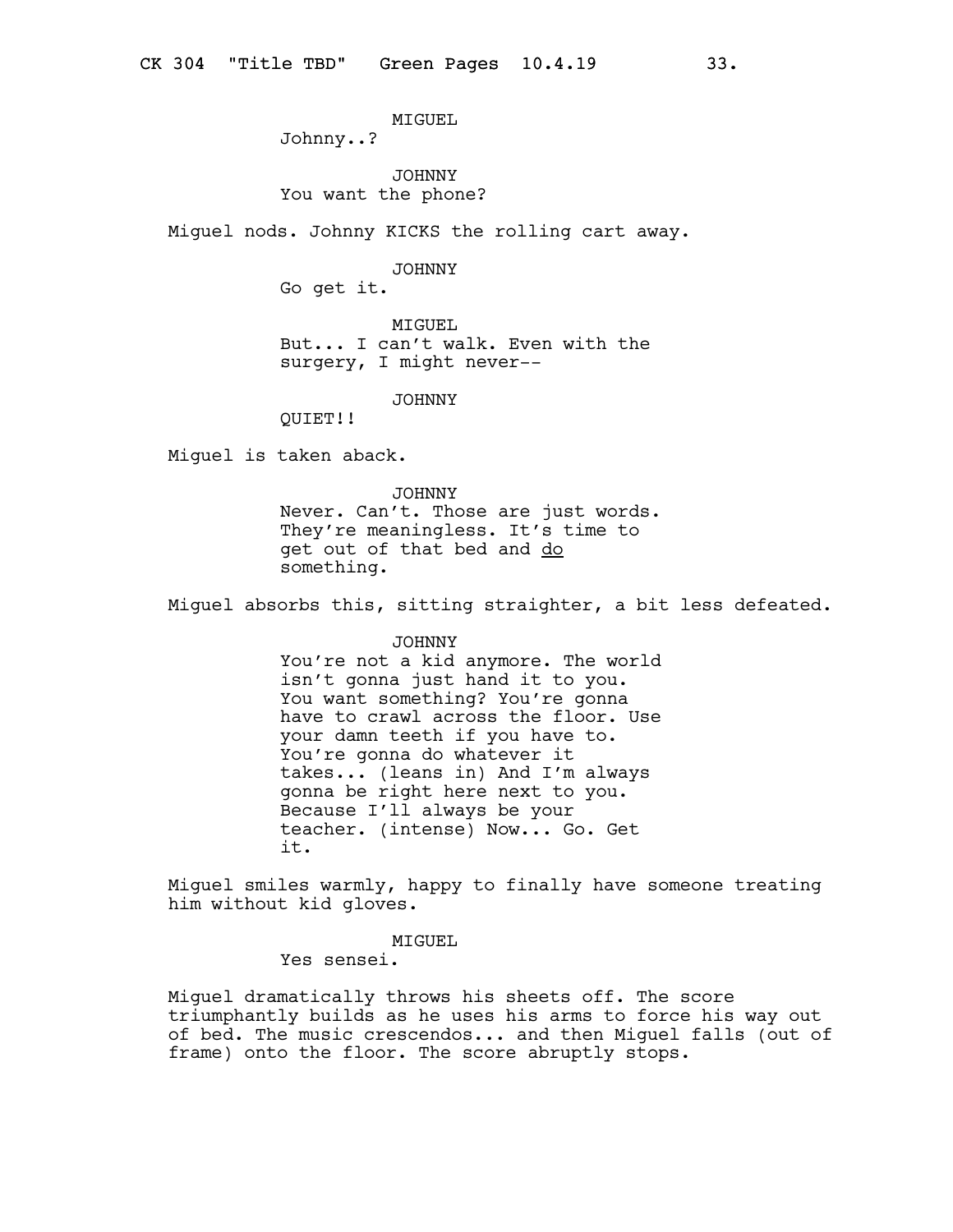JOHNNY Oh shit. (helps him) It's okay, you fell like a champ...

Miguel takes his hand, BEAMING as his sensei helps him up.

40 OMITTED 40

41 INT. SYLMAR JUVENILE DETENTION FACILITY - DORM - DAY 41

Robby, still furious about his "visit" with Johnny the other day, enters. Shawn leans on the wall nearby.

> SHAWN (mocking Johnny voice) Robby, you're my son! (then, whiny) But I hate you, dad!

A couple guys in the bunk snicker. Robby, at the bottom of the juvie totem pole, stops short when he sees his bed. His sheets are gone, his stuff scattered everywhere.

> SHAWN Aww, your girl left you, your dad hates you, you got nobody. And now, you got nothing.

A guard, RANDALL appears in the doorway.

RANDALL Back to your bunk, Payne.

Shawn gives a patronizing salute and leaves.

RANDALL Keene, you've got a visitor.

ROBBY (annoyed) Who is it?

42 INT. SYLMAR JUVENILE DETENTION FACILITY - VISITING ROOM - 42 DAY

> BZZ!! Robby enters the visitation room. It's empty, save for Robby's guest... Kreese. Kreese smiles that same crocodile grin he gave Johnny back at the bar.

> > KREESE

Hello, son.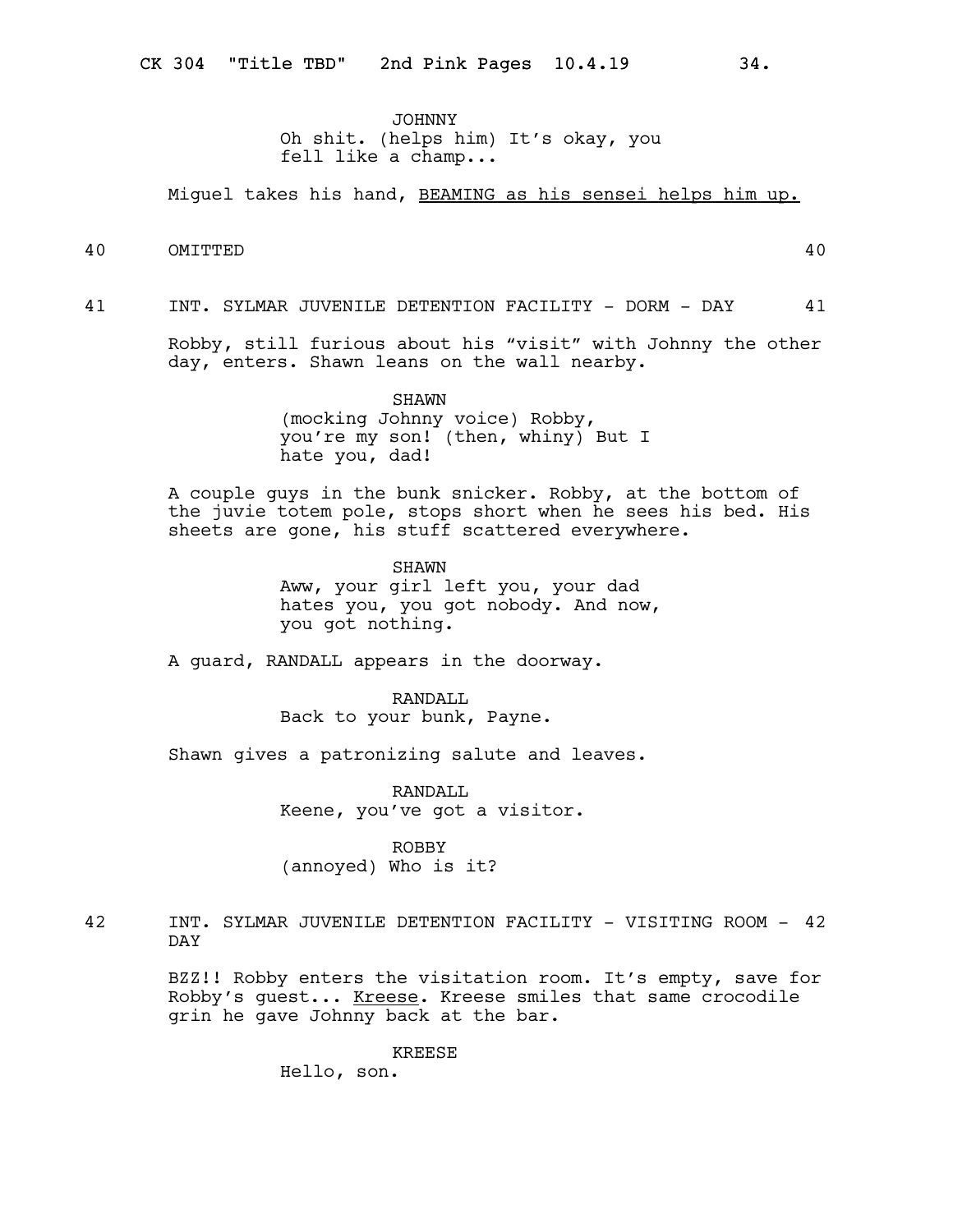## A43 EXT. OKINAWA - STOCK FOOTAGE - DAY A43

The noonday sun shines brightly over Okinawa.

#### 43 INT. MIKKAKAN RESTAURANT - BAR AREA - DAY 43

CLOSE ON: A sheet of ice placed in a bracket (identical but smaller than the one in the ice chopping competition in Karate Kid II). But when the ice is SMASHED with a small ice pick, a BARTENDER places the shards into two Awamori drinks, set before Daniel and Kumiko. We're back where Daniel began, at a bar, but Daniel is rejuvenated. Kumiko picks up her glass. Daniel follows suit.

#### KUMIKO

Karii!

#### DANIEL

Karii! To you, Kumiko. Hearing those letters last night... It was like I was back with Mr. Miyagi. Thank you, Kumiko. Really.

They clink glasses, and as they sip...

KUMIKO Auntie Yukie used to tell me: "Put good into the world, good will come back to you."

DANIEL I like that. I could use a little good right now.

#### KUMIKO

I know things are still unresolved with your business. But you put a lot of good into the world, Danielsan. You affected the lives of a lot of people, for the better. Including me. It will work out. I know it.

They smile. As Kumiko reaches for her glass, their hands touch. The two former lovers pull away, chuckling awkwardly. But then they look into each others eyes, sharing a moment... until Daniel hears a familiar imposing voice.

VOICE (O.C.)

DANIEL-SAN!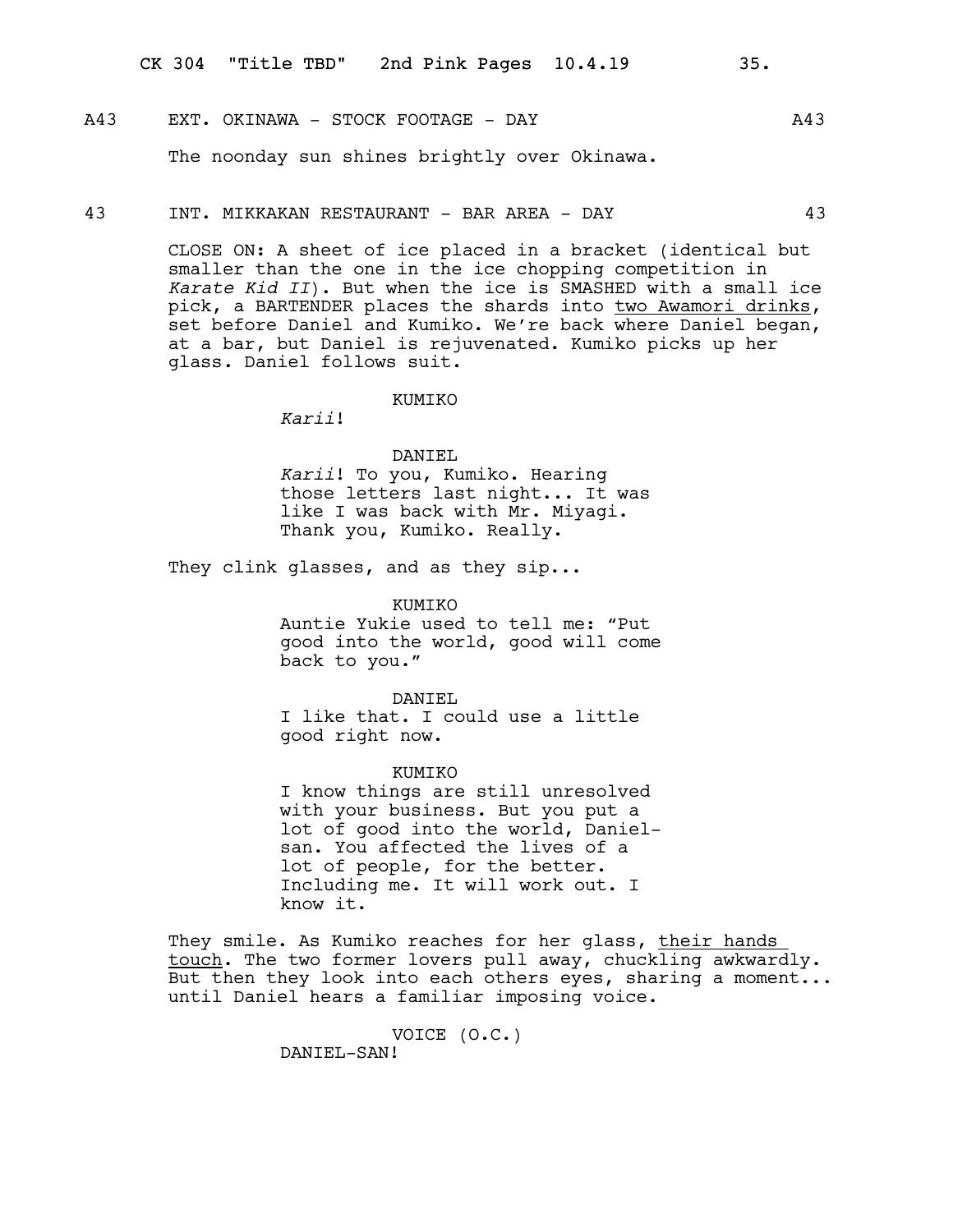Daniel freezes at that voice. It can't be... Daniel turns around... It's CHOZEN.

FLASHBACK TO:

# 44 INT./EXT. OKINAWA - FOOTAGE FROM KARATE KID PART 2 44

In a series of quick flashes, we see young Chozen terrorize young Daniel LaRusso throughout his visit to Okinawa.

- Chozen shoves Daniel in the bar, just before the icechopping challenge. Daniel looks afraid.

- Chozen pushes Kumiko away. When Daniel tries to help, Chozen kicks him in the stomach. Daniel doubles over in pain.

- Chozen holds Daniel back, a spear to his neck, as Chozen's minions trash Mr. Miyagi's courtyard.